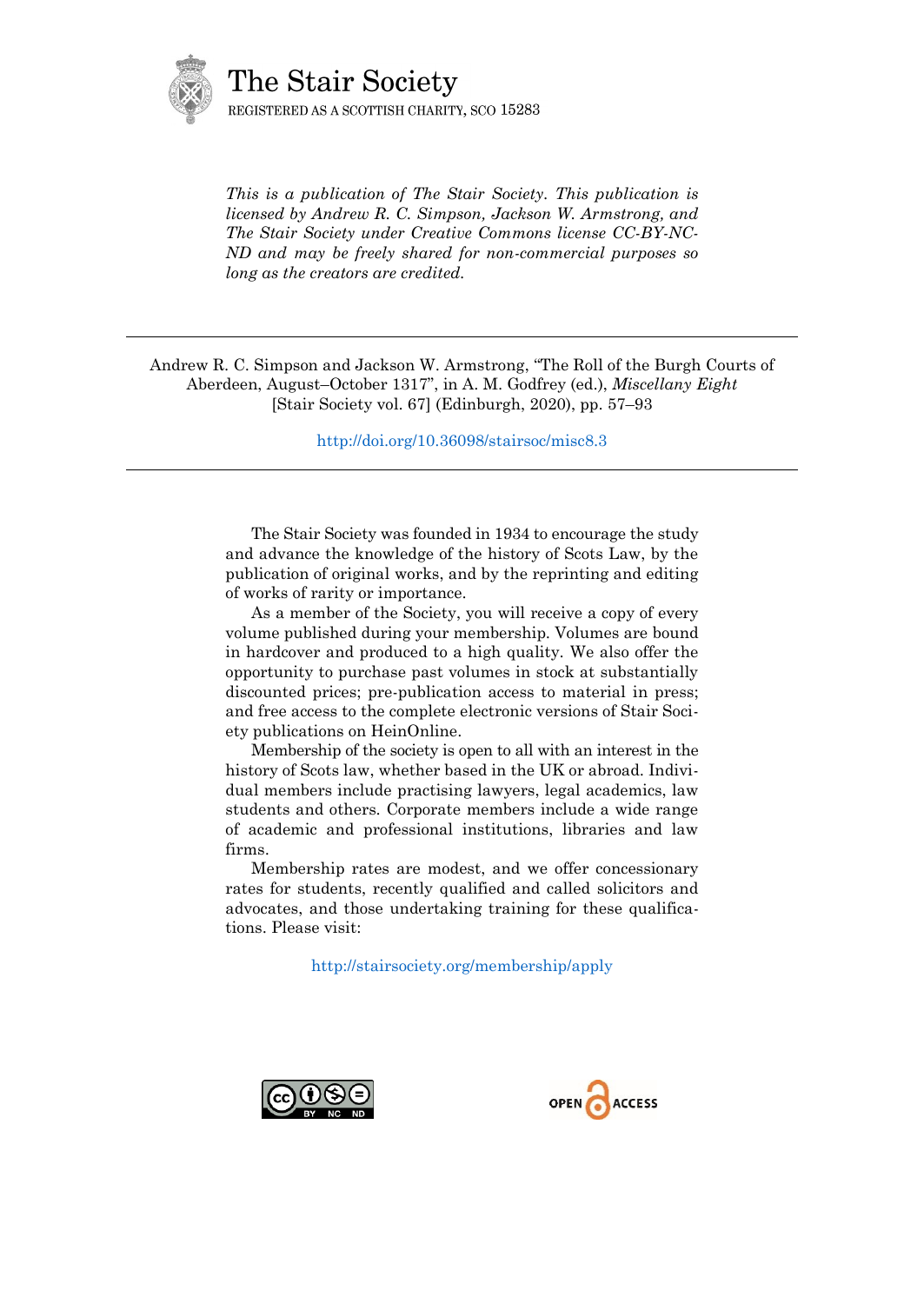# **THE ROLL OF THE BURGH COURTS OF ABERDEEN, AUGUST–OCTOBER 1317**

## ANDREW R. C. SIMPSON AND JACKSON W. ARMSTRONG\*

## **INTRODUCTION**

In 1591, Thomas Mollisone, the town clerk of Aberdeen, prepared an inventory of surviving records of the burgh. He commented that no *volumes* of record survived that could be dated earlier than 1380. Nonetheless, there did survive some earlier materials:1

Befoir this, scrowis on parchment, contening sum Courtis of the Brught of Abirdene, writin in Latyne all, and for ilk year ane skrow: na mater of importance or weycht extant or registrat thairin, nather yit ony ordinance or statut sett dounn, onlie suitis and actionis, or processus for annuellis, euil to be red, be resoun of the antquitie of the wreit, and forme of the letter or charecter, weray schortlie and compendiouslie wretin, quhilk is not now vsit: and skairslie gif ony man can reid the samyn.

What exactly became of all of these "scrowis" is unclear; but it seems likely that, as the late Athol Murray has put it, "no effort to preserve them" was made in the early modern period.<sup>2</sup> In 1852, it was reported that two such rolls had been "lately recovered out of masses of useless papers which were decaying in a garret of the Town House".3 Only one of these seems to have survived into the twentieth century.4 Originally created between August and October 1317,<sup>5</sup> it records meetings of various burgh courts of Aberdeen between those months. Its historical importance will be discussed in more detail shortly, but two points can be made to establish this at the

- 1 John Stuart, "Preface", in John Stuart (ed.), *The Miscellany of the Spalding Club*, v (Aberdeen, 1852), p. 9.
- 2 Athol Murray, "Whatever happened to the Scottish burgh records?", in Jackson Armstrong and Andrew Mackillop (eds), "Scottish urban archives and histories: context and a legal historical perspective", special issue of *Journal of Irish and Scottish Studies* (2018), 10–28, at 23.
- 3 Stuart (ed.), "Preface", in *Miscellany of the Spalding Club*, v, p. 9.
- 4 The present writers are grateful to the current City Archivist, Phil Astley, for discussing this with them.
- 5 The date of the roll will be discussed further below.

 \* The authors are very grateful to Dr Alice Taylor for her comments on the translation of the 1317 roll published here, and to Alison Simpson for her comments on one aspect of the translation. Any errors remain the present authors' own.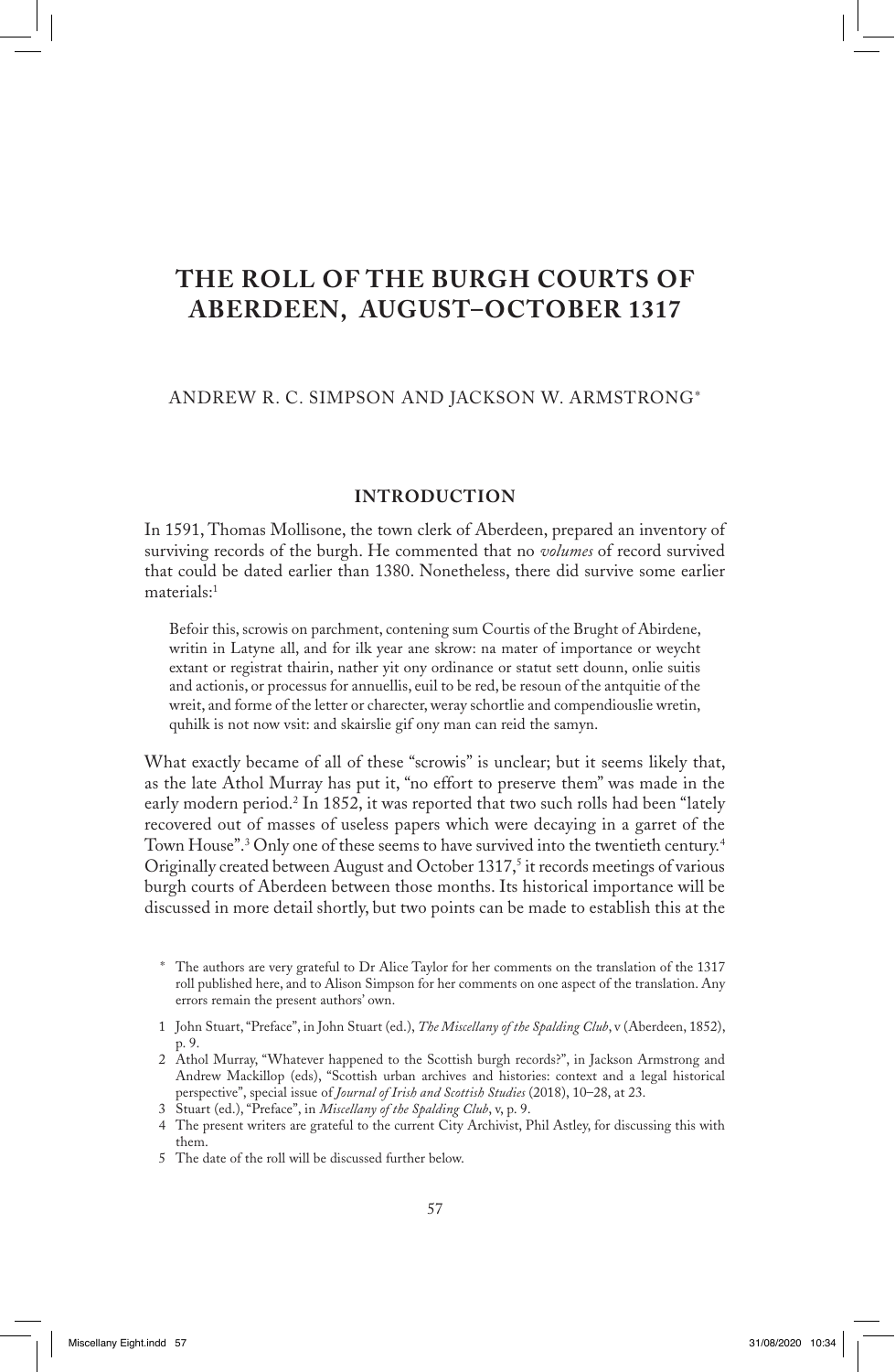outset. First, it seems to be the earliest surviving example of a roll recording disputes that was produced by the courts of a Scottish burgh. Second, it seems to be the only such roll of the burgh courts produced during the course of the fourteenth century that survives to the present day.6 Therefore, as a source of evidence concerning actual legal *practice* in fourteenth-century Scotland, it merits serious attention from scholars. Of course, some writers have recognised its importance in the past,<sup>7</sup> and Hector MacQueen in particular has demonstrated many ways in which it can shed light on the Scottish common law in the reign of Robert I (r. 1306–29).<sup>8</sup> Nonetheless, the evidence of the roll can now be reconsidered in light of the texts of medieval Scots law recently edited by Alice Taylor and published by the Stair Society.9 Some of those texts might profitably be read alongside the 1317 roll. For example, the Ayr Miscellany considers legal procedures that were apparently applicable in the burghs. Given that Taylor regards this text as "key evidence for understanding law and legal development before the 1318 legislation" that was promulgated by Robert I, one might hope to learn much from comparing the Ayr Miscellany and the 1317 roll.<sup>10</sup>

 It therefore seemed timely to the present writers to republish the text of the 1317 roll, together with a translation. The text is almost entirely in Latin, and for many modern students of Scottish legal history – whose numbers are, happily, increasing in the Scottish universities – this presents a barrier to working with the text. Of course, the text of the 1317 roll has been published before, but only in Latin. Shortly after it was discovered, what were described as "selections" were published in Aberdeen by

- 6 See the discussions in Hector L. MacQueen, *Common Law and Feudal Society in Medieval Scotland* (Edinburgh, 2016), pp. 84–5; Iain Flett and Judith Cripps, "Documentary sources", in Michael Lynch, Michael Spearman and Geoffrey Stell (eds), *The Medieval Scottish Town* (Edinburgh, 1988), pp. 18–41, at 24–8. Earlier rolls, which may be characterised as court rolls, do survive, including the parliamentary rolls of 1293. These, of course, deal with legal disputes; see *Records of the Parliaments of Scotland* <https://www.rps.ac.uk> (accessed 21 February 2020) (hereafter *RPS*), 1293/2/1–1293/8/8. On John Balliol's parliaments generally, see Alison A. B. MacQueen, "Parliament, the Guardians and John Balliol, 1284–1296", in Keith M. Brown and Roland K. Tanner (eds), *The History of the Scottish Parliament Volume I: Parliament and Politics in Scotland 1235–1560* (Edinburgh, 2004), pp. 29–49 (the rolls in question are discussed at pp. 38–43). On earlier (lost) rolls, and enrolment in thirteenth-century Scotland, see Alice Taylor, *The Shape of the State in Medieval Scotland* (Oxford, 2016), pp. 399–417. The point that the bailies of each burgh seem to have been *expected* to keep a roll of their courts and assizes by the reign of Robert I (r. 1306–29) at the latest will be discussed further below.
- 7 See, for example, P. Chalmers, "Remarks on the law of burghs concerning delivery of lands within burgh", in the "Appendix to the Preface" found in Stuart, *Miscellany of the Spalding Club*, v, pp. 49– 55; William Croft Dickinson, *Early Records of the Burgh of Aberdeen 1317, 1398–1407* (Edinburgh, 1957). Reference is also made to the 1317 roll in Andrew R. C. Simpson, "Earth and stone: history, law and land through the lens of sasine", in Malcolm M. Combe, Jayne Glass and Annie Tindley (eds), *Land Reform in Scotland: History, Law and Policy* (Edinburgh, 2020), pp. 113–53, at 113–17.
- 8 See, for example, MacQueen, *Common Law*, pp. 84–5, 105–6, 188–9; and Hector L. MacQueen and William J. Windram, "Laws and courts in the burghs", in Michael Lynch, Michael Spearman and Geoffrey Stell (eds), *The Scottish Medieval Town* (Edinburgh, 1988), pp. 208–27, particularly at 216–18; see also in particular Hector L. MacQueen, "Some notes on wrang and unlaw", in Hector L. MacQueen (ed.), *Miscellany Five*, Stair Society vol. 52 (Edinburgh, 2005), pp. 13–26.
- 9 Alice Taylor (ed.), *The Laws of Medieval Scotland: Legal compilations from the thirteenth and fourteenth centuries*, Stair Society vol. 66 (Edinburgh, 2019).
- 10 Ibid., pp. 265–80 (the passage quoted is at p. 268).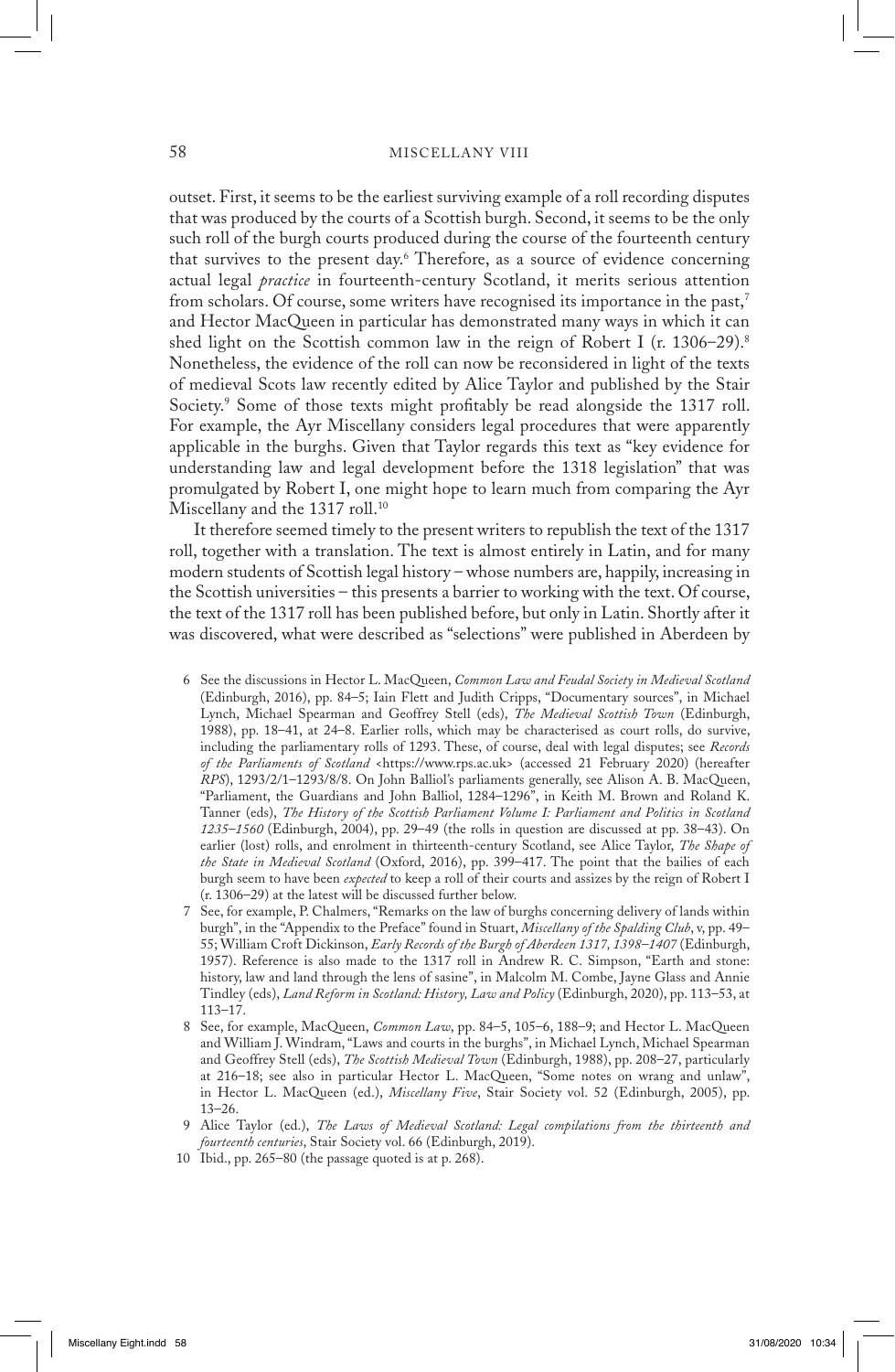the Spalding Club in 1852.11 Over a century later, the surviving roll was transcribed and printed again, this time in full and with corrections, by the Scottish History Society. The text appeared in William Croft Dickinson's *Early Records of the Burgh of*  Aberdeen 1317, 1398–1407 (1957);<sup>12</sup> the transcription itself, as Croft Dickinson notes, was carried out by Margaret Moore.13 The present contribution offers a translation of Margaret Moore's text.14

 This introduction to the translation will not attempt to discuss the full historical significance of the 1317 roll. A short book might be written on that subject. Rather, the introduction will begin by saying a few words about the condition of the roll itself. Next, it will proceed to discuss a few elements of the legal context in which the roll was produced; this is intended to facilitate subsequent analysis of the actual disputes in the roll elsewhere. The conclusion will mention ongoing work in relation to the analysis of the roll, and the sorts of questions that seem to arise from it.15

 One final aim of the present introduction may be stated. Essentially, it augments earlier work on the records of the medieval burgh courts and council meetings of Aberdeen. These records survive in a near-continuous run from 1398, with the only significant gap running between 1414 and 1434. The first eight volumes of those records, which extend to over 1.5 million words, run from 1398 to 1511, and were recently transcribed and published online by the "Law in the Aberdeen Council Registers" project, as the *Aberdeen Registers Online, 1398–1511* (hereafter *ARO*).16 The present writers participated in that project, and hope that the present translation and introduction will draw further attention to the historical importance of those medieval records. When compared with the post-1398 records, the 1317 roll only provides a "snapshot" of the practice and operation of the burgh courts in an earlier period. Nonetheless, it is possible to draw attention to what *may* be differences in the practice of the burgh courts in the early fourteenth century, on the one hand, and the fifteenth century, on the other. Given the nature of the surviving evidence, in particular from the earlier period, such differences may be more apparent than real. Nonetheless, if further work can demonstrate them to be real, then reading those differences in light of the other fragmentary evidence of legal practice in fourteenthand fifteenth-century Scotland may suggest trends of development, and possibly even change.

- 15 See, for example, Andrew R. C. Simpson, "Procedures of the Scottish common law in a medieval town: a fresh look at the Aberdeen Burgh Court Roll of 1317', in Andrew R. C. Simpson and Jørn Øyrehagen Sunde (eds), *Law, Trade and the Sea: Fresh Perspectives on Norwegian and Scottish Relations, ca.1100–ca.1800* (forthcoming).
- 16 See Edda Frankot, Anna Havinga, Claire Hawes, William Hepburn, Wim Peters, Jackson Armstrong, Phil Astley, Andrew Mackillop, Andrew Simpson and Adam Wyner (eds), *Aberdeen Registers Online: 1398–1511* (Aberdeen, 2019) <https://www.abdn.ac.uk/aro> (accessed 21 February 2020).

<sup>11</sup> Stuart, "Preface", in Stuart (ed.), *Miscellany of the Spalding Club*, v, p. 9; "Extracts from the registers of the burgh of Aberdeen", in ibid., v, pp. 1–13.

<sup>12</sup> Croft Dickinson, *Early Records of the Burgh of Aberdeen*, pp. 3–17.

<sup>13</sup> Ibid., p. ix.

<sup>14</sup> The original text is found in Aberdeen City Archives, reference ACA/5/6. The present authors are investigating what might be required for the digitisation of the 1317 roll in the hope that it can be easily compared with the present Latin and English text in the future.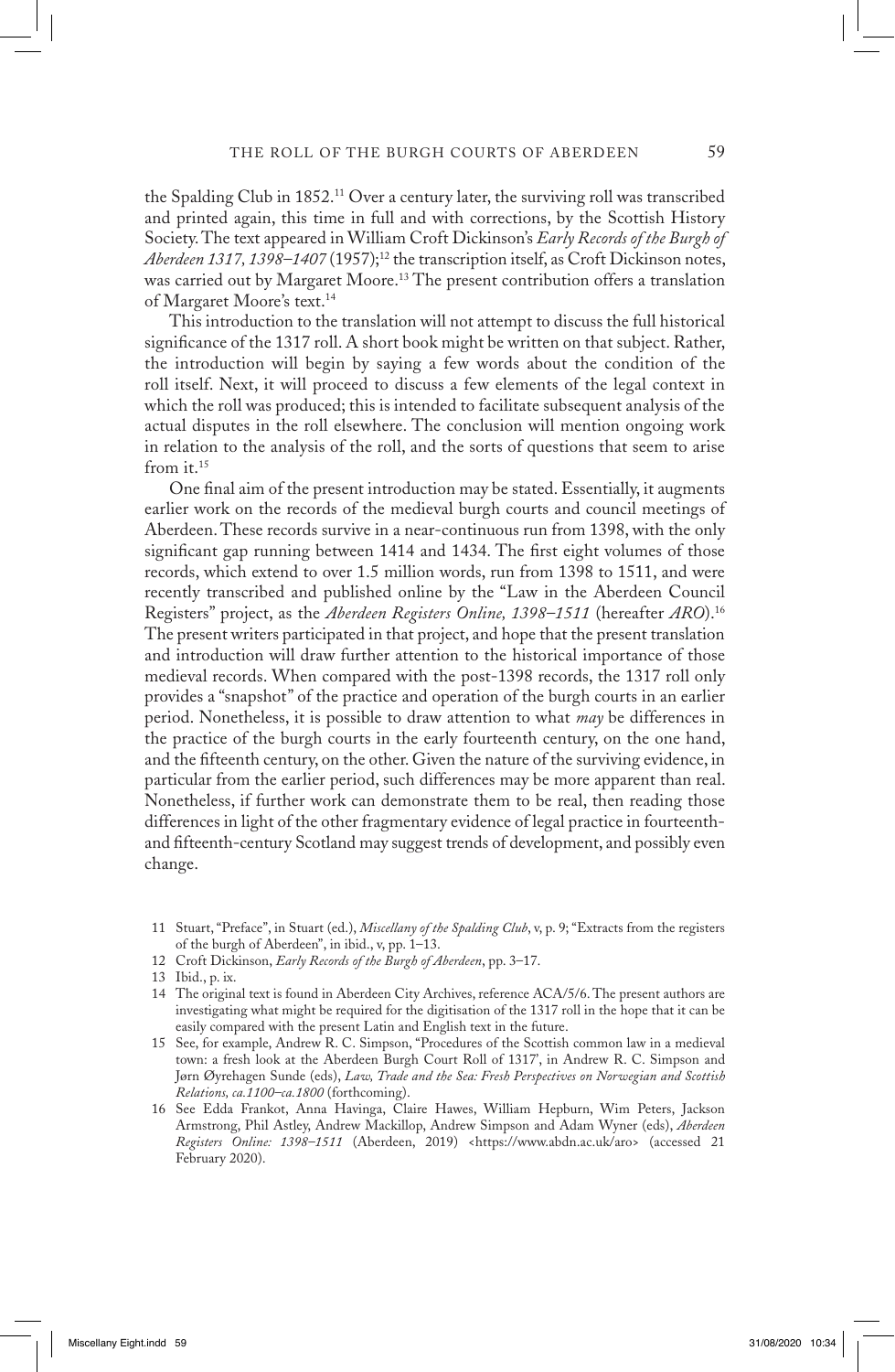## **THE 1317 ROLL: CONDITION AND DATE**

The 1317 roll itself is now preserved in the section of Aberdeen City Archives located in the Town House.<sup>17</sup> The description of the roll prepared by Croft Dickinson largely suffices for present purposes:<sup>18</sup>

The roll for the year 1317 is of parchment, and consists of four membranes sewn head to tail. It measures 160 cm in length, and varies in width between 20 cm and 23 cm. The list of *Burgenses rure manentes* and the last few entries … are written on the dorse of membranes 3 and 4.

To this one should add two points. First, sewn into the second membrane of the roll is a brieve of right issued by the king's chapel in July 1317. This strip of parchment measures "7½ cm  $\times$  23 cm", as stated by Margaret Moore.<sup>19</sup> As will be seen, this brieve is of some importance in dating the roll as a whole. Second, it should be noted that the roll is quite badly damaged in sections, and this is reflected in the fragmentary nature of some parts of the transcription and the translation. For example, in some places the document is badly stained, obscuring the text; in other places the manuscript is torn, sometimes leaving the reader to make educated guesses about what a section of text may have meant. The translation included below indicates when it offers an educated guess as to what the original text may have said, either by including suggested readings in square brackets or through the use of footnotes.

 The date of the roll also requires some comment. The earlier conclusion that the roll can be firmly dated to 1317 is sound, but the point does not ever seem to have been argued in full before.<sup>20</sup> This seems necessary here, because only once is a full date given in the course of the roll, and this occurs in the course of the brieve of right, which was, of course, produced independently of the roll itself. Four pieces of evidence should be mentioned. First, the opening membrane of the roll discusses a dispute heard "*anno gracie millesimo cccmo decimo*", and immediately after the word "decimo" the manuscript is torn.<sup>21</sup> Therefore, this provides reasonably strong evidence that the roll concerns disputes heard at some point between 1310 and 1319. Of course, this evidence alone does leave open the possibility that only the *first* dispute recorded in the roll was heard in that period.

 Second, the roll reads as if it is dealing with a continuous series of matters and disputes, heard over a continuous period, which occurred *within the course of a single year*. It begins with a matter that was resolved in the days immediately preceding the feast of St Laurence the Martyr (10 August), and continues to discuss meetings of the courts of the burgh around about the feasts of the assumption of the blessed virgin Mary (15 August), the nativity of the blessed virgin Mary (8 September), the exaltation of the holy cross (14 September), Michaelmas (29 September), the blessed Dionysius (9 October) and the feast of St Luke the

<sup>17</sup> ACA/5/6.

<sup>18</sup> Croft Dickinson, *Early Records of the Burgh of Aberdeen*, p. vii.

<sup>19</sup> Ibid., p. 7.

<sup>20</sup> See, for example, Croft Dickinson, *Early Records of the Burgh of Aberdeen*, pp. v–ix.

<sup>21</sup> See below, p. 70.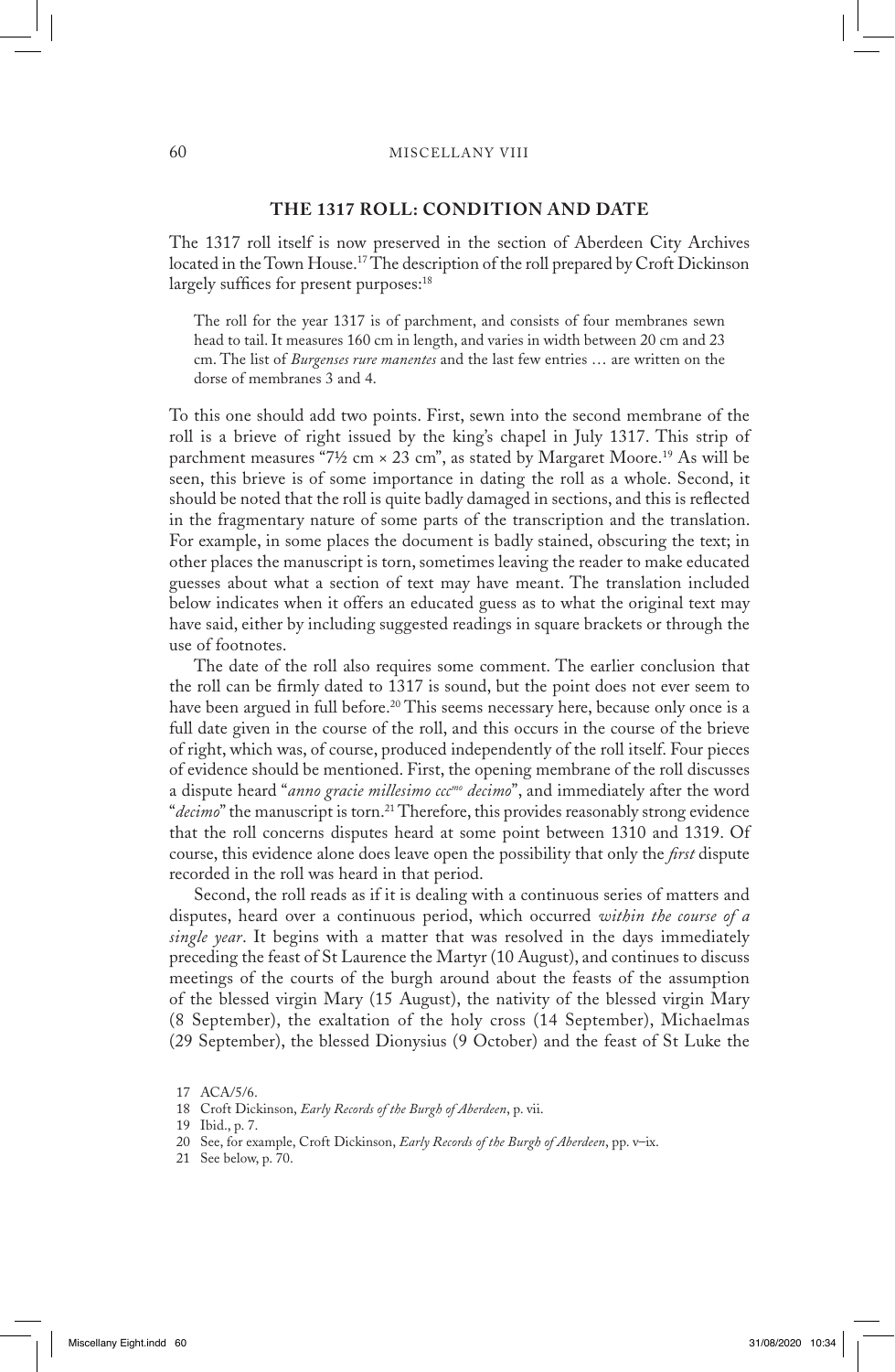Evangelist (18 October).<sup>22</sup> The chronological order breaks down only once, at the end of the roll; a dispute is recorded as having taken place on 17 October, and this is followed by a dispute that took place on 15 October.<sup>23</sup> Furthermore, the roll presents several procedural stages in particular disputes, and, on each occasion, one reads in the first place of the initial citation of the parties to appear in court, followed by the second and third citations of the parties to "compear". A good example relates to the dispute involving the brieve of right mentioned already. In the course of the second membrane of the roll, a record was made to the effect that Emma, daughter of Brice of Cragy, had been cited to appear before one of the courts of the burgh for the first time; this record was made on the Monday immediately before 10 August, the feast of St Laurence. Then, in the third membrane of the roll, one finds a record of her having been cited to appear for the second time on the Monday immediately before 8 September, the feast of the nativity of the blessed virgin Mary. Subsequently, also in the course of the third membrane of the roll, one finds a record that Emma had been cited to appear for the third time on the Monday immediately after the 14 September, the feast of the exaltation of the holy cross. Finally, in the course of the fourth membrane, one finds a record of Emma actually appearing to answer the brieve of right in the head court of the burgh that first met on the Monday immediately following 29 September, that is to say Michaelmas.<sup>24</sup> In other words, the procedural sequence of the disputes largely themselves dictated the order of the surviving record. The only exception seems to have been the rather odd break in this pattern at the end of the roll, when a record of a court sitting on 17 October was placed before the record of a court sitting on 15 October. This may mean that the roll was produced after the courts sat, on the basis of notes taken during the sittings. Nonetheless, the basic pattern is clear; when one reads the surviving roll, one seems to be reading a near-continuous account of disputes and other matters considered between a particular month of August and a particular month of October; in other words, one is reading a continuous account of the activities of the burgh courts *over the course of one single year*. That tallies with Mollisone's comment, to the effect that each of the surviving "scrowis" that he examined dealt with an individual year. Consequently, one can conclude that the roll deals with disputes heard between August and October in one of the ten years between 1310 and 1319 inclusive.

 Third, the brieve of right sewn into bears the clause "*Teste me ipso apud Abirden xxviiio die Julii anno regni nostro duodecimo*".25 Robert I was crowned on 25 March 1306,26 and so 28 July in the twelfth year of his reign was 28 July 1317. Reference is made in the second and third membranes of the roll to this brieve "*que rotulo suta est*", and therefore the scribe writing the record was clearly aware that the brieve of

22 See below. For the dates of the feasts, see C. R. Cheney and Michael Jones (eds), *A Handbook of Dates for Students of British History*, rev. edn (Cambridge, 2000), pp. 63–87. Based on the conclusion that the roll is to be dated to 1317, this list of saints' days, together with the information that Easter fell on 3 April 1317 (see Cheney and Jones (eds), *Handbook of Dates*, p. 229), has been used in conjunction with the table at pp. 180–1 of that work to establish the dates given in the translation of the roll below; the table at pp. 180–1 provides the complete calendar for any year in which Easter fell on 3 April.

- 24 See below, p. 88.
- 25 See below, p. 78.

<sup>23</sup> See below, p. 92.

<sup>26</sup> Geoffrey Barrow, *Robert Bruce*, 4th edn (Edinburgh, 2005), pp. 195–7.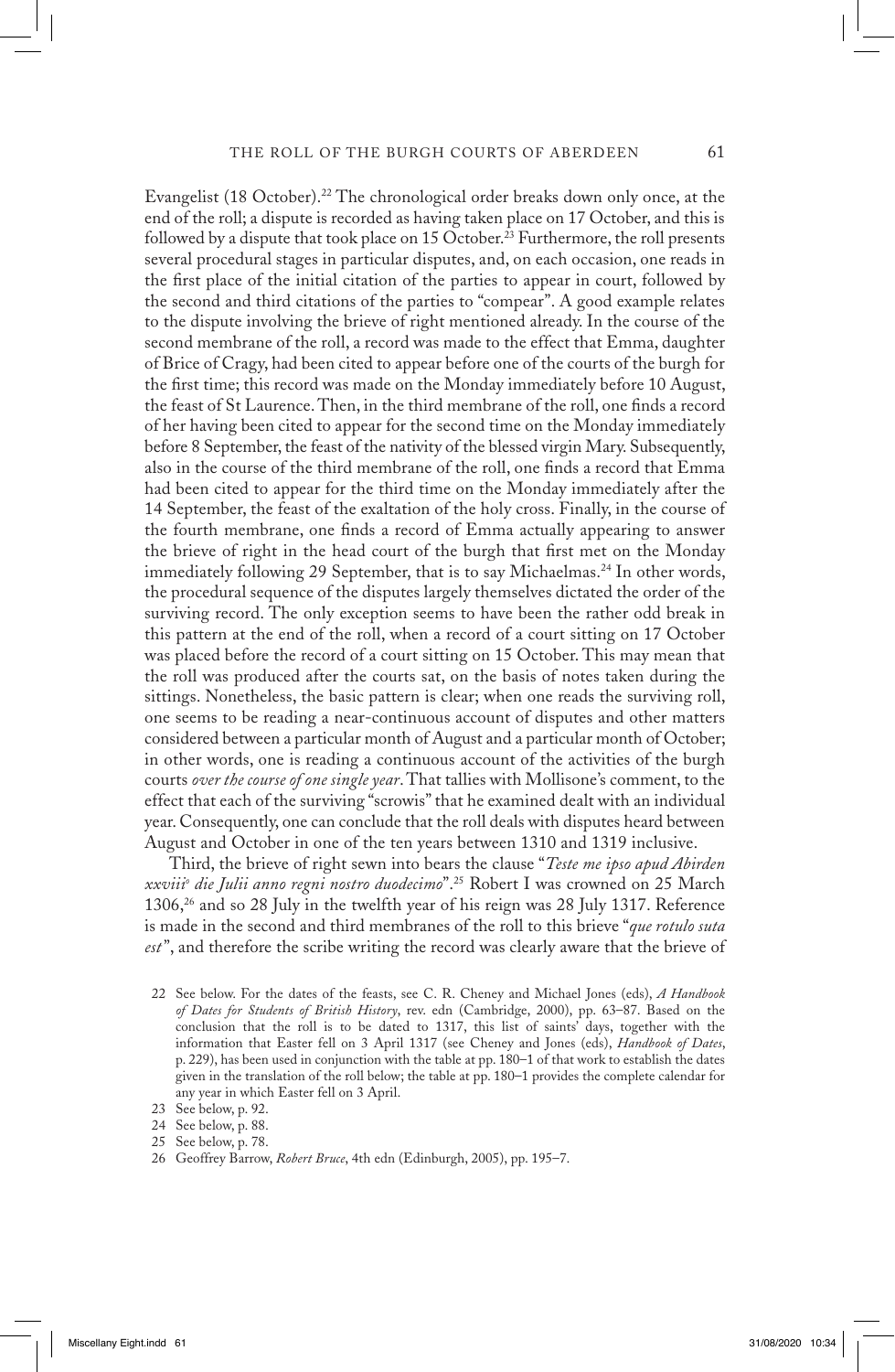that date had already been sewn into the roll at the time when he was writing.27 That demonstrates that those sections of the roll were written *after* the brieve was issued, and therefore *after* 28 July 1317. Coupled with the observations that at least part of the roll was undoubtedly written during the 1310s, and that the roll deals with a near-continuous series of matters considered *in a single year* during that period, it follows that the roll must have been produced between 28 July 1317 and the end of 1319. In other words, it can be confidently dated to 1317, 1318 or 1319.

 Two final pieces of evidence help to establish the date of the roll more firmly. As already stated, the brieve of 28 July 1317 was presented in one of the burgh courts on the Monday "*proxime ante festum Sancti Laurencii*" – in other words, on the Monday before the feast of St Laurence. As already stated, the feast itself was celebrated on 10 August. The record of the presentation of the brieve appears in the course of the second membrane of the roll. It is reasonably clear that this was the first occasion on which the brieve was presented to the bailies, so as to compel Emma, daughter of Brice of Cragy, to attend the relevant court. While this is suggested by the fact that the brieve was physically sewn into the roll to sit alongside this section of the record, there is firmer evidence to establish the point. On a subsequent occasion that the brieve was mentioned, in the third membrane of the roll, it was said that Emma, daughter of Brice of Cragy, had by that point been cited to appear in court for the *second* time. This indicates that the first citation to appear – and, therefore, the first occasion on which the brieve was presented – had indeed occurred on the Monday immediately prior to 10 August.<sup>28</sup> Given what has been said already, this leaves one with the possibility that the litigants first presented the brieve on the Monday immediately prior to 10 August in 1317 – which would have been 8 August 1317, eleven days after the brieve was issued – or on the Monday immediately prior to 10 August in 1318, or on the same Monday in 1319. Given these possibilities, it seems safe to assume that the litigants who presented the brieve in court for the first time were doing so on 8 August 1317, only days after it had been issued, on 28 July 1317 – and it must be remembered that there would have been no delay in the brieve actually reaching the litigants, because it was issued *in Aberdeen*. It seems wholly implausible to suggest that the brieve was issued in July 1317, and that the litigants waited until August 1318 – or August 1319 – to bring it before the bailies and officers of the burgh. The only sensible conclusion seems to be that it is correct to date the surviving roll to 1317, and hereafter it will be assumed that this is so. This seems to be further supported by the fact that one of the burgh courts is said in the roll to have met "on the Monday in the vigil of Saint Luke the Evangelist".29 The feast was on 18 October, and so the vigil would have been on 17 October; this date fell on a Monday in 1317, but not in 1318 or 1319.<sup>30</sup> As will be seen shortly, there is in fact yet another reason to date the roll to 1317, but this is best explored in the next section, which considers some aspects of the legal context in which the roll was produced.

- 27 See below, pp. 76, 84. The practice of sewing written documents presented to courts into court rolls is attested elsewhere in near-contemporary Scotland; consider, for example, *RPS* 1293/2/5; *RPS* 1293/2/7.
- 28 See below, p. 82. This is slightly complicated by the fragmentary reference to the dispute on p. 80; this may have been a record that the first citation had been made and that the second was to be made. The argument advanced here does not seem to be affected by this point.

30 Cheney and Jones (eds), *Handbook of Dates*, pp. 180–1, 190–1, 220–1.

<sup>29</sup> See below, p. 92.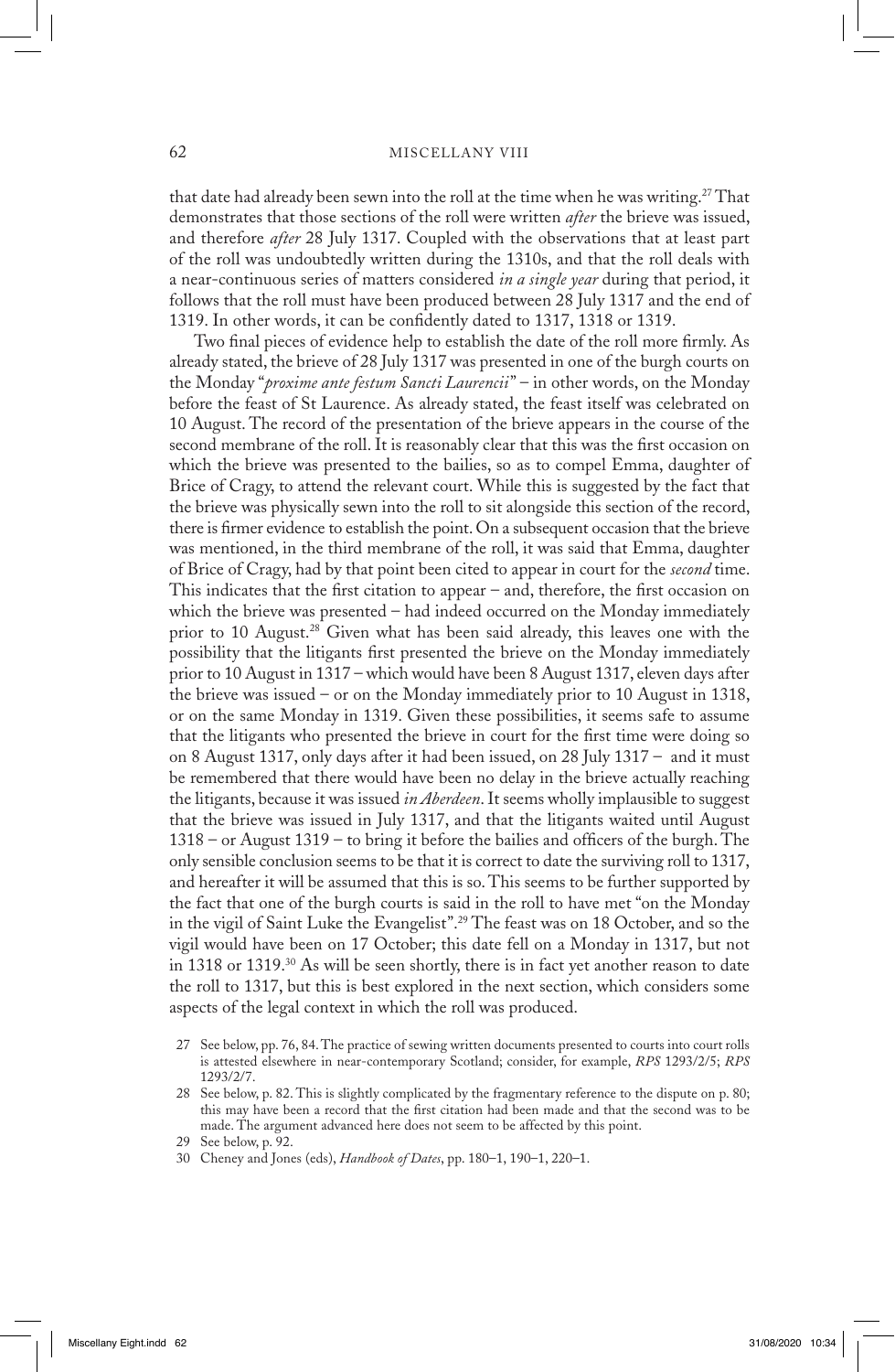## **THE 1317 ROLL: SOME ASPECTS OF THE LEGAL CONTEXT**

The next section of this introduction aims to introduce readers to *aspects* of the legal context in which the roll was written; it does not purport to provide anything like an exhaustive account of that context. It is written primarily to help readers make sense of some of the institutions mentioned in the roll itself, and so limits itself to considering a few matters. It will focus its attention on the courts mentioned in the roll and the officers who presided over those courts.

 The leading figures of the royal burgh were, of course, known as the "burgesses", who possessed various trading and jurisdictional privileges; and these privileges were conferred by royal charters.<sup>31</sup> Aberdeen had received charters concerning its privileges from William I (r. 1165–1214), and it would receive another such charter from Robert I (r. 1306–29) in 1319.<sup>32</sup> The fact that the privileges of the burgesses included jurisdictional privileges draws attention to the existence of the burgh *courts*. As regards those courts, Croft Dickinson gives a very good impression of their importance in the following terms:<sup>33</sup>

This court … is of the very essence of the burgh. The burgh, created by "act" of the king, is embodied in its court; and the "head court" of the burgh, the assembly of all the burgesses, declares the burgh's "customs" which are agreed by all and to which all are subject … So, just as the court of the baron bound together the lands of the barony, or the court of the sheriff bound together the lands of the sheriffdom, in a like way the court of the burgh bound together the burgesses, the men of the "lands" of the burgh. The court gave to the burgh a unity.

 Of course, as Croft Dickinson went on to explain, the 1317 roll does not record the meetings of a *single* burgh court, but rather meetings of the burgh *courts*. One of these courts was the head court of the burgh; and the 1317 roll confirms that all burgesses were expected to attend this assembly.34 The head courts "met three times a year, at Michaelmas, Yule and Easter (Pasch)";<sup>35</sup> the 1317 roll records a meeting of the Michaelmas head court on the first Monday after the feast day.<sup>36</sup> It seems that certain matters were only dealt with in the head courts. Consider, for example, the practice relating to annualrents. Annualrents were feudal burdens on lands to the effect that certain debts were owed *from the lands themselves*. If the debt due from the land was not forthcoming, then the procedure that was followed was that the creditor had to declare at three head courts of the burgh that he had inspected the lands, and found nothing there to satisfy the debt except for earth and stones. Once that had been done, the lands could be transferred to the creditor in satisfaction for the debt. $37$ 

- 31 Croft Dickinson, *Early Records of the Burgh of Aberdeen*, pp. xxiv–xl. On the community of the town more generally in the fourteenth-century Scottish burgh, see Elizabeth Ewan, *Townlife in Fourteenth-Century Scotland* (Edinburgh, 1990), pp. 136–60.
- 32 E. Patricia Dennison, David Ditchburn and Michael Lynch (eds), *Aberdeen Before 1800: A New History* (East Linton, 2002), pp. 6, 206–7.
- 33 Croft Dickinson, *Early Records of the Burgh of Aberdeen*, p. xl.

35 Croft Dickinson, *Early Records of the Burgh of Aberdeen*, pp. cxvii–cxviii.

37 Croft Dickinson, *Early Records of the Burgh of Aberdeen*, p. cxx; for annualrents, see also MacQueen, *Common Law*, pp. 226–7. The operation of annualrents in Aberdeen in the fifteenth century is also discussed in Andrew R. C. Simpson, "Men of law in the Aberdeen council register? A preliminary

<sup>34</sup> See below, p. 86.

<sup>36</sup> See below, p. 86.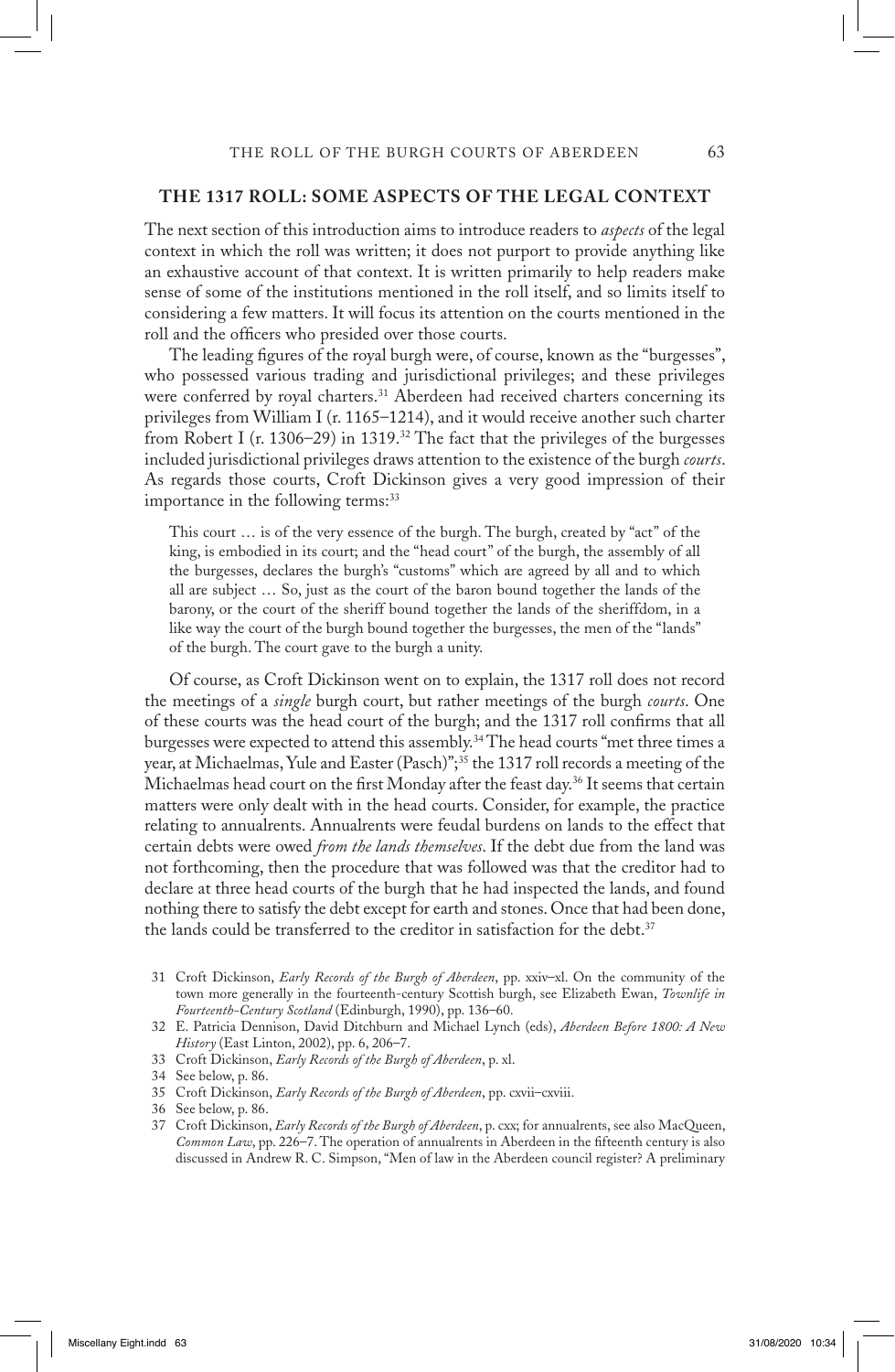#### 64 MISCELLANY VIII

 Yet, if some matters could only be dealt with at the head courts, others could be dealt with at meetings of other burgh courts. As Croft Dickinson observes, the roll does seem to show that there was a meeting of a burgh court "*a quindena in quindenam*" – which meant in practice once a fortnight. Again, this accorded with a general precept found in a text purporting to represent the law of the medieval Scottish burghs, which came to be known as the *Leges Burgorum*; one witness to the text which is roughly contemporary with the 1317 roll reads: "*Sciendum est quod a quindeno in quindenum* [sic] *currunt per annum placita in burgo tam de terris quam de mobilibus.*" This can be translated: "it must be understood that pleas in the burgh concerning both lands and moveables run throughout the year, from quindene to quindene" (i.e. fortnightly).<sup>38</sup> A century later, other burgh courts had emerged, these being the *curia legalis tenta per ballivos* and the *curia tenta per ballivos*. Making reference to the evidence of when these courts sat, Croft Dickinson suggests that the *curia legalis* was the fortnightly meeting of the court that had been required by the *Leges Burgorum*, whilst the *curia tenta per ballivos* had been established to provide an additional forum for the administration of justice as the work of the burgh courts had increased.39

 The meeting of one other court is referenced in the 1317 roll, this being the chamberlain's court. Among other things, the chamberlain had oversight of the administration of justice in the Scottish burghs, and he exercised this oversight on his "ayre", which was notionally structured so that he would visit each burgh every year.40 Two chamberlains are mentioned in the roll – Stephen of Dunideer, who was active as chamberlain in 1309;<sup>41</sup> and William of Lindsay, rector of Ayr, who was active as chamberlain between *c.*1309 and 1319.42 It should be noted that there survives a near-contemporary text regarding exactly into which matters the chamberlain was supposed to make inquiry during the course of his ayre; this is entitled "*De articulis* 

study, circa 1450–1460", *Juridical Review* (2019), 136–59; see also the *erratum* published in connection with this article at the end of the third issue of *Juridical Review* (2019) (no page reference present).

<sup>38</sup> See Croft Dickinson, *Early Records of the Burgh of Aberdeen*, pp. cxx–cxxi. This provision is attested in manuscripts of the *Leges Burgorum* (or the *Leges Quatuor Burgorum*) produced either before or about the same time as the 1317 roll. The Berne MS of 1267 × 1272 provides the following witness to the text, embedded within the *Leges Quatuor Burgorum*: "*Sciendum est quod a quindena in quindenam c[ur]runt placita in burgo tam de terris q[uam mobil]ibus*" (NRS Ref. PA5/1, f. 63v; the square brackets indicate where the manuscript is torn, and the readings are suggested based on the Ayr MS reading). The Ayr MS (the relevant section of which can be dated to 1323 × 1329) provides the following reading within the *Leges Burgorum*: "*Sciendum est quod a quindeno in quindenum* [sic] *currunt per annum placita in burgo tam de terris quam de mobilibus*" (NRS Ref. PA5/2, f. 58r). For the date of the Berne MS, and a description of the manuscript, see Taylor, *Laws of Medieval Scotland*, pp. 33–8. The Ayr MS can be dated to 1323 × 1343, including an original core volume which includes the *Leges Burgorum* material and which can be dated to 1323 × 1329 – see Taylor, *Laws of Medieval Scotland*, pp. 39–48.

<sup>39</sup> See Croft Dickinson, *Early Records of the Burgh of Aberdeen*, pp. cxxi–cxxiv; see also Edda Frankot, *Of Laws of Ships and Shipmen* (Edinburgh, 2012), p. 56.

<sup>40</sup> On the chamberlain's ayre in the thirteenth century, see Taylor, *Shape of the State*, pp. 259–62.

<sup>41</sup> See below, p. 86. For Dunideer (whose name is given as "Donydouer" by A. A. M. Duncan), see A. A. M. Duncan (ed.), *The Acts of Robert I King of Scots 1306–1329* (Edinburgh, 1988), p. 206.

<sup>42</sup> See below, pp. 70–6. For Lindsay, see Duncan, *Acts of Robert I*, p. 206.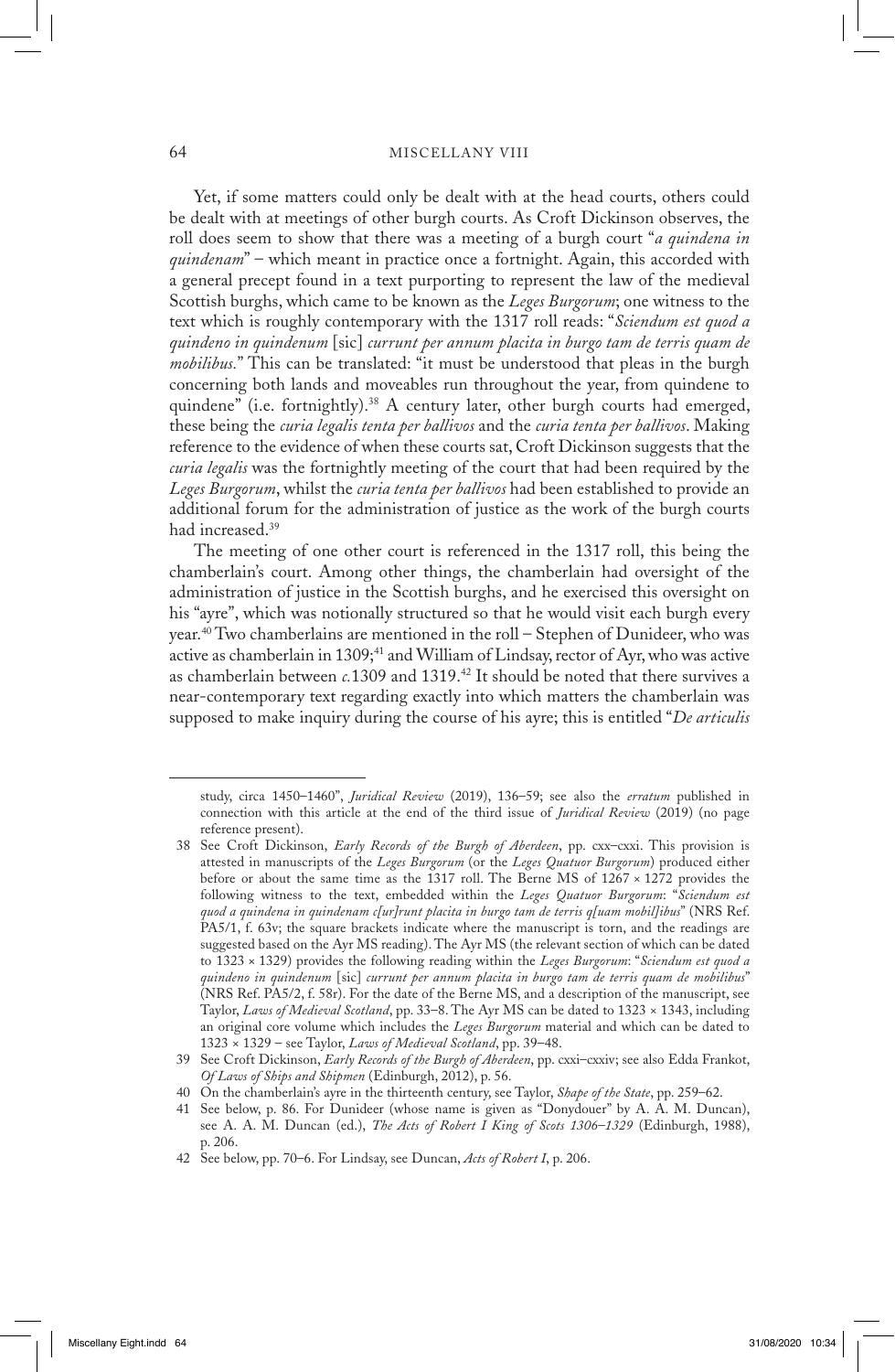*inquirendis in burgo in itinere Camerarie secundum usum Scocie*", and it is preserved in the Ayr Manuscript.<sup>43</sup>

 There is some intriguing evidence that the matters recorded in the 1317 roll may commence shortly after the conclusion of a chamberlain's ayre. To explain, Duncan observed that the brieve sewn into the 1317 roll contains the clause "*teste me ipso*" – indicating that the brieve, granted in the name of Robert I, had been witnessed by the king himself. However, it is unlikely that it actually was witnessed by the king, as on the date the brieve was issued at Aberdeen  $-$  28 July 1317 – he was probably in Melrose, at the other end of the kingdom. Duncan then argued that the best explanation for this is that the great seal of the king – under which brieves passed when they were issued – was in Aberdeen in July 1317, rather than the king himself. Next, Duncan suggested that the best explanation for the presence of the great seal in Aberdeen in that month was that it had been taken there by one of the chamberlain's clerks as part of the chamberlain's ayre.<sup>44</sup> What Duncan does not seem to have noted is that the chamberlain himself was definitely in Aberdeen in early August 1317; he was a party to the first process recorded in the 1317 roll.45 In addition, in the course of the record of the process, it was said of the chamberlain that part of the proceedings had been carried out "*in curia sua*" – that is to say, in his court.<sup>46</sup> Taken together, this all points quite firmly to the conclusion that the chamberlain's ayre visited Aberdeen in the summer of 1317.

 The point that the 1317 roll records meetings of burgh courts must be coupled with the observation that it does not *necessarily* record all business that was transacted within those courts. For example, it is generally thought that the burgh officers – the *ballivi* and the *prepositi*, of whom more will be said shortly – were usually elected annually from among the burgess community at the head court immediately following Michaelmas, together with the council of the burgh. That certainly tallies with later medieval practice, and it is also consistent with the chapter of the *Leges Burgorum* entitled *De Electione Prepositi*, at least as it is witnessed in the Ayr Manuscript, although it should be noted in passing that the Ayr Manuscript makes reference to the election of *prepositi*, and not both *prepositi* and *ballivi*, in the chapter concerning the election of burgh officers and the burgh council.47 The 1317 roll makes reference to the head court immediately following Michaelmas – and yet, as Croft Dickinson notes, "the roll for 1317 does not contain details of the election of the officers of the burgh at the Michaelmas head court of that year; it is purely a court roll".48 Subsequently, he expands on this claim that the 1317 roll was "purely a court roll". Recalling Mollisone's comments, to the effect that the "scrowis" or burgh court rolls that survived in 1591 recorded "na mater of importance or weycht

48 See Croft Dickinson, *Early Records of the Burgh of Aberdeen*, p. lxxxi n. 2.

<sup>43</sup> See Croft Dickinson, *Early Records of the Burgh of Aberdeen*, p. cxvi n. 5, where he notes the potential significance of this provision for rules governing what had to be recorded by the burgh courts. The text is discussed in Taylor, *Laws of Medieval Scotland*, pp. 44–5, and can be found in PA 5/2 ff. 15v–18v; as Taylor notes (at p. 44), the text can be found in *APS*, i, 680–2.

<sup>44</sup> Duncan, *Acts of Robert I*, pp. 141, 262.

<sup>45</sup> See below, pp. 70–6. See also Simpson, "Procedures of the Scottish common law in a medieval town" (forthcoming).

<sup>46</sup> See below, p. 76.

<sup>47</sup> See PA5/2, f. 62r; see also Croft Dickinson, *Early Records of the Burgh of Aberdeen*, pp. lxxx–lxxxi.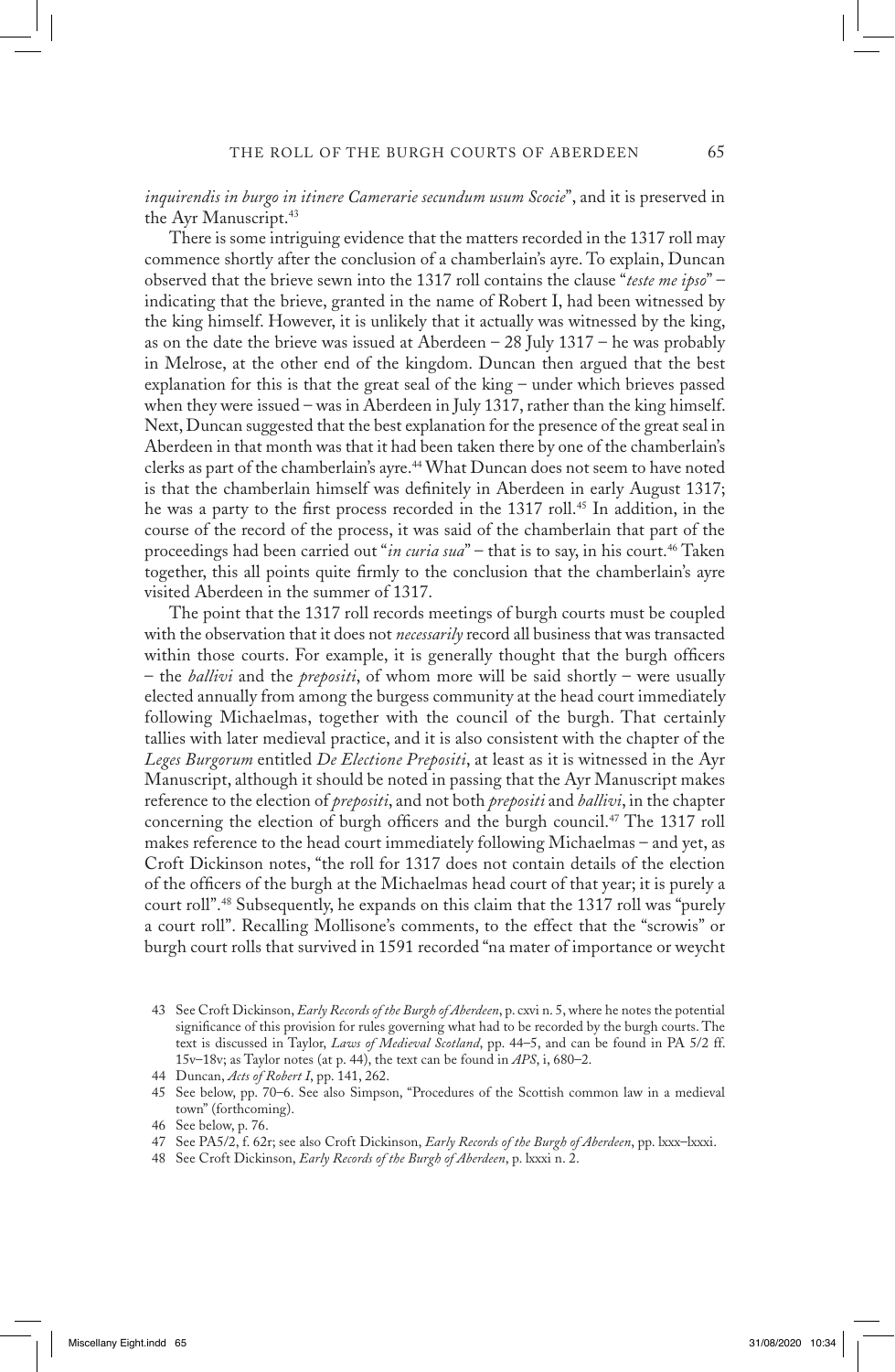extant or registrat thairin, nather yit ony ordinance or statut sett dounn, onlie suitis and actionis, or processus for annuellis", Croft Dickinson argues:<sup>49</sup>

The "scrow" for 1317 fully supports Thomas Mollisone's description. It contains "onlie suittis and actionis or processus for annuellis"; in it are to be found "neither ordinance nor statute". It is a roll of the burgh court – distinct and separate as such …

 Assuming that Croft Dickinson is correct, and that Aberdeen did indeed elect its officers at the first head court after Michaelmas, then it is necessary to consider exactly how material was selected for inclusion in the 1317 roll. Croft Dickinson suggests that this can in part be explained by the recognition that some business pertained to the burgh *courts*, and some business pertained to the burgh *council*, which – on the evidence of the 1317 roll – was elected by one of the head courts – and this may perhaps help to explain why "neither ordinance nor statute" was recorded in the 1317 roll, assuming any were made at this time.<sup>50</sup> Yet it is perhaps still odd that the elections – which were undoubtedly the business of the head court – were not recorded in the roll (again, assuming they actually happened at Michaelmas 1317). One partial explanation may come from the text mentioned earlier, which is entitled "*De articulis inquirendis in burgo in itinere Camerarie*  secundum usum Scocie", which is preserved in the Ayr Manuscript.<sup>51</sup> As was explained, the text records the matters concerning which the chamberlain was supposed to make inquiry during the course of his ayre; and it states that the chamberlain was expected to confirm "*si balliui fecerint illotulare curias suas et assisas*" – that is to say, "if the bailies should have made enrolment of their courts and assizes".52 It may be that this was understood in terms of an injunction to record "onlie suittis and actionis or processus for annuellis", as Mollisone put it. Furthermore, if the Aberdonians had not been following the injunction in the chamberlain's "articles of inquiry" as he expected, then at the very least he seems to have had just the opportunity to put them right in the summer of 1317. While the matter probably should be considered further in light of a wider contextual reading, the extent of the surviving evidence – being only one roll – makes it difficult to establish with any certainty why some proceedings of the courts were apparently included in it, and why some were – apparently – excluded.

 As regards the question of *where* the burgh courts met, the 1317 roll makes it clear that the burgh courts sometimes met *in tolloneo*, that is to say the place where the burgh tolls were collected;<sup>53</sup> but they also could and did meet elsewhere, as on one occasion when they met "in the house of Andrew Bissap in the

<sup>49</sup> Ibid., p. cxvi.

<sup>50</sup> Ibid., pp. xc–cxvii. To some extent, this oversimplifies Croft Dickinson's sophisticated argument concerning the relationship between the burgh courts and the council (see, in particular, the comments at pp. cxv–cxvi); this relationship should be explored in more detail elsewhere, but there are obvious problems with doing this in relation to the early fourteenth century, a period when the surviving evidence is fairly meagre.

<sup>51</sup> See comments in n. 43 above.

<sup>52</sup> *APS*, i, 682; PA 5/2, f. 17r (the present writers have followed the reading of the text given in *APS*, although the word "*illotulare*" might read "*illoculare*" in PA 5/2, f. 17r); for the translation of the passage quoted in essentially the same way, see Robert Renwick, *Ancient Laws and Customs of the Burghs of Scotland, Volume I, AD 1124–1424* (Edinburgh, 1868), p. 122.

<sup>53</sup> See below, p. 92.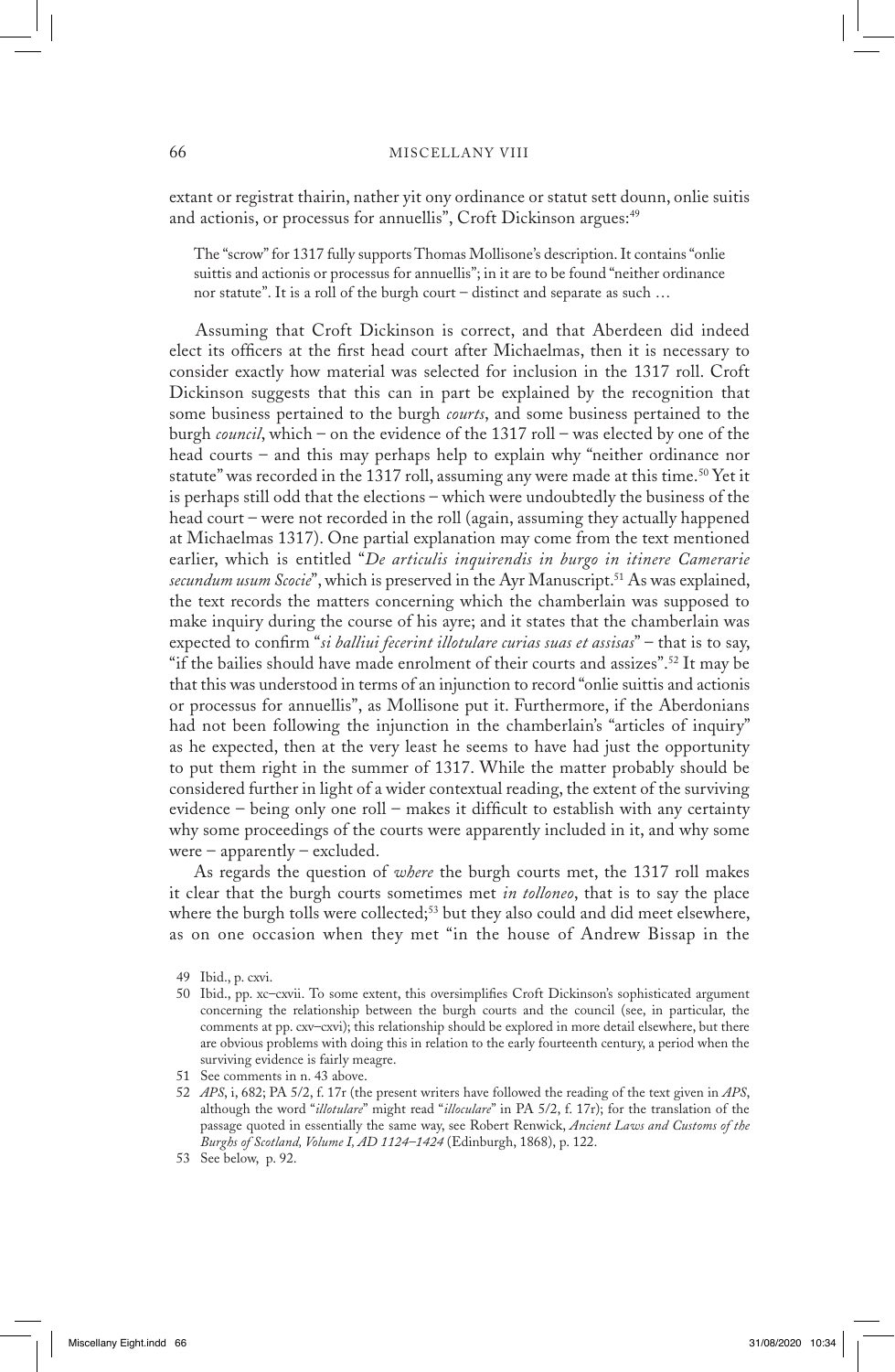vicinity of the castle".54 The exact location of the burgh *tolloneum* in 1317 is unclear; but it is possible that it was found in the Shiprow, near the modern harbour.<sup>55</sup>

 Turning attention from the courts to those who presided over them, a few words should also be said about the *ballivi* and the *prepositi* here.<sup>56</sup> It has been noted that these officers were usually elected from the community of the burgesses at one of the head courts, together with the burgh council. Later practice indicates that other officers were also elected at the same time,<sup>57</sup> including the burgh sergeands, who were responsible for citing individuals to attend court,<sup>58</sup> and the burgh liners, who were responsible for determining and upholding boundaries within the burghs.59 The burgh officers were fundamentally the king's officers; this is clear from the terms of the brieve sewn into the 1317 roll itself, in the course of which Robert I addresses the brieve "*prepositis et ballivis burgi de Abirden, fidelibus suis*".60 Was someone addressed among these individuals the *prepositus*, "aldirman" or "provost" attested in later records? Certainly, there is evidence from Aberdeen, dating to 1281, that the word "*aldirmanus*" could "be used for the head of the burgh and *prepositi* for the bailies of the burgh".61 The 1317 roll itself does not seem to mention such a figure, but of course that is not evidence that he did not exist.

- 54 See below, p. 80.
- 55 See E. Patricia Dennison, Anne T. Simpson and Grant G. Simpson, "The growth of two towns", in Dennison et al. (eds), *Aberdeen Before 1800*, p. 19; the writers also make reference to the licence granted in 1393 by Robert III (r. 1390–1406) to construct the later tolbooth, which was located on the Castlegait. These writers distinguish the *tolloneum* from the later *pretorium*, translated as "tolbooth". See also Croft Dickinson, *Early Records of the Burgh of Aberdeen*, pp. cxxiv–cxxv.
- 56 On the burgh administration more generally in the fourteenth century, see Ewan, *Townlife*, pp. 40–63. The responsibility of the *balivi* for the administration of justice is well attested by the 1317 roll itself and by the Ayr Manuscript (although it does speak of the work of the *prepositi*, as well as the *ballivi*, in this regard); see PA 5/2, f. 62r, chapter "*De Electione Prepositi*". PA 5/2, f. 15v, containing some of the articles of inquiry to be considered by the chamberlain, speaks of the chamberlain's duty to oversee the work of the *ballivi* in administering justice. At one point, Croft Dickinson suggests that there was a sharp distinction between the work of the *prepositi* and the *ballivi*, with the *prepositus* presiding in council and the *ballivi* presiding in the burgh courts (see Croft Dickinson, *Early Records of the Burgh of Aberdeen*, p. cxv). Yet elsewhere (at p. cii n. 11) Croft Dickinson makes it clear that there was no sharp terminological distinction drawn between the word *prepositus* and the word *ballivus* in the thirteenth century – he says they were "virtually synonymous in the second half of the thirteenth century"); and arguably this is correct as regards the early fourteenth-century position as well. Aside from the obvious point that the brieve of 1317 sewn into the burgh roll is addressed "*prepositis et ballivis burgi de Abirden*" – which might, admittedly, preserve the ways in which these terms were used at an early period – the near-contemporary Ayr Manuscript speaks of the election of *prepositi* – and not *ballivi* – to administer justice (see PA5/2, f. 62r). The distinction between the two words may indeed have been understood as Croft Dickinson suggests (at p. cxv) by the fifteenth century; but perhaps it had not crystallised in the early fourteenth century, and more closely resembled the position outlined by Croft Dickinson elsewhere in his extremely erudite introduction to the burgh records of Aberdeen (at p. cii n. 11).
- 57 Croft Dickinson, *Early Records of the Burgh of Aberdeen*, pp. cxviii–cxix.
- 58 Ibid., p. cxix n. 1; see also the references to sergeands on pp. 76 and 82 below (for example).
- 59 On the liners, see Croft Dickinson, *Early Records of the Burgh of Aberdeen*, p. xli n. 3, and Taylor, *Shape of the State*, pp. 260–1.
- 60 Croft Dickinson, *Early Records of the Burgh of Aberdeen*, pp. lxxxi–lxxxii.
- 61 Ibid., pp. cii–ciii n. 11.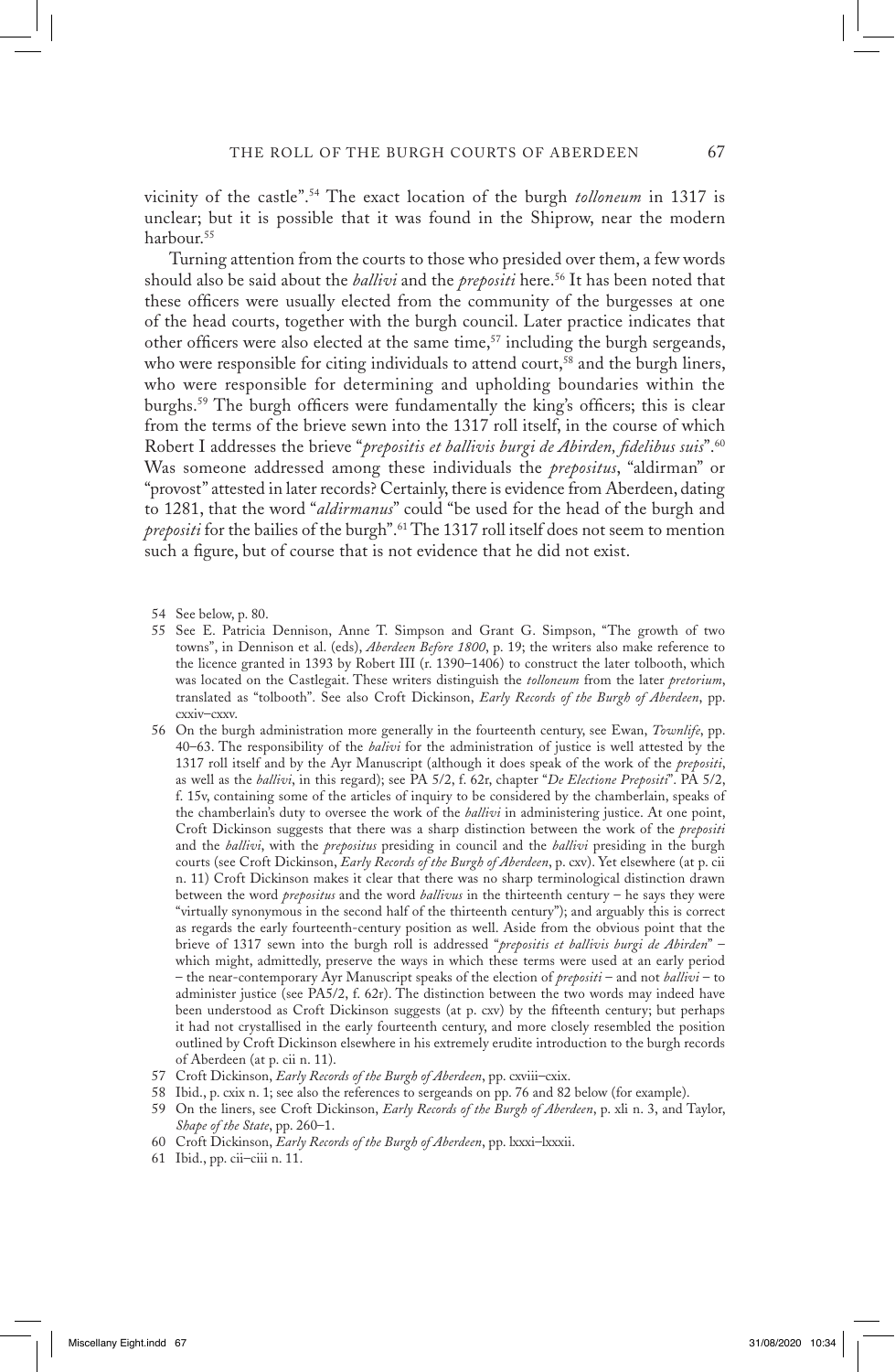#### 68 MISCELLANY VIII

As already stated, the *prepositi* and the *ballivi* were elected from the burgess community, which was made up of merchants and traders,<sup>62</sup> and those presiding in the courts were not possessed of legal training. Presumably they acquired knowledge of the procedures followed within the burgh courts of Aberdeen by long experience; but there is no evidence that they received any formal education in this regard.<sup>63</sup> It must always be remembered too, as Croft Dickinson states, that "while these officers presided over the burgh court and possessed executive power, the judgements of the court were made by its members – the burgesses".<sup>64</sup> In support of this point, it can be noted that the matters and disputes recorded in the 1317 roll at least reveal several examples of situations in which "worthy" and "faithful" men of the burgh community were indeed appointed to act on "assizes" so as to make the decisions of the burgh courts.<sup>65</sup>

## **CONCLUSION**

The aim of this introduction is not to provide an exhaustive account of the legal context of the 1317 roll. Nonetheless, it is hoped that the points that have been made will help those readers who are approaching materials taken from the burgh courts for the first time to understand some of the basic institutions referenced in the course of the roll itself. By way of conclusion, it seems fitting to draw attention briefly to a few questions which seem to arise from reading the roll in its broader context. For example, there is a growing body of literature concerning the extent to which it is appropriate to speak of a medieval Scottish "common law".<sup>66</sup> Can the 1317 roll shed light on that?

 There is good reason to think that the answer is in the affirmative. Obviously, the 1317 roll is only evidence of the law as applied in the burghs, and it is well known that

- 62 Croft Dickinson suggests that the elections were increasingly controlled by the merchant guild of Aberdeen by the early fifteenth century, but of course it is difficult to speculate as to the position in the early fourteenth century. See Croft Dickinson, *Early Records of the Burgh of Aberdeen*, pp. xc–cix, particularly at p. cv. On the guild of fifteenth-century Aberdeen, see the introduction to Elizabeth Gemmill, *Aberdeen Guild Court Records 1437–1468* (Edinburgh, 2005).
- 63 For a discussion of the evidence relating to the mid-fifteenth century, see Simpson, "Men of law"; for a brief introduction to the work of trusted representatives in court and men of law more generally in medieval Scotland, see Andrew R. C. Simpson and Adelyn L. M. Wilson, *Scottish Legal History Volume One: 1000–1707* (Edinburgh, 2017), pp. 56–9. For a detailed study of the extent to which one can speak of active legal *professionals*, and the existence of a legal *profession* in Scotland prior to the Reformation, see John Finlay, *Men of Law in Pre-Reformation Scotland* (Edinburgh, 2000).
- 64 Croft Dickinson, *Early Records of the Burgh of Aberdeen*, p. lxxxiii.
- 65 See below, pp. 74, 84, 86. See also Ewan, *Townlife*, pp. 136–60; and Claire Hawes, "The urban community in fifteenth-century Scotland: language, law and political practice", in Jackson Armstrong and Andrew Mackillop (eds), *Communities, courts and Scottish towns*, special section of *Urban History* 44 (2017), 365–80.
- 66 See, for example, MacQueen, *Common Law*; David Carpenter, "Scottish royal government in the thirteenth century from an English perspective", in Matthew Hammond (ed.), *New Perspectives on Medieval Scotland* (Woodbridge, 2013), pp. 117–59; Simpson, "Foreword: common law and feudal society in scholarship since 1993", in MacQueen, *Common Law*, pp. xxix–lxi; Taylor, *Shape of the State* (in particular pp. 266–348, 438–55); Hector MacQueen, "Review of Alice Taylor, *The Shape of the State in Medieval Scotland, 1124–1290*", *Edinburgh Law Review* 21 (2017), 310–15; John Ford, "Review of Alice Taylor, *The Shape of the State in Medieval Scotland, 1124–1290*", *Modern Law Review* 80 (2017), 555–9.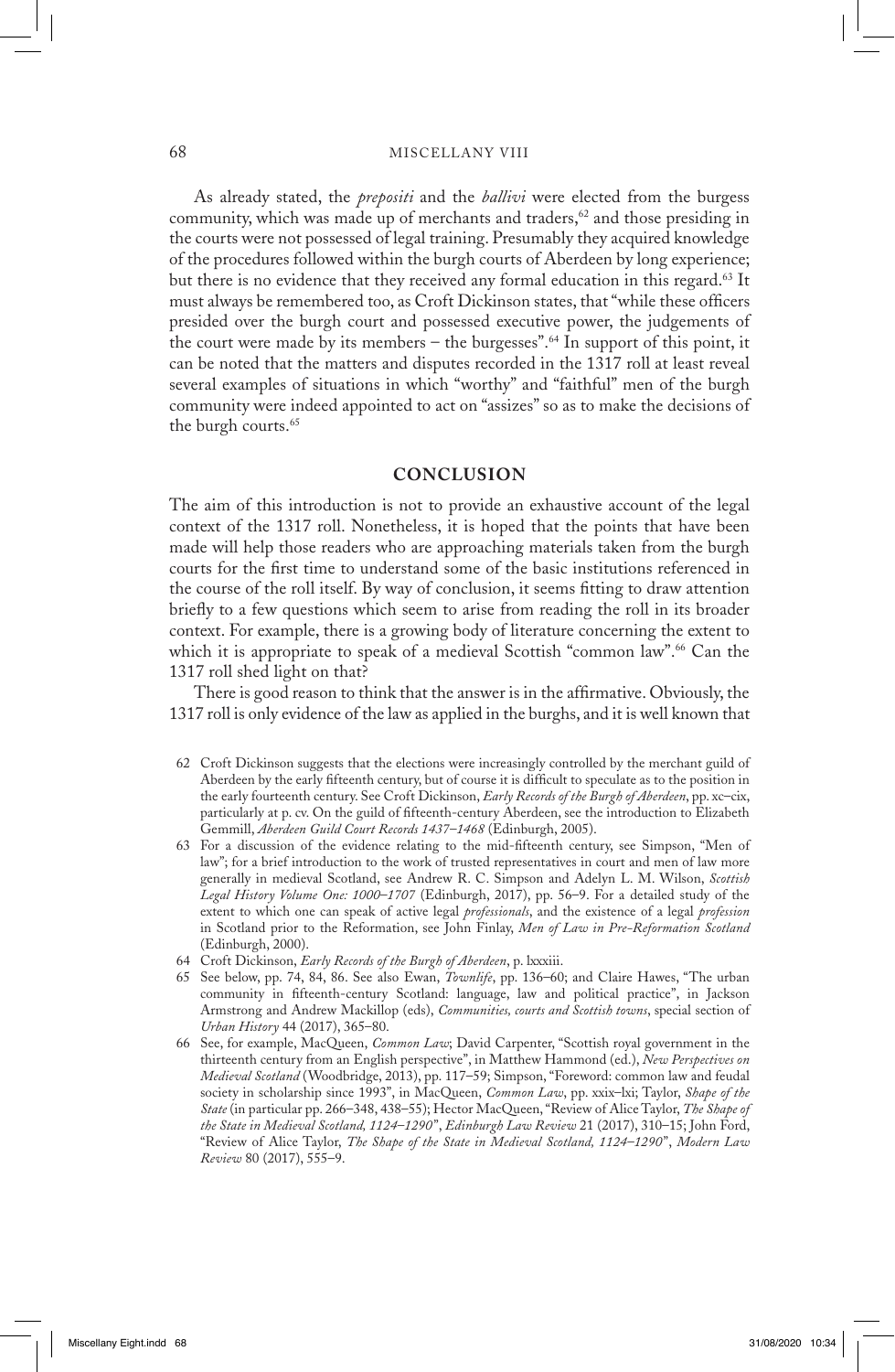there were differences between those laws, on the one hand, and the laws applied in the landward areas, on the other. Nonetheless, MacQueen and Windram argued some time ago that there is significant overlap between those different bodies of law,<sup>67</sup> and consequently understanding the extent to which there was a "common law" within the burgh courts may shed light on the extent to which there was – or could be – a "common law" in other jurisdictions in medieval Scotland. There are references in the roll to the apparent expectation that the "laws of the burghs of Scotland" were to be followed in Aberdeen in 1317; what did that mean? Were these direct references to particular texts of burgh laws, like the collections found in the Berne Manuscript and the Ayr Manuscript?68 Or were the courts referring to something else? Work is currently ongoing in relation to this question, and some preliminary thoughts on the subject will be published elsewhere in the near future.<sup>69</sup>

 The 1317 roll may also shed light on representation in court. There are several references to those who acted as *procuratores*, *attornati* and *praelocutores* on behalf of others. How were those roles understood in 1317, when compared with the situation that prevailed in the better-documented fifteenth century? If read in light of the wider context of surviving, if fragmentary, records of other contemporary courts, can the references to these representatives in the 1317 roll help to advance discussions concerning the extent to which such individuals may have been skilled in technical rules of pleading? MacQueen has drawn attention to the regularity with which the "ubiquitous" Alexander Whitleir appeared on behalf of others in the court roll of 1317; what, if anything, is to be made of that "ubiquity"?70 Again, work is ongoing on this subject, and it is hoped that some preliminary conclusions will be presented in the longer term.<sup>71</sup>

 Finally, as already stated, the evidence of legal practice in the Aberdeen burgh courts in 1317 merits detailed comparison with the practice of the burgh courts as attested in other near-contemporary texts, such as the Ayr Miscellany<sup>72</sup> and the text *De articulis inquirendis in burgo in itinere Camerarie secundum usum Scocie*, 73 mentioned above. It is hoped that the fact that the text is now presented here in translation will facilitate further work on and interest in the 1317 roll, in particular by students seeking a better understanding of the laws actually applied in at least one burgh in the reign of Robert I.

- 67 MacQueen and Windram, "Laws and courts in the burghs".
- 68 PA 5/1, fos 62r–63v; PA 5/2, fos 49v–67v; for brief descriptions of these collections, see Taylor, *Laws of Medieval Scotland*, pp. 37–8, 48.
- 69 Simpson, "Procedures of the Scottish common law in a medieval town".
- 70 MacQueen, "Some notes on wrang and unlaw", p. 21.
- 71 One of the writers of this introduction (Simpson) has begun to address this subject; to that end, he presented a paper on 27 February 2020 entitled "Changing cultures of law in the burgh records, ca. 1310–ca. 1460? Perspectives on the representative work of Alexander Whitleir, Andrew Alanson and Master John Cadiou" at a seminar entitled "Types of Lordship in Comparison"; the seminar was held between 26 and 28 February 2020 at the Johannes Gutenberg University, Mainz, under the leadership of Professor Jörg Rogge.
- 72 See Taylor, *Laws of Medieval Scotland*, pp. 445–81.
- 73 See n. 43 above for where this text can be found, and Taylor's discussion of it.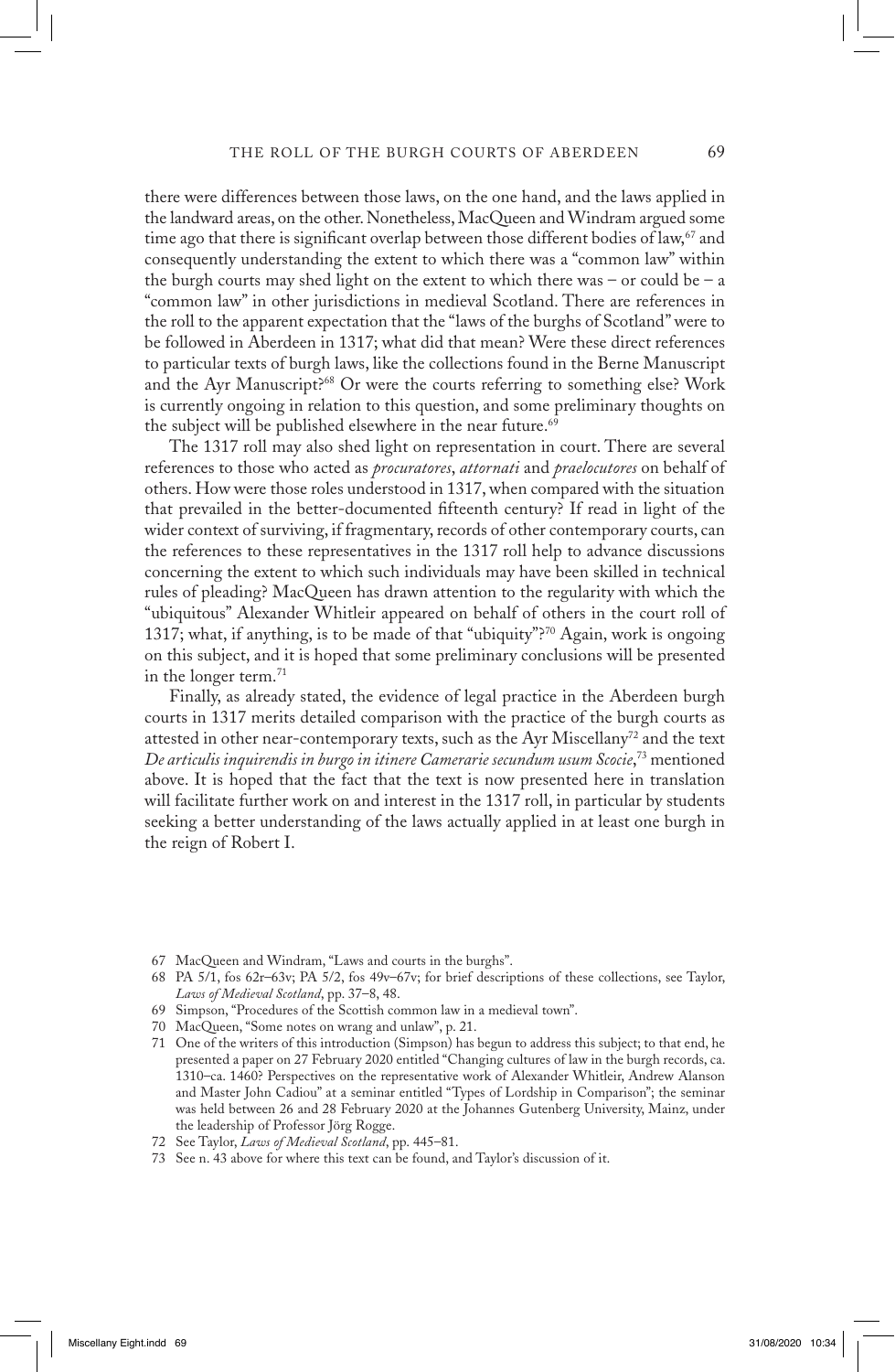## **THE ROLL OF THE BURGH COURTS OF ABERDEEN, AUGUST–OCTOBER 1317**

## **LATIN TEXT**

The authors and the Stair Society have been unable to establish the identity of the present copyright-owners of Margaret Moore's transcription of ACA/5/6, as published in William Croft Dickinson (ed.), *Early Records of the Burgh of Aberdeen 1317, 1398–1407*, Scottish History Society (Edinburgh, 1957). As stated in the introduction, the Latin text presented below is taken from Moore's transcription. The correspondence of the current trustees of the Scottish History Society concerning this matter is gratefully acknowledged. The authors and the Stair Society will be pleased to acknowledge the copyright-owners of the transcription in any future publication.

#### [MEMBRANE 1]

[…*manuscript torn*…] Henric […*manuscript torn*…] d quod dictus Adam [… *manuscript torn*…] unde […*manuscript torn*…] quater quadraginta dies […*manuscript torn*…] proximo sequens ad produced […*manuscript torn*…]

[*Die lune*?] proxime ante festum Sancti Laurencii martiris anno gracie millesimo cccmo decimo […*manuscript torn*…] de Abirdene in plena curia dicti burgi Ada filia et heres Rogeri de Hauw[od…*manuscript torn*…] de Polgoueny fi[…*illegible due to stain*…] et heredis Malcolmi de Polgoueny […*manuscript torn*…] constituens Duncanum Kunedy et Dauid filium Laurencii suos prolocutores ad […*manuscript torn*…] coram balliuis in curia predicta, qui, optenta licencia, ex parte dicte Ade proposuerunt quod […*manuscript torn*…]s Malcolmi de Polgoueny vestitus fuit [… *hole in manuscript*…] de quadam pecia terre, cum pertinenciis […*manuscript torn*… *ed*]ificiis in eis constructis, iacente […*hole in manuscript*…]parte vici furcarum inter terras […*manuscript torn*…*qu*]ondam predicti Malcolmi versus Austrum et boream [...*hole in manuscript*...] parte iacentes, et dicta terra cum aliis terris dicti Malcolmi in vita dicti Malcolmi obligata fuit Magistro Roginaldo de Buchan pro quater viginti marcis sterlingorum cum quibus predictus Rogerus de Hauwod tenebatur Magistro Roginaldo predicto, pro quo debito dictus Malcolmus, per litteras suas obligatorias penes dictum magistrum Roginaldum residentes, plegius et debitor principalis fuit constitutus, dicta terra sua [*the word* "sua" *is stained*] remanente obligata pro predicto debito, et predicto magistro Roginaldo institucionem in terra predicta habente corporalem. Idem Malcolmus eiectus de eadem in fata discessit, quo defuncto, inoportunitate gerre totam terram Scotie undique agrauante, et dicto magistro Roginaldo propter suam rebellionem contra pacem regni existente, dominus rex dictam terram ipsam, pro eskaeto per rebellionem predicti magistri Roginaldi contingentem contulit discreto viro, domino Willelmo de Lindesey, rectori ecclesie de Are, tunc camerario suo Scocie, qui per dictam concessionem regis eandem occupauit et tenuit de domino rege per annos et dies. Et cum [*the word* "cum" *is stained*] processu temporis magister Roginaldus predictus ad pacem domini regis venerat cum aliis incolis dicti regni, et graciam gaudendi [*the words* "graciam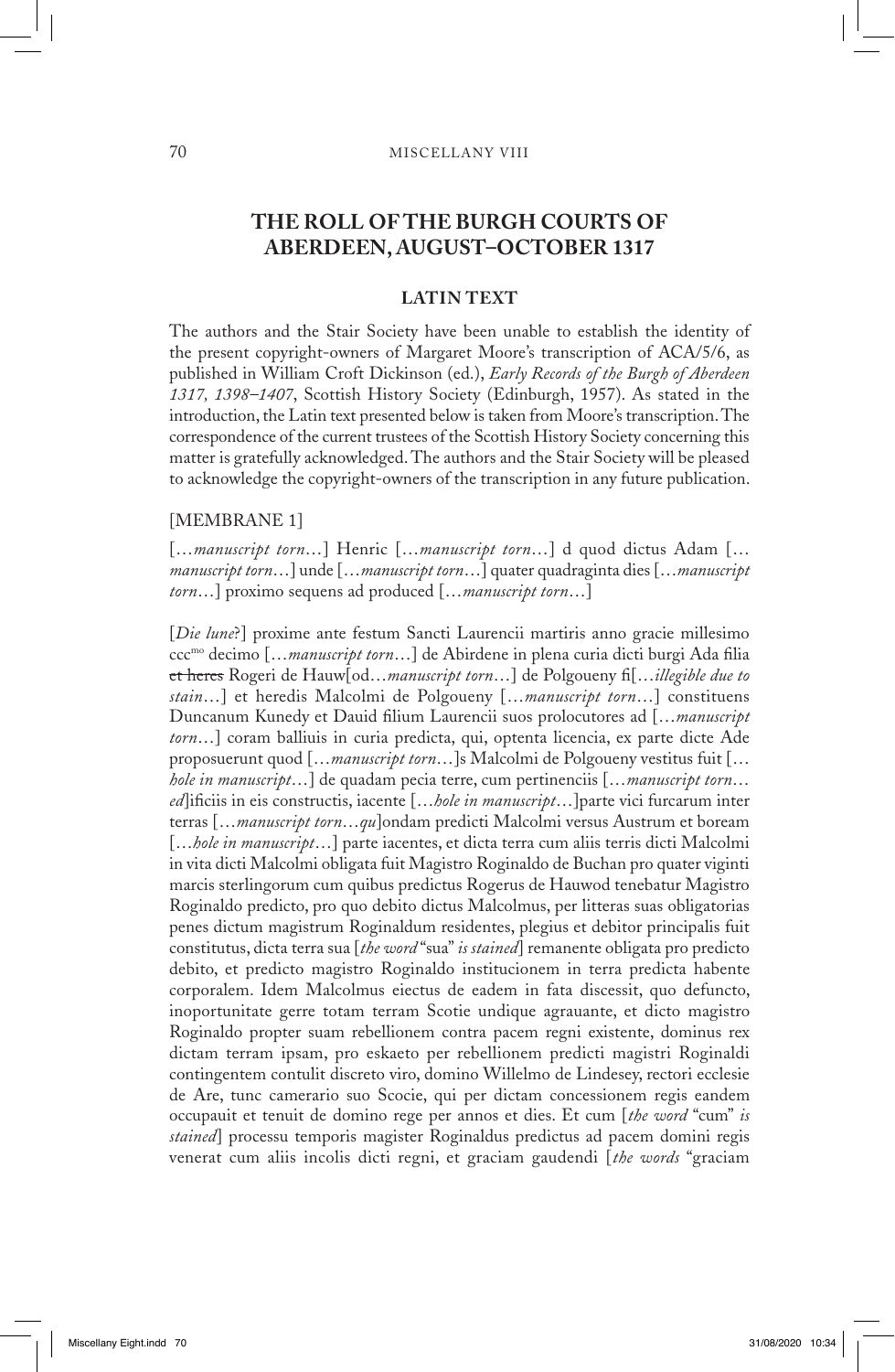## **THE ROLL OF THE BURGH COURTS OF ABERDEEN, AUGUST–OCTOBER 1317**

## **ENGLISH TRANSLATION**

… Henry … that the said Adam … whence … forty-four days … next following for the purpose of producing …

[8(?) August 1317] [On the Monday?] next before the feast of St Laurence the Martyr in the year of grace one thousand thirteen hundred and [seven]teen … of Aberdeen in the full court of the said burgh, Ada, daughter and heir of Roger of Hauw ... ... of Polgoueny<sup>1</sup> ... ... and of the heir of Malcolm of Polgoueny ... constituting Duncan Kunedy and David son of Laurence her procurators … … in the presence of the bailies in the foresaid court, who, permission having been obtained, declared on the part of the said Ada that … of Malcolm of Polgoueny was vest … concerning a certain piece of land, with its pertinents … [buildings?] constructed in these lands, lying … on the side of the Gallowgate between the lands [formerly?] of the foresaid Malcolm against the south and the north … on the side lying … and the said land, with other lands of the said Malcolm in the lifetime of the said Malcolm, was burdened in favour of Master Roginald of Buchan for eighty merks sterling, for which the foresaid Roger of Hauwod was obliged to the foresaid Roginald. For this debt the said Malcolm, by his settled<sup>2</sup> obligatory letters concerning the said Master Roginald, was made pledge and principal debtor, with his said land remaining obliged for the foresaid debt, and with the foresaid Master Roginald having bodily institution<sup>3</sup> in the foresaid land. The foresaid Malcolm having been put out from the same died. With him dead, and with the inopportune war aggravating everywhere the whole land of Scotland, the said Master Roginald was against the peace of the kingdom because of his rebellion. Master Roginald having been escheated by reason of his rebellion, the lord king conferred the said land itself on a discerning man, the lord<sup>4</sup> William of Lindsay, Rector of the Church of Ayr, then his Chamberlain of Scotland. Lindsay, by the said grant of the king, occupied and held the same from the lord king for years and days. Subsequently, following the elapse of a period of time, the foresaid Master Roginald came into the peace of the lord king with other inhabitants of the said kingdom, and they obtained the right

 <sup>1</sup> Probably this refers to modern-day Balgownie, to the north of Old Aberdeen on the banks of the River Don.

 <sup>2</sup> The Latin word "*residentes*" is difficult to translate. Assuming it is the participle form of *resido*, meaning to sit or to settle in a place, it may indicate the force or "settled" nature of the obligatory letters, and this is the translation offered here. The present writers are grateful to Dr Alice Taylor for discussing this with them; ultimately, the proposed solution to the problem is their own.

 <sup>3</sup> These words translate "*institucionem … corporalem*" in a deliberately literal way, to distinguish this from other terms such as "possession" and "sasine".

 <sup>4</sup> The present writers are grateful to Dr Alice Taylor for giving them advice on the best way to translate "*dominus*" in this passage.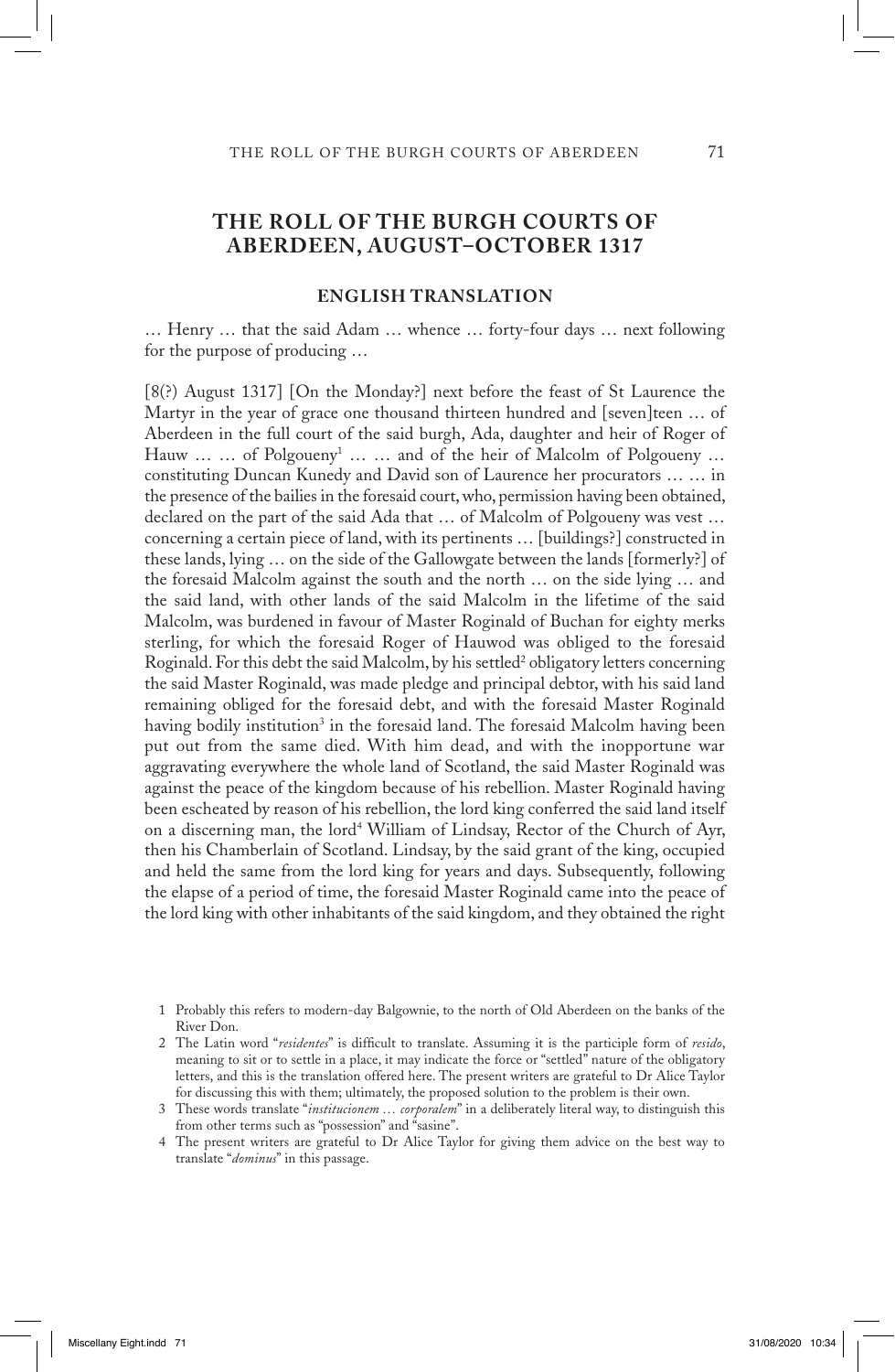#### 72 MISCELLANY VIII

gaudendi" *are stained*] ecclesiasticis bonis et mundanis impetrauerat. Dictus dominus Willelmus, ut pleniori iure dictam terram poteret [*sic*] occupare, per formam conuencionis inter ipsum et predictum magistrum Roginaldum confecte, sibi de predicto debito satisfecit, et dictam terram exsolutam de manu sua recuperauit, et per eandem viam institucionis per quam idem magister Roginaldus dictam terram detinuit idem dominus Willelmus in eadem permansit hucusque. Unda predicta Ada, sub virga patris sui et infra etatem in alia parte regni extra burgum de Abirdene cum patre suo permanens, de statu et mora predicti Duncani, awunculi sui, filii et heredis predicti Malcolmi, in quibus mundi partibus extiterit, diligenter et solerter explorans, pro firmitate pleniori anelans per mortem dicti Duncani, si contigerit, in hereditatem predicti Malcolmi de Polgoueny de predicta terra tancquam proximior et apparencior heres de sanguine dicti Duncani heredis […*manuscript stained*…] et tandem extraneorum mercatorum et peregrinancium a remotis partibus insinuacione veridica [...*manuscript stained...*] laborante dicta Ada concipiens predictum Duncanum, awunculum suum, viam uniuerse carnis […*manuscript stained*…], et statim cum patre suo apud Abirdene accessit, ius hereditatis in dicta terra se habere proclamando, et […*manuscript stained*…] Willelmi in euidenti paupertatis statu constituta assequebatur graciam suam, continue expectando<sup>1</sup> ut [...*manuscript stained...*] paupertate compatiens sibi aliquam porcionem pecunie, per quam sui status [… *manuscript stained*…], pro iure suo quod, tancquam heres predicti Duncani, clamabat se habere in predicta terra, conferre sibi voluerit graciose, quamvis ad hoc faciendum non tenebatur de iure. De statu, tamen,<sup>2</sup> dicte puelle compatiens, et dictam terram [...*manuscript stained*...] quam pleno iure nolens gaudere, quandam pecunie porcionem ad summam […*blank*…] sibi in pecunia numerata persoluit pro toto iure quod dicta puella pro se et heredibus suis in dicta terra clamabat se habere, de qua summa dicta puella se bene contentam tenuit et pacatam. Et tempore quo dicta Ada cum predicto domino Willelmo super vendicione dicte terre et renunciacione sui iuris de eadem conuenit se coram balliuis et curia burgi proposuit, sui status inopiam exprimendo, et supplicans eisdem, quod de […*manuscript stained*…] in villa de Abirdene generacionis et alumpnacionis sue cepit exordium et in dicta villa de Abirdene melius de perfeccione sue etatis nosci vel certiorari poterit quam alibi, ut ipsi balliui de potestate sui officii per bonam et sufficientem assisam proporum [*sic*]

- 1 The prefix "*ex*" is added above the line.
- 2 The word "*tamen*" is added above the line.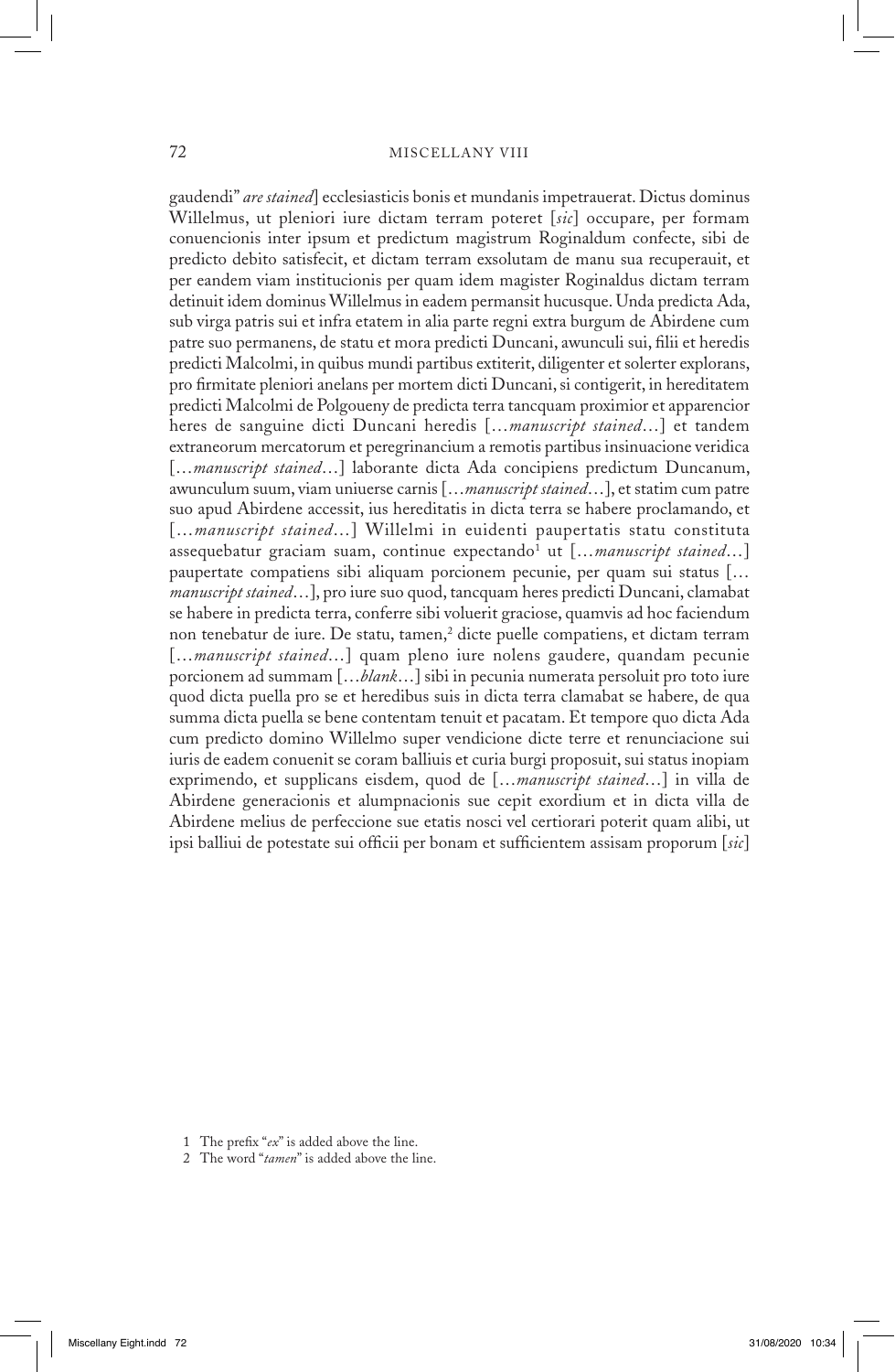to enjoy in goods – ecclesiastical and worldly.5 The said Lord William, so that he might be able to occupy the said land by a more complete right, made an agreement with the foresaid Roginald. The Lord William satisfied Master Roginald concerning the foresaid debt, and he recovered the said unburdened land from his hand, and, in the same way of institution by which the same Master Roginald detained the said land, the same Lord William remained until this day. Whence<sup>6</sup> the aforesaid Ada, under the rod<sup>7</sup> of her father and underage, and residing with her father in another part of the kingdom outside the burgh of Aberdeen, by the state and time<sup>8</sup> of the foresaid Duncan, her uncle, the son and heir of the foresaid Malcolm, lived in those parts of the world, diligently and skilfully exploring, [and] desirous for greater strength in [her] inheritance of the said Malcolm of the said land by the death of the said Duncan, if it should happen, as the nearer and more apparent heir of blood of the said Duncan, heir [of the said Malcolm]<sup>9</sup> ... and at length by the truthful account of foreign merchants and travellers from the remote parts of the kingdom  $\ldots$  with striving Ada, seeing the foresaid Duncan, her uncle, [about to go]<sup>10</sup> the way of all flesh … and immediately came to Aberdeen with her father, while proclaiming herself to have hereditary right in the said land, and  $\ldots$  to<sup>11</sup> William in a condition of evident poverty, was pursuing his favour, while continually expecting that … compassion on poverty some portion of money to her, by which her condition … by her right which, as much as the heir of foresaid Duncan, she claimed to have in the same land, she wished to transfer to him freely, even though she was not bound to do this by law. Having compassion, however, on the condition of the said girl, and the said land  $\ldots$  which [she did not]<sup>12</sup> wish to enjoy by full right, he paid to her a certain sum of money to the value of [*blank*] in satisfaction of debt for the whole right which the said girl, acting on behalf of herself and her heirs, claimed to have in the said land. In respect of this sum, the said girl held herself well contented and pacified. And in the time in which the said Ada reached agreement with the said lord William concerning the sale of the said land and the renunciation of her right concerning the said land, she offered herself, in the presence of the bailies and the court of the burgh, in describing her helpless state, and beseeching them that concerning … she was born and nursed in Aberdeen, and that in the said town of Aberdeen the perfection of her age was able to be known and understood better than elsewhere, so that the bailies themselves, by the power of their office, by means of a

- 5 The present writers are grateful to Dr Alice Taylor for discussing this passage with them; the point that is presumably being made is that Roginald and the other *incolae* were given the right to hold property again because they were no longer the king's enemies.
- 6 "*Unda*" is treated here as a scribal error for "*Unde*".
- 7 "*Virga*" stands behind the translation "rod"; the meaning is presumably that Ada was in some sense under her father's authority, or in his power.
- 8 Presumably this means that she was in some sense required to be there by Duncan's state or condition.
- 9 Words supplied from the context. This complex section indicates that Ada was somehow constrained to live in another part of the kingdom while her uncle, Duncan, was still alive, but she was "desirous" that her claim to the family lands in the Gallowgate might be strengthened by his death.
- 10 Words supplied from the context.
- 11 The present writers are uncertain how to place the word "*constituta*" in this section; it may have something to do with the damaged portion of the text.
- 12 Words supplied from context.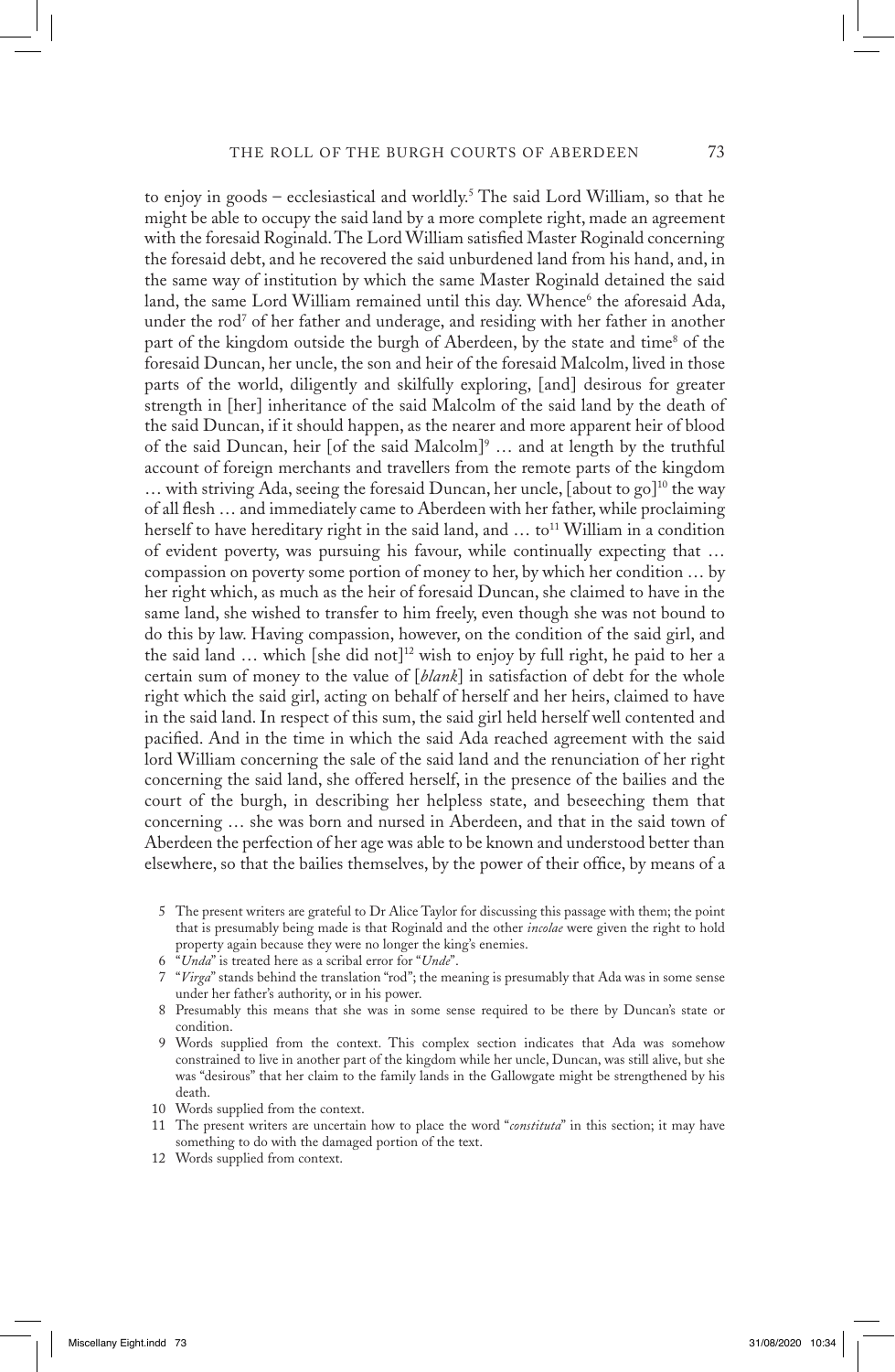ville, per quos sue etatis perfeccio melius sciri potuit et inquiri, graui sacramento interueniente, se ad inuicem super sue etatis perfeccione consulerent et eandem balliuis et curie predicte deponerent. Que assisa proporum ville leuata, iurata, et consulta, deposuit in virtute sui sacramenti, interueniente in dicta assisa Mariota, alumpniatrice dicte puelle et iurata cum assisa predicta, quod dicta Ada etatem quindecem annorum compleuerat ad festum Sancti Martini anno etc. quarto decimo et quod tunc, secundum leges burgorum Scocie, perfecte fuit etatis conuencionandi contractus, inpignorandi, vendendi, et alienandi terras et possessiones quascunque; [MEMBRANE 2] et sic matura etate dicte Ade per deposicionem dicte assise et sue alumpniatricis iuratarum facta et probata, dictam terram in plena curia burgi de Abirdene ad tria placita dicti burgi rite et secundum leges burgorum Scocie proximioribus amicis sanguinis sui, si qui eandem emere voluerint pro eadem, vel consimili, summa denariorum soluenda sibi primo, secundo, et tercio, per Ricardum filium Randulphi, attornatum suum per breue de capella domini Regis constitutum, optulit ad venden- [... *hole in manuscript ... renunci*] -acionis et vendicionis comparuerunt in curia dominus Galfridus de Wellys, capellanus […*hole in manuscript, followed by a stain*…] pelliparius, ostendentes quod ipsi proximiores erant heredes dicte terre […*hole in manuscript, followed by a stain*…] mota fuit de Alicia, sponsa quondam Malcolmi de Polgoueny predicti et […*manuscript stained*…] maritagio cum predicto Malcolmo, et quod ipsi tancquam proximiores […*manuscript stained* …] hereditarie deberent gaudere computando hinc inde […*manuscript stained*…] ad […*manuscript stained*…] mulierem. Et super discussione sui iuris in dicta terra [… *manuscript stained*…] in bonam assisam proborum ville, que assisa iurata et […*manuscript stained*…] pelliparium, racione proximitatis sanguinis sui, in defectu predicte Ade filie […*manuscript stained*…] si se ipsam fieri contigisset humanitus proximiorem et apparenciorem heredem […*manuscript stained*…], pro parte dicti domini Galfridi deposuit ipsum nulla racione sanguinis […*manuscript stained*…] sponse quondam predicti Malcolmi de Polgoueny […*manuscript stained*…], et sic dictus dominus Galfridus a clamio dicte terre fuit exclusus […*manuscript stained*…] recusans3 iura sua que, racione proximitatis sanguinis, vel alterius iuris, […*manuscript stained*…] in dicta terra pure, perpetuo, et simpliciter renunciauit in manus dicti domini Willelmi de Lindesey in plena curia dicti burgi de Abirdene, qua renunciacione facta, nemine alio de sanguine venditoris predicte dictam vendicionem et alienacionem ad tres oblaciones premissas in tribus placitis burgi predictis inpugnante nec contradicente, dicta Ada supplicauit balliuis dicti burgi ut ipsi cartam infeodacionis sue, per quam vendidit dictam terram et dictum dominum Willelmum infeodauit in

 <sup>3</sup> The word "*recusans*" is added above the line.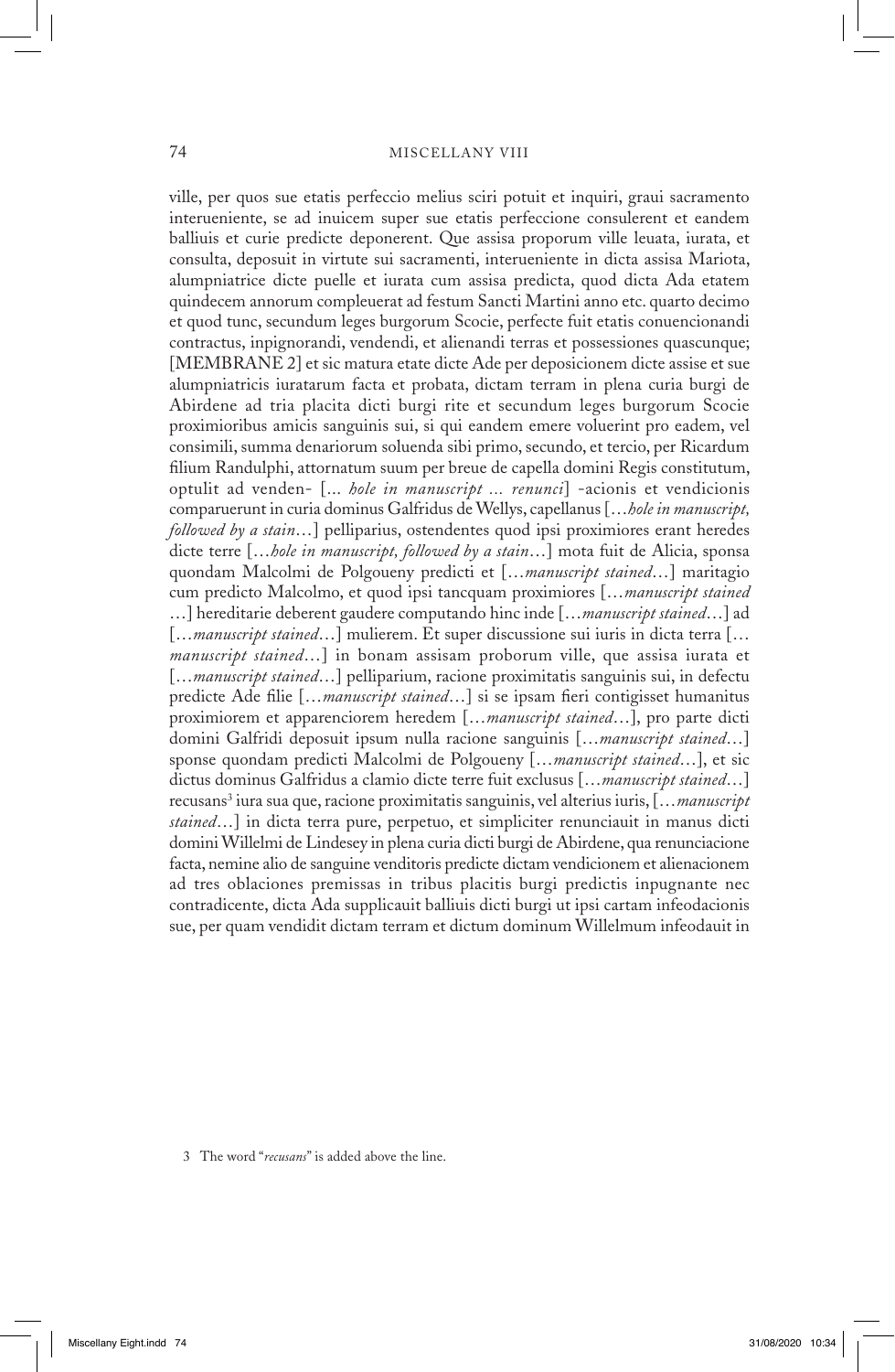good and sufficient assize of the leading men of the burgh, through whom the perfection of her age could be known and investigated – with the great oath being sworn – might deliberate among themselves concerning the perfection of her age, and declare the matter to the bailies and the foresaid court. Which assize of the leading men of the burgh having been raised, sworn and consulted, declared in the strength of its own oath, with Mariota, the wet-nurse of the foresaid girl, having been entered and sworn with the foresaid assize, that the said Ada had reached her fifteenth birthday on the feast-day of St Martin in the year of our Lord 1314, and that then, following the laws of the burghs of Scotland, she was of perfect age for the purposes of making contracts, pledging, selling and alienating lands and possessions whatsoever. And thus the maturity of age of the said Ada was established and proven by the declaration of the said assize and the oaths of her said wet-nurse. [Then the said Ada]<sup>13</sup> offered the said land [for sale]<sup>14</sup> in full court of the burgh of Aberdeen at three head courts of the burgh according to use and wont and through the laws of the burghs of Scotland, to the closest of her kin of her blood, who might wish to buy the lands for the same, or for a similar, sum of money to pay off the debt for her. She offered the land [for sale]<sup>15</sup> for a first time, a second time and a third time, through her attorney Richard son of Randulph, who was constituted attorney by means of a brieve issued by the king's chapel … in renunciations and sales there appeared in court lord Geoffrey of Wellys, chaplain … skinner, declaring that they themselves were closer heirs of the said land … was moved concerning Alice, sometime wife of the foresaid Malcolm of Polgoueny and … with the right of marriage with the foresaid Malcolm, and that they themselves as much as closer … of the heritage<sup>16</sup> they ought to enjoy in the reckoning on the one side and on the other … towards … the woman. And concerning the discussion of his right in the said land … in a good assize of the men of probity of the town, in which assize having been sworn and … the skinner, by reason of the proximity of his blood, in default of the foresaid Ada daughter  $\ldots$  in the event of [his]<sup>17</sup> death, that she herself had been made the closer and more apparent heir … on the part of the said lord Geoffrey, deponed himself by no reason of blood … of the wife of the late foresaid Malcolm of Polgoueny … and thus the said lord Geoffrey was excluded from the claim of the said land … pleading in defence his rights which, by reason of proximity of blood, or of the right of another … in the said land plainly, perpetually and simply renounced into the hands of the said lord William of Lindsay in the full court of the said burgh of Aberdeen. With which renunciation having been made, with no-one else of the blood of the foresaid seller impugning or contradicting the said sale and alienation at the three opportunities permitted in three head courts of the foresaid burgh, the said Ada supplicated to the bailies of the said burgh that they should read out her charter of infeudation, through which she had sold the said land and infeft the said

13 Words supplied from context.

- 16 This word may be in the genitive or in the ablative in the original.
- 17 Word suggested from the context.

<sup>14</sup> There is a hole in the manuscript obscuring a word beginning "*venden*" – this probably refers to sale.

<sup>15</sup> There is a hole in the manuscript obscuring a word beginning "*venden*" – this probably refers to sale. The reference to offering for sale occurs only once; the present writers have repeated the passage to make the translation flow more easily in English.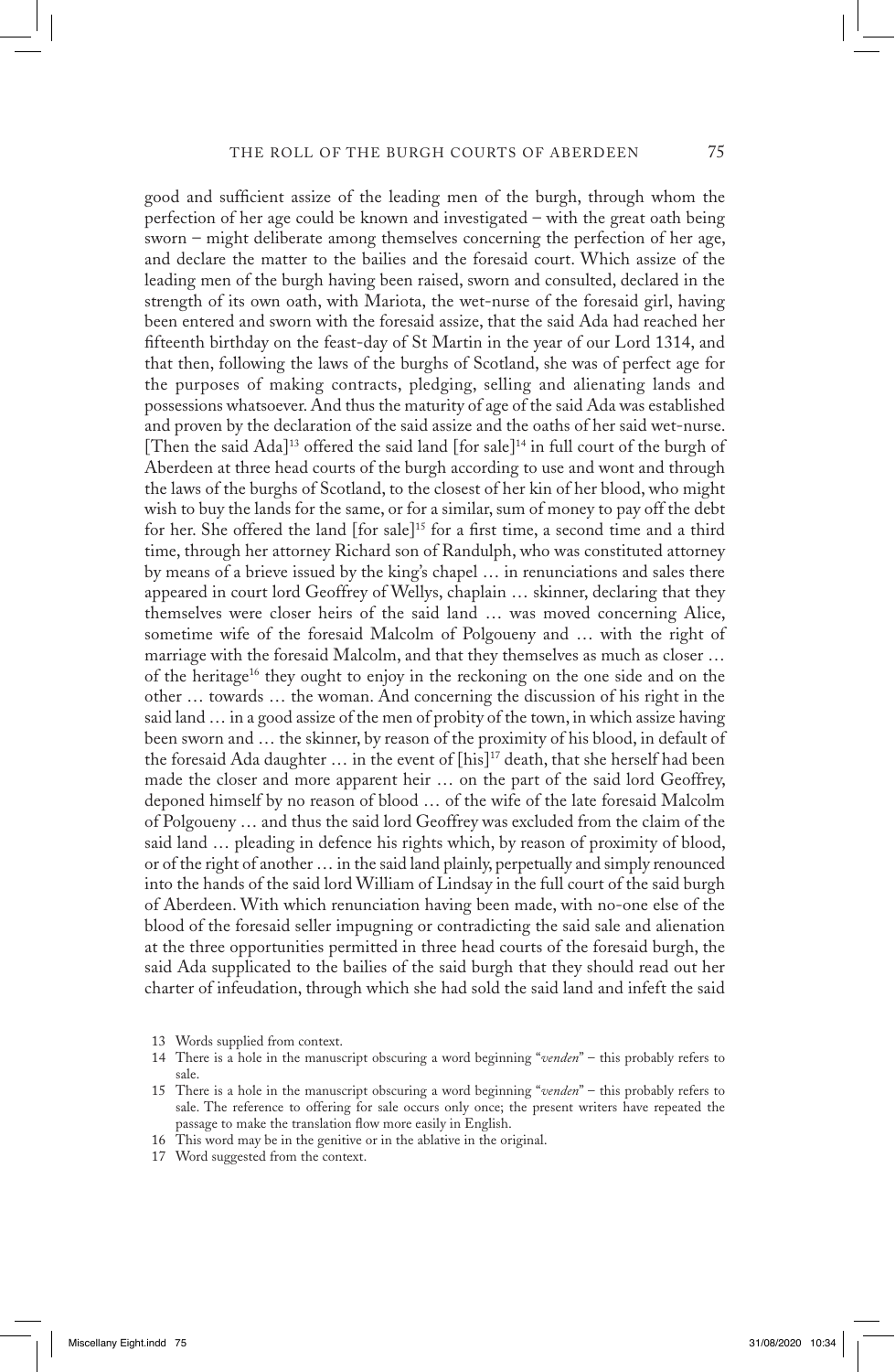#### 76 MISCELLANY VIII

eadem in curia sua, legi facerent et secundum tenorem eiusdem saysinam inde deliberarent dicto domino Willelmo per mediam personam balliui inter partes ad capud et ostium terre predicte. Et sic ad instanciam dicte puelle surrexerunt balliui et curia, et ad capud ipsius terre pergentes cum denario de intoll et denario de uttoll ab utrisque partibus, emptore et venditore, in manu Thome filii Roginaldi, unius balliuorum de Abirdene tunc temporis, solutis, eidem domino Willelmo saysinam dicte terre [...*manuscript stained*...] ibidem congregata<sup>4</sup> testante. Et in tradicionem dicte saysine predicta Ada cartam infeodacionis sue de predicta terra confectam dicto domino Willelmo per manus suas deliberauit, et […*manuscript stained*…] processum litis<sup>5</sup> predictum per illam legem burgorum per quam dicitur, cum cartis et clamore fiat tradicio terrarum in burgis.

Et<sup>6</sup> idem dominus Willelmus, postquam dicta assysa deposuerat pro dicto Johanne pro proximiore […*manuscript stained*…] sanguinis predicte Ade, ad vendicandum ius in predicta terra optulit in plena curia ad […*manuscript stained*…] omnes conuenciones inter ipsum et dictam Adam confectas super empcione et vendicione dicte terre, per quod ipse Johannes omnem pecuniam, quam idem soluit Ade predicte pro empcione dicte terre et de qua satisfecit magistro Reginaldo de Buchan predicto pro debito Malcolmi de Polgoueny predicti, infra unum annum proxime sequentem solueret integraliter.

Die lune proxime <del>post</del> ante<sup>7</sup> festum Sancti Laurencii Johannes filius Laurencii, carnifex, et Marioria, sponsa dicti Johannis et filia quondam Bricii de Cragy, presentauerunt litteram de capella domini regis d[ire]cto<sup>8</sup> prepositis burgi de Abirdene, que rotulo suta est, qua perlecta prepositi dederunt in mandatis […*manuscript torn*… *Thome*] Ernach, sergenti dicti burgi, ad citandum Emmam, filiam quondam Bricii de Cragy, in diem […*manuscript torn*…] quindenam ad respondendum dicto die contra predictos Johannem et Marioriam super tenore littere de […*manuscript torn*…]

 <sup>4</sup> The words "*ibidem congregata*" have been added above the line.

 <sup>5</sup> The word "*litis*" has been added above the line.

 <sup>6</sup> The word "*Et*" has been added above the line.

 <sup>7</sup> The word "*ante*" has been added above the line.

 <sup>8</sup> The manuscript is torn here.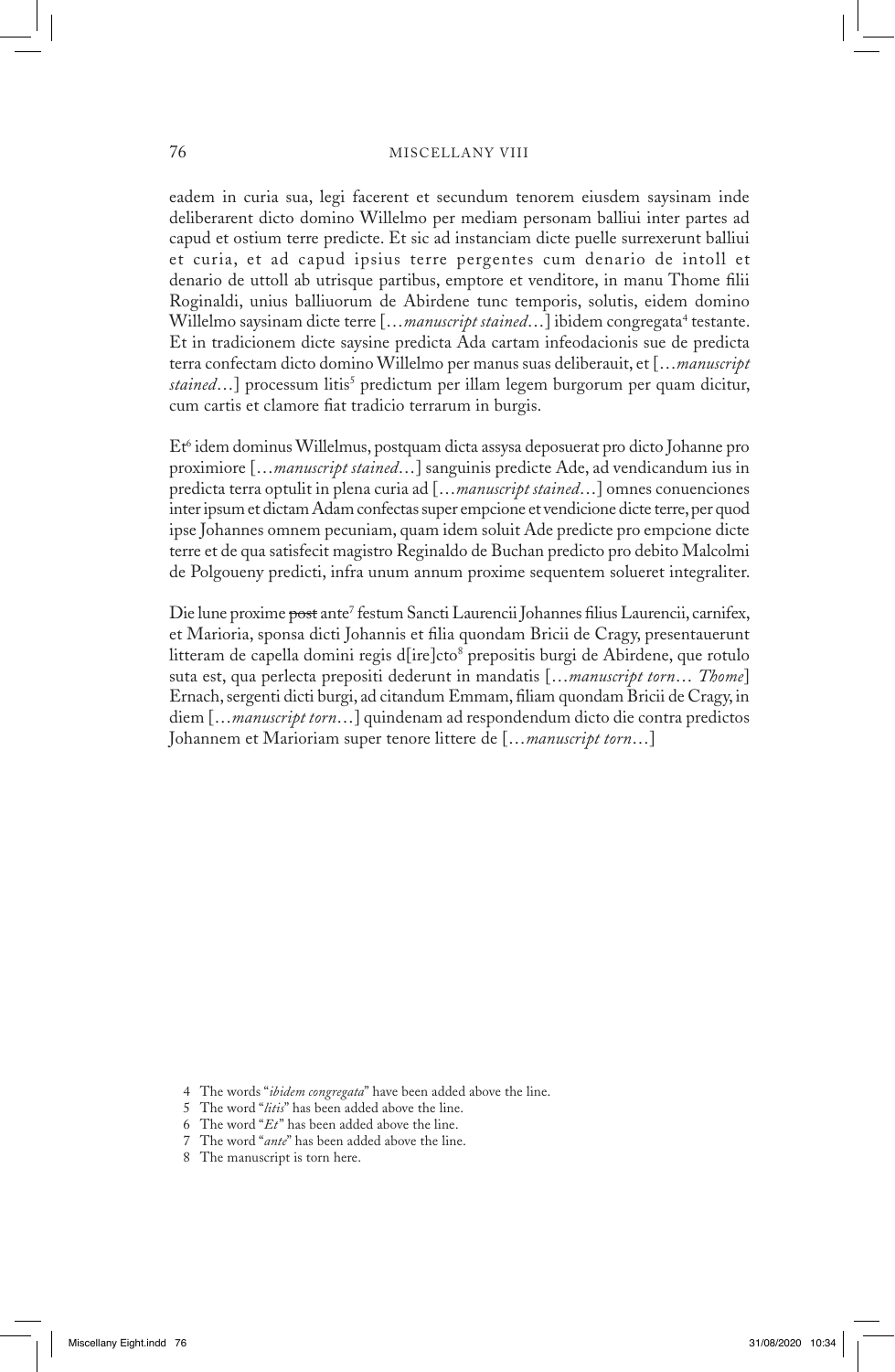lord William in it in his court. [She also supplicated that,]<sup>18</sup> according to the tenor of the same [charter],19 thence they should deliver sasine to the said lord William, through the intermediary person of the bailie between the parties at the head and entrance of the foresaid land. And thus, at the instance of the said girl, the bailies and the court rose, and coming to the head of the said land with the *denarius de intoll*  and the *denarius de uttoll*<sup>20</sup> from both the parties, the buyer and the seller, [paid into]<sup>21</sup> in the hand of Thomas son of Roginald, then one of the bailies of Aberdeen for the time, to the same lord William  $[made]^{22}$  sasine of the said land ... with those who had been gathered witnessing at that very place. And in the act of handing over the said sasine, the foresaid Ada delivered her completed charter of infeudation to the said lord William with her own hands, and ... legal process foresaid<sup>23</sup> through that law of the burghs, through which it is said, delivery of lands in burghs ought to be made with charters and with acclamation. And the same William, after the said assize, deposited for the said John for the closer … of blood of the said Ada, in order to buy the right in the foresaid land, offered in full court … all agreements made between himself and the said Ada concerning the purchase and sale of the said land. Whereby John himself should have paid all money in full within one year immediately following, which the same<sup>24</sup> paid to the foresaid Ada for the purchase of the said land, and concerning which he satisfied the foresaid Roginald of Buchan for the debt of Malcolm of Polgoueny foresaid.

[8 August 1317] On the Monday next before the feast of St Laurence, John son of Laurence, flesher, and Marjory, spouse of the said John and daughter of the deceased Brice of Cragy, presented a letter of the chapel of the lord king,  $\int$  directed<sup> $25$ </sup> to the officers of the burgh of Aberdeen, which is sewn in the roll. Which letter having been read, the officers<sup>26</sup> gave [it] into the care of [Thomas]<sup>27</sup> Ernach, sergeand of the said burgh, for the purpose of citing Emma, daughter of the deceased Brice of Cragy, for a day  $\ldots$  quindene<sup>28</sup> in order to respond on the said day against the foresaid John and Marjory, concerning the tenor of the letter of …

- 18 Words repeated to assist the flow of the English translation.
- 19 Word supplied from context.
- 20 The payments of these two pennies were clearly made to facilitate entry to burgh property. See https://dsl.ac.uk (accessed 2 March 2020, using the search terms "*intoll*" and "*uttoll*"); the terms are discussed in Joanna Kopaczyk, *The Legal Language of Scottish Burghs: Standardization and Lexical Bundles 1380–1560* (Oxford, 2013), pp. 130–1. See also Simpson, "Earth and stone", p. 114.
- 21 It has been assumed here that "*solutis*" is referring back to the payments of the *denarius de intoll* and the *denarius de uttoll*.
- 22 Word supplied from context; the manuscript is torn where one would expect the relevant verb.
- 23 These words are in the accusative.
- 24 Who is meant by the "same" here is difficult to establish; it might be William, and it might be John. Exactly what John's involvement was in this transaction cannot be established due to the fact that the court roll is damaged. One possibility is that John was a procurator for William of Lindsay, that he had paid Ada and Roginald of Buchan on his behalf, and that the final record was of William of Lindsay repaying John for the sums expended in the matter. Perhaps, too, William was depositing some other sum with John to deal with any disputes arising from those who were nearer in blood to Ada.
- 25 Manuscript torn.
- 26 Given the case endings of "*prepositi*" and "*prepositis*" in the Latin, the translators have rendered this word as the nominative plural, and avoided the specific term "provost" or "alderman".
- 27 Manuscript torn.
- 28 This literally means "within fifteen days" i.e. within a fortnight. This is discussed further above in the introduction; see p. 64.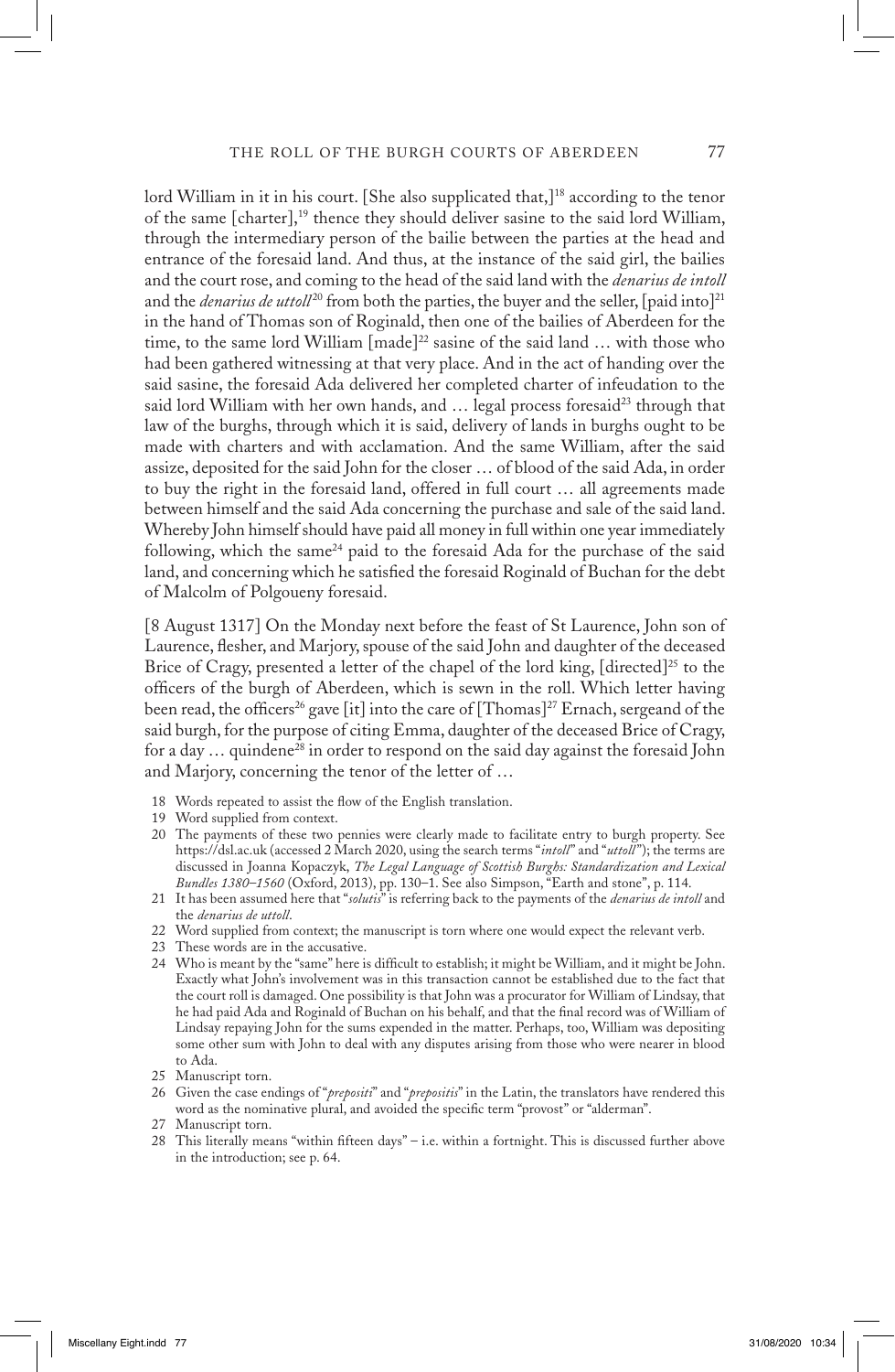Robertus dei gracia rex Scotorum prepositis et balliuis burgi de Abirden, fidelibus suis, salutem. Mandamus vobis et precipimus quatinus Johanni filio Laurencii et Mariorie filie quondam Bricii de Cragy, sponse sue, plenum rectum teneri faciatis, racione dicte sponse,<sup>9</sup> de una perticata terre cum pertinenciis jacente infra dictum burgum de Abirden ex orientali parte vici, qui dicitur Galugat, inter terram que fuit quondam Willelmi Ficchet ex parte australi ex parte una et terram que fuit quondam Reginaldi de Grendoun ex parte boreali ex altera, quamquidem perticatam terre cum pertinenciis de nobis tenere clamauit hereditarie racione dicte sponse, reddendo inde nobis et heredibus nostris annuatim sex denarios argenti, videlicet, tres denarios ad festum Pentecostes et tres denarios ad festum Sancti Martini in hyeme, reddendo eciam fratribus de ordine Trinitatis de Abirden sex solidos et octo denarios argenti per annum, medietatem, videlicet, ad festum Pentecostes supradictum et aliam medietatem ad predictum festum Sancti Martini in hyeme, quam vero perticatam terre cum pertinenciis Emma filia predicti quondam Bricii de Cragy eis iniuste deforciat, sicut dicunt, tantum<sup>10</sup> inde facientes quod pro defectu recti amplius inde iustam querimoniam non audiamus. Teste me ipso apud Abirden xxviii° die Julii anno regni nostri duodecimo.

Eodem [*die* …*manuscript torn*…] primo citatus contra Willelmum Duncan et non comparuit. In misericordia.

Eodem [*die* …*manuscript torn*…] per Alexandrum Wytleyir, prelocutorem suum inculpauit Adam fullonem quod idem Adam […*manuscript torn*…] sua defamauerat, vocando ipsum falsum hominem, et cum cultello euaginato […*manuscript torn*…] nlaw, et ponendo ad dampna sua xx s., et hoc optulit se verificare per [*illegible*] gentem burgi qui […*manuscript torn*…] et audiuit. Alter per os Roberti iuuenis, sui prelocutoris constituti, negauit wrang et unlaw et peciit […*manuscript torn*…] consilium; qui de consilio suo rediens negauit W[*rang*] et unlaw prius, non tamen negauit se aliqua verba […*manuscript torn*…] que non debuit, et hoc voluit emendare iuxta ordinacionem illorum qui presentes fuerunt. Unde de consideracione curie habent diem ad concordandum in amore in diem mercurii proxime sequentem, salua misericordia in qua idem Adam remansit racione confessionis sui dilicti facte in plena curia.

Memorandum quod Thomas apotecarius in curia burgi comparuit tribus diebus placitorum protestando quod tenetur in quodam redditu annuali tresdecem solidorum et quatuor denariorum de illa terra iacente ex occidentali parte del cukystoll inter terram Rogeri bouer versus boream ex una parte et terram que fuit Duncani apwart

 <sup>9</sup> The words "*racione dicte sponse*" have been added above the line.

<sup>10</sup> The manuscript is stained at the word "*tantum*".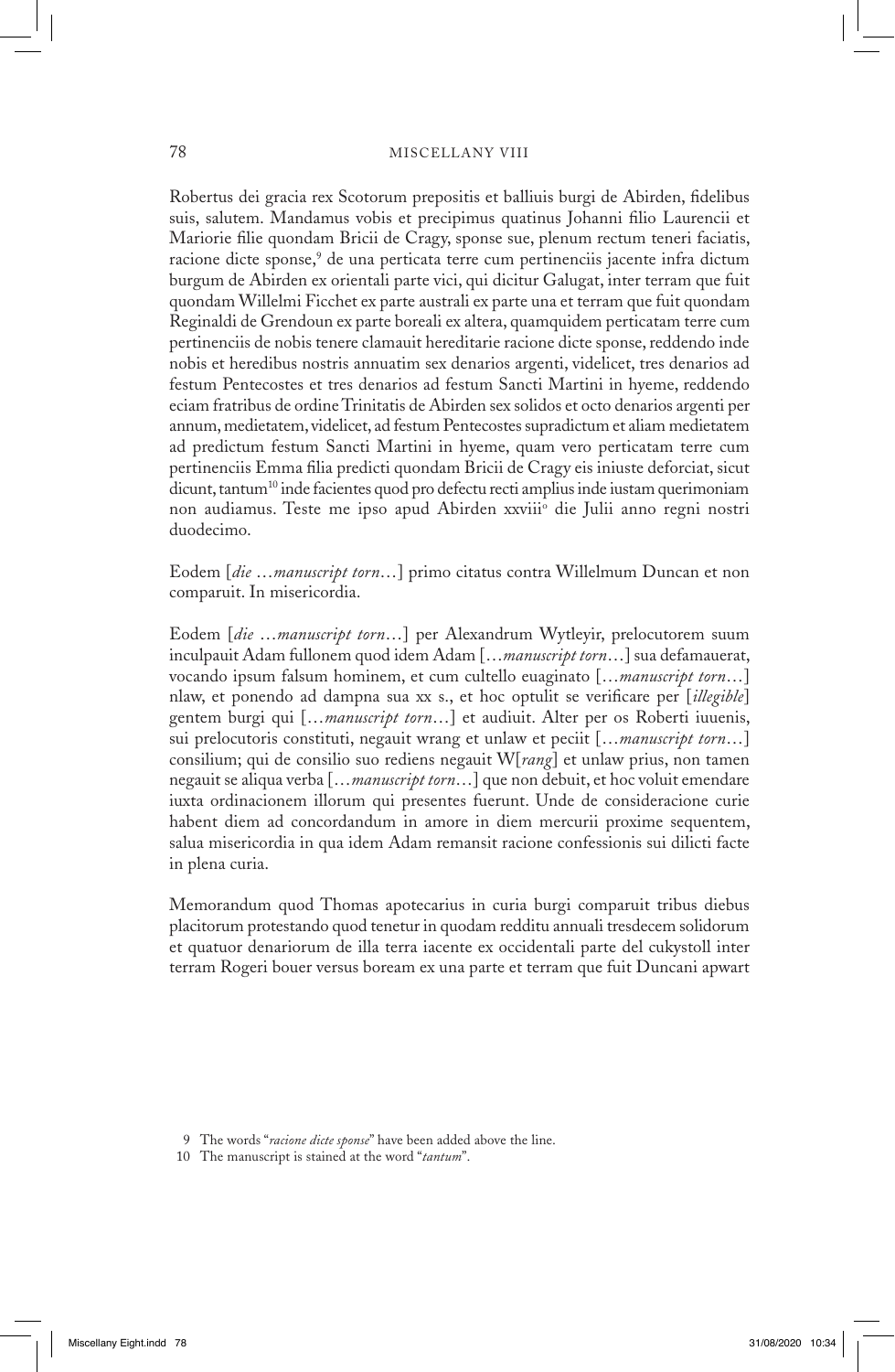Robert by the grace of God king of Scots to his faithful officers and bailies of the burgh of Aberdeen, greetings. We command and ordain you that you cause John, son of Laurence, and Marjory, daughter of the late Brice of Cragy, his wife, to have full right by reason of the said wife of a perticate of land with the pertinents lying within the said burgh of Aberdeen on the eastern side of the street known as Gallowgate, between the land which belonged to the late William Ficchet on the southern side at one end, and the land on the northern side which belonged to the late Reginald of Grendoun at the other, which perticate of land with the pertinents he claims to hold of us heritably by reason of his said wife, rendering annually therefor to us and our heirs six silver pennies in this way, three pennies at the feast of Whitsun and three pennies at Martinmas in winter, also rendering to the brothers of the order of the Trinity in Aberdeen six shillings and eight silver pennies each year, in this way, half at the foresaid feast of Whitsun and the other half at the foresaid feast of Martinmas in winter, of which perticate of land with the pertinents Emma, daughter of the foresaid late Brice of Cragy, has unjustly deforced them, so they say, acting thereupon so that we shall not again hear any just complaint for want of right therein. Having been witnessed by me myself at Aberdeen, on the 28th day of July in the twelfth year of our reign.<sup>29</sup>

On the same  $[day]^{30}$  ... having been cited for the first time against William Duncan and did not compear.  $[He]^{31}$  is in the mercy of the court.

On the same  $\lceil \text{day} \rceil^{32}$  ... through Alexander Wytleyir, his forespeaker, he accused Adam the Fuller that the same Adam … defamed his [*something that in Latin was feminine*], in calling him a false man, and with his unsheathed knife … unlaw, and in estimating his loss at twenty shillings, and he offered to verify this through the sergeand of the burgh who ... and heard.<sup>33</sup> The defender, through the mouth of Robert Young, having been constituted his forespeaker, denied wrang and unlaw and sought … advice; who, returning from his advising, denied W[rang] and unlaw first, however did not deny himself … some words … which he ought not, and this he wished to correct according to the decree of those who were present. Whence, by the consideration of the court, they have a day to reach agreement in love by Wednesday next following, saving the penalty in which the same Adam remained by reason of his confession of his wrongdoing having been made in full court. Memorandum that Thomas the Apothecary compeared in the court of the burgh for three days of pleas, declaring that he is bound in a certain annual rent of thirteen shillings and fourteen pence concerning that land lying on the western part of *Cukystoll* 34 between the land of Roger Bower towards the north at one end, and the land which belonged to Duncan Apwart towards the south at the other end. Concerning those lands, he

33 This probably read "saw and heard".

<sup>29</sup> The translation of this brieve largely follows that found in Hector L. MacQueen, *Common Law and Feudal Society in Medieval Scotland* (Edinburgh, 2016), p. 189.

<sup>30</sup> Manuscript torn.

<sup>31</sup> The gender of the individual placed into the mercy of the court is unclear.

<sup>32</sup> Manuscript torn.

<sup>34</sup> This may perhaps be identified with the place named the "Cukstulepule" mentioned in the *ARO*; see, for instance, ARO-5-0211-07.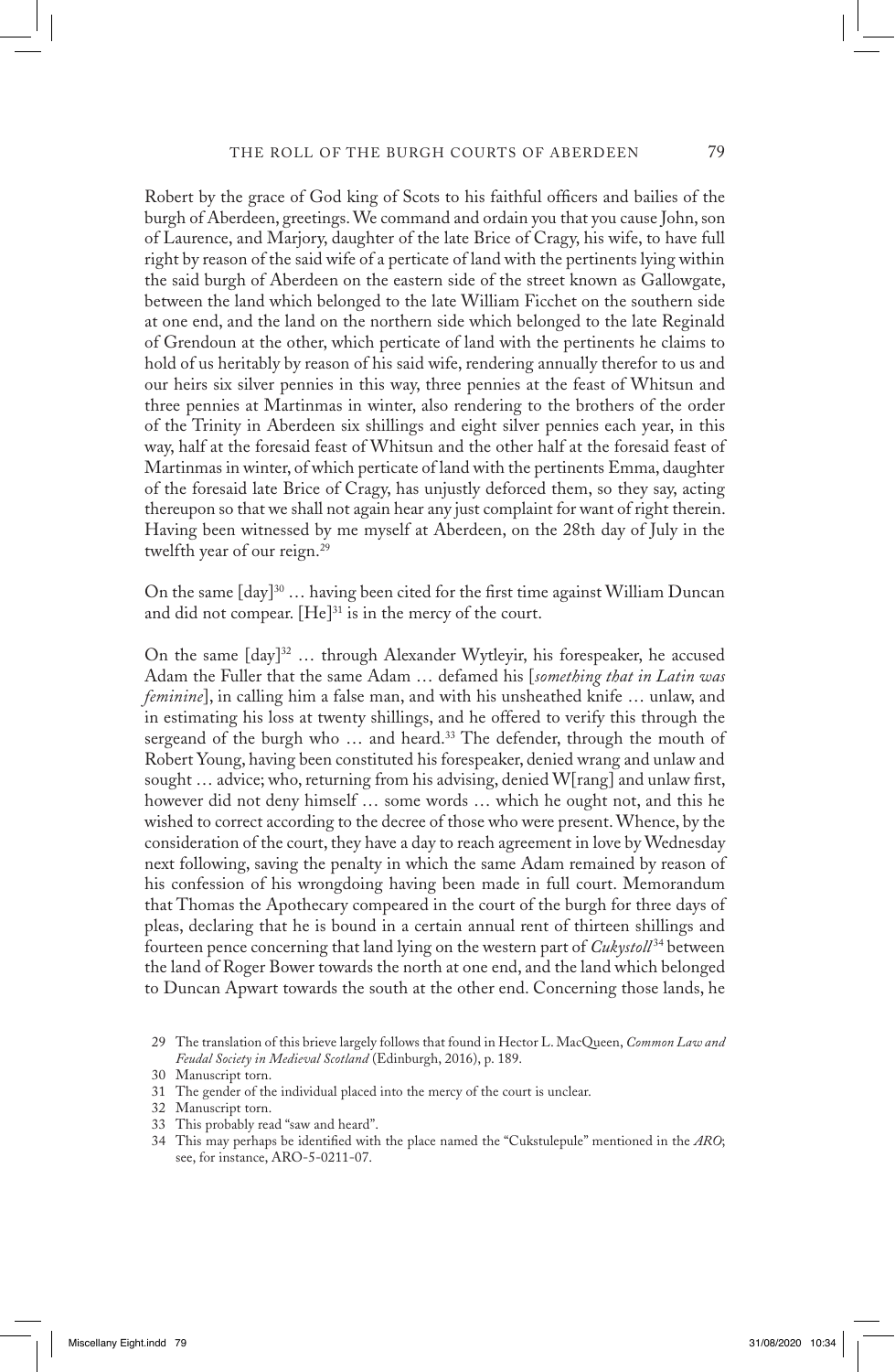versus austrum ex altera, de que terra recognouit quod defecerant firme duorum terminorum, scilicet, sancti Martini et Penthecostes ultimo preteritorum, non solute, quam summam promptam in manu sua habuit, et se paratum ad soluendum optulit cuicumque ius in dicto redditu habenti et legaliter recuperare potenti.

Die lune in octabis assumpcionis beate Marie<sup>11</sup> virginis.

Eodem die Johannes Halt per Alexandrum Wytleyir […*manuscript stained* …] inculpauit12 […*manuscript stained*…] Tidemannum Breme et Elisot, sponsam suam, quod idem Tydemannus et Elisot

Eodem die […*manuscript torn*…] in littera regia de recto prepositis burgi directa [… *manuscript torn*…]13 Cragy p[…*manuscript stained*…] quod ipsa in villa de Abirdene personaliter ne[…*manuscript torn and stained*…] nem b[…*manuscript stained*…] contra Johannem filium Laurencii […*manuscript torn and stained*…] fuit qua licet pluries exp[*ectata*…*manuscript torn and stained*…] dictum tenementum fuit per ipsum fact[…*manuscript torn and stained*…] eandum p[…*manuscript stained*…] illato [… *manuscript torn and stained*...] dicto Andree, et preceptum est eidem Thome<sup>14</sup> ad citandum dictam Emmam […*manuscript stained*…] die lune […*manuscript torn and stained*…]

Eodem die Adam Baxy tercio tribus vicibus<sup>15</sup> citatus contra Willelmum de [... *manuscript defaced*…].

Eodem die Walterus Thokis primo citatus contra Dauid Cryn […*manuscript defaced*…] non comparuit […*manuscript defaced*…]

Eodem die Philippus de Gaitown citatus contra Willelmum Duncani […*manuscript defaced*…]. In misericordia.

### [MEMBRANE 3]

Curia tenta die lune proxime ante festum Natiuitatis beate Marie virginis in domo Andree Bissap in vico castri.

Eodem die Ricardus Ledbeter inculpauit Johannem Lene, maritum et tutorem Beatricis, sponse sue, quod die Jouis ultimo preterito dicta Beatrix ipsum in domo Jacobi Ferwr in vico de Foty defamauerat et verberauerat cum Wrang et unlaw, et ponendo ad dampna sua xx s., et hoc optulit se probare per vicinos dicti vici. Alter, per os Alexandri Witleyir, prolocutoris sue, negauit W[*rang*] et unlaw, defamacionem et verberacionem, et super hoc peciit vicinos predictos. Unde habent diem in diem dominicam proxime sequentem recepturi verificacionem facti prout vicini recordauerint, conuicto remanente in misericordia.

- 12 The word "*inculpauit*" has been added above the line.
- 13 The words "*in littera regia de recto prepositis burgi directa*" have been added above the line in the torn section of the manuscript.
- 14 The word "*Thome*" has been added above the line.
- 15 The words "*tribus vicibus*" have been added above the line.

<sup>11</sup> The word "*Marie*" is stained in the manuscript.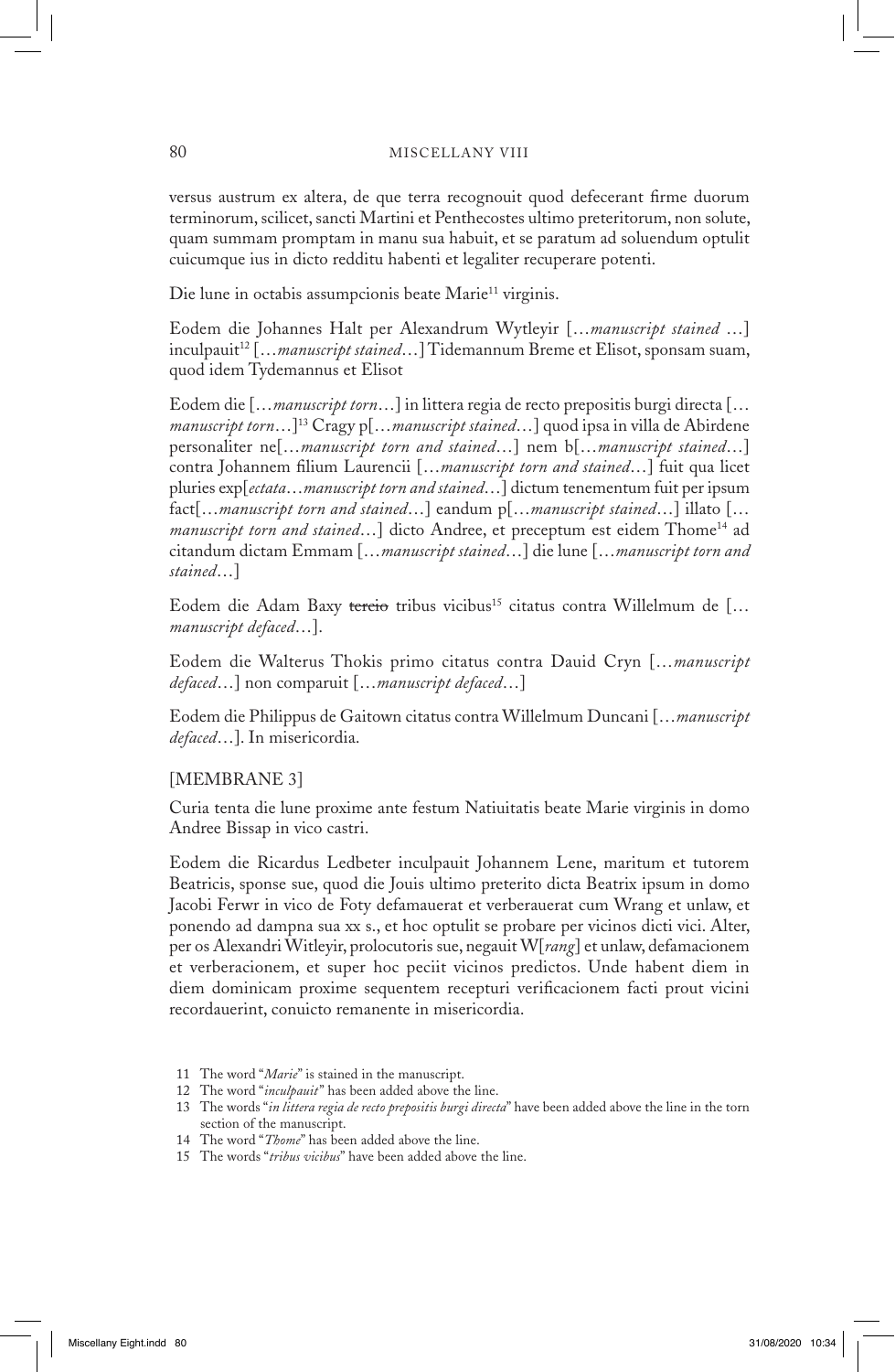recalled that they had been completely deserted for two terms, that is to say, of the past two terms of St Martin's and Pentecost, with no payment [made]. This sum he had ready in his hand, and offered himself ready to pay whomsoever had both right in the said annual rent and also the power to recover it legally.

[22 August 1317] On the Monday in the octave<sup>35</sup> of the assumption of the blessed virgin Mary.

On the same day John Halt through Alexander Wytleyir … accused … Tydeman Breme and Elisot, his wife, that the same Tydeman and Elisot

On the same day … in royal letters of right directed to the officers of the burgh … Cragy p… that she herself personally in the burgh of Aberdeen … against John son of Laurence … is permitted many … the said tenement was by himself … the same … to the said Andrew, and the said Thomas is commanded … for the purpose of citing the said Emma … on Monday …36

On the same day Adam Baxy having been cited on three occasions against William of …

On the same day Walter Thokis having been cited for the first time against David Cryn … did not compear …

On the same day Philip of Gaytoun having been cited against William of Duncan … He is in the mercy of the court.

[5 September 1317] The court held on Monday next before the feast of the Nativity of the blessed virgin Mary in the house of Andrew Bissap in the vicinity of the castle.

On the same day Richard Leadbetter accused John Lene, husband and tutor of Beatrice, his wife, that on the Thursday last bypast the said Beatrice defamed and beat him with wrang and unlaw in the house of James Ferwr in the neighbourhood of Fittie, and estimating his damages at twenty shillings offered to prove this through the neighbours of the said neighbourhood. The defender, through the mouth of Alexander Witleyir, her forespeaker, denied W[rang]<sup>37</sup> and unlaw, defamation and beating, and concerning this sought the [testimony]<sup>38</sup> of the foresaid neighbours. Whence they have a day in the Sunday next following to ascertain the truth of the affair just as the neighbours should remember, with the convicted person remaining in the mercy of the court.

<sup>35</sup> This literally means "within eight days" – i.e. within a week.

<sup>36</sup> There are certain words in this paragraph which, as can be seen from the Latin text, cannot be translated due to lack of context. These have not been reproduced in the translation.

<sup>37</sup> Word supplied from context.

<sup>38</sup> Word supplied from context.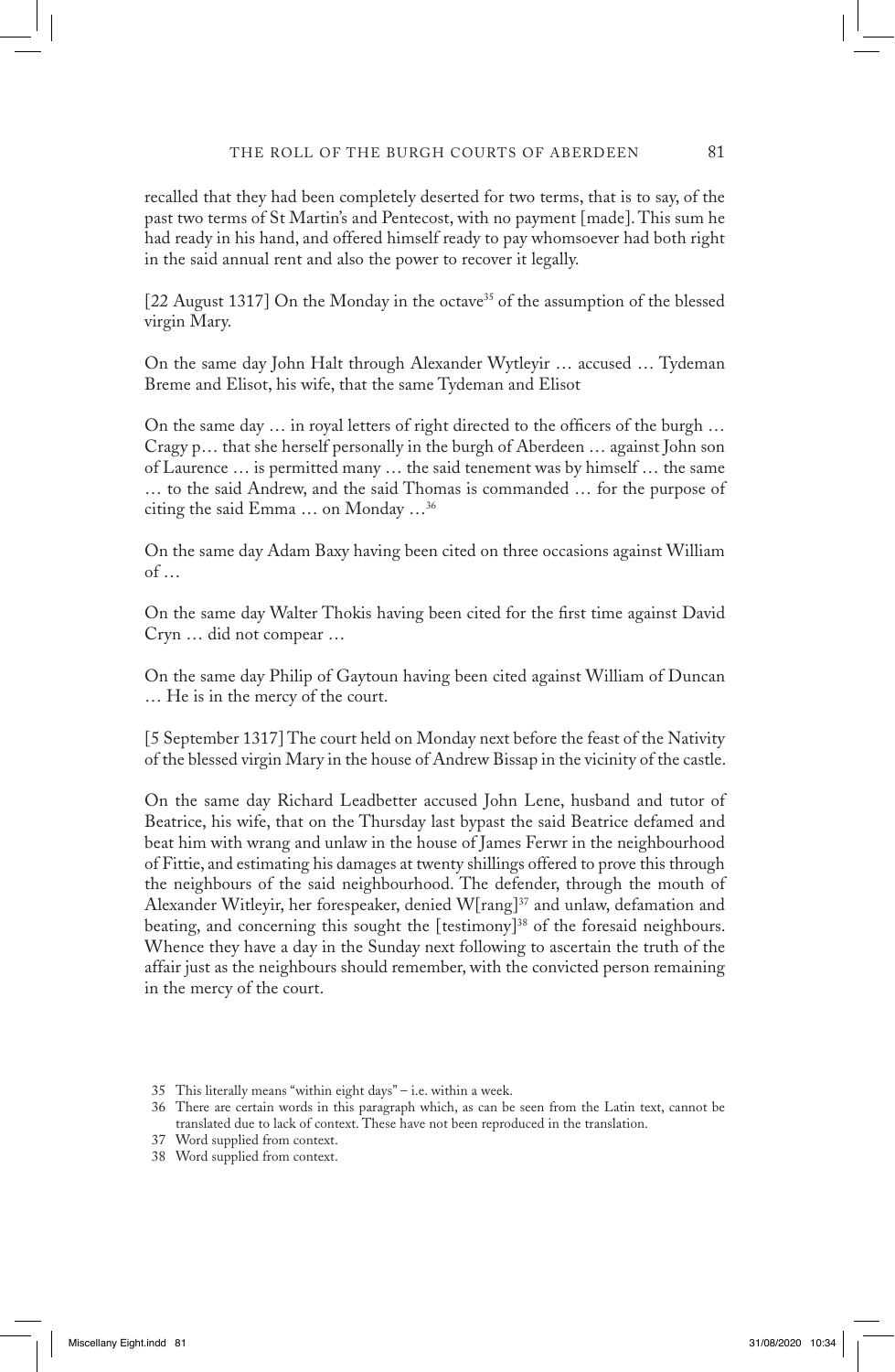Eodem die Emma filia quondam Bricii de Cragy, burgensis de Abirdene, secundo citata per Thomam Ernach, sergentem burgi, contra Johannem filium Laurencii et Marioriam filiam predicti Bricii, sponse eiusdem Johannis, ad respondendum eisdem Johanni et Mariorie super tenore littere regie de recto […*hole in manuscript*…*prepo*] sitis dicti burgi directe, qua Emma licet pluries vocata et diucius expectata nullo modo comparuit, et idem Thomas Ernach, sergens, dictam citacionem eidem Emme ad tenementum specificatum in dicta littera regia, que suta est rotulo, per ipsum legitime fuisse factam optulit se paratum ad probandum per testimonium Thome Marescalli de Fintreth et Ade Prony, carnificis.

Eodem die, scilicet, quarto die, Willelmus Duncani comparuit in curia racione cuiusdam plegii in manibus Simonis Gelchach et Thome filii Reginaldi, balliuorum burgi, per ipsum inuenti de prosequendo contra Philippum de Gaydouna super iniuriis sibi per predictum Philippum illatis, ut dicebat. Qui diucius apparenciam partis sue aduerse expectans, et parte predicta licet pluries vocata non comparente, et sergentibus burgi citaciones precedentes eidem Philippo se legitime fecisse dicentibus, scilicet, Thoma Ernach et Roberto Red, suam proposuit calumpniacionem, dicens quod, cum ipse sex annis elapsis ad firmam concessisset quamdam domum suam lapideam Willelmo de Abirnethy<sup>16</sup> pro termino unius anni, reddendo sibi pro firma unius anni xx s. sterlingorum, quam domum, iacentem in vico furcarum cum pertinenciis emerat de Galfrido de Gaytouna, patre quondam dicti Philippi, et in qua diu ante decessum dicti Galfridi vestitus fuerat et saysitus, idem Philippus dictum Willelmum de Abirnythy, ne in dicta terra sibi assedata pacifice morari posset, perturbauit, per quod dictus Willelmus Duncani fi[*rmam* …*manuscript torn*…] suam sibi conuencionatam penitus amisit, item dicendo et non solum illo anno, verum eciam quincque annis […*manuscript torn*…] sequentibus, dictus Philippus eodem modo penes ipsum et tenentes suos quibus dictam domum assedauerat […*manuscript torn*…] imposuit impedimentum, item dicendo quod cum ipse, Willelmus Duncani, die martis sex septimanis e[*lapsis* …*manuscript torn*…] in terra sua eidem domui adiacente lutum fecisset fodiri et equum suum ad cariandum dictum lutum […*manuscript torn*…] idem Philippus dictum equum iniuste detinuit et modo violente arestauit, estimando wrang et unla[*w* …*manuscript torn*…], et ponendo ad dampna sua xl s., exceptis vi li. de principali de firmis dicte domus sex annorum preteritorum, et super hoc peciit iudicium curie, ex quo esset dies suus peremptorius, qualiter deberet recedere. Unde propter debilitatem curie balliui continuauerunt diem illum in diem lune in quindenam17 proxime sequentem. Et idem balliui dederunt in mandatis Thome Ernach, sergenti, ad citandum dictum Philippum dicto die iudicium recepturum.

<sup>16</sup> The words "*Willelmo de Abirnethy*" have been added above the line.

<sup>17</sup> The words "*in quindenam*" have been added above the line.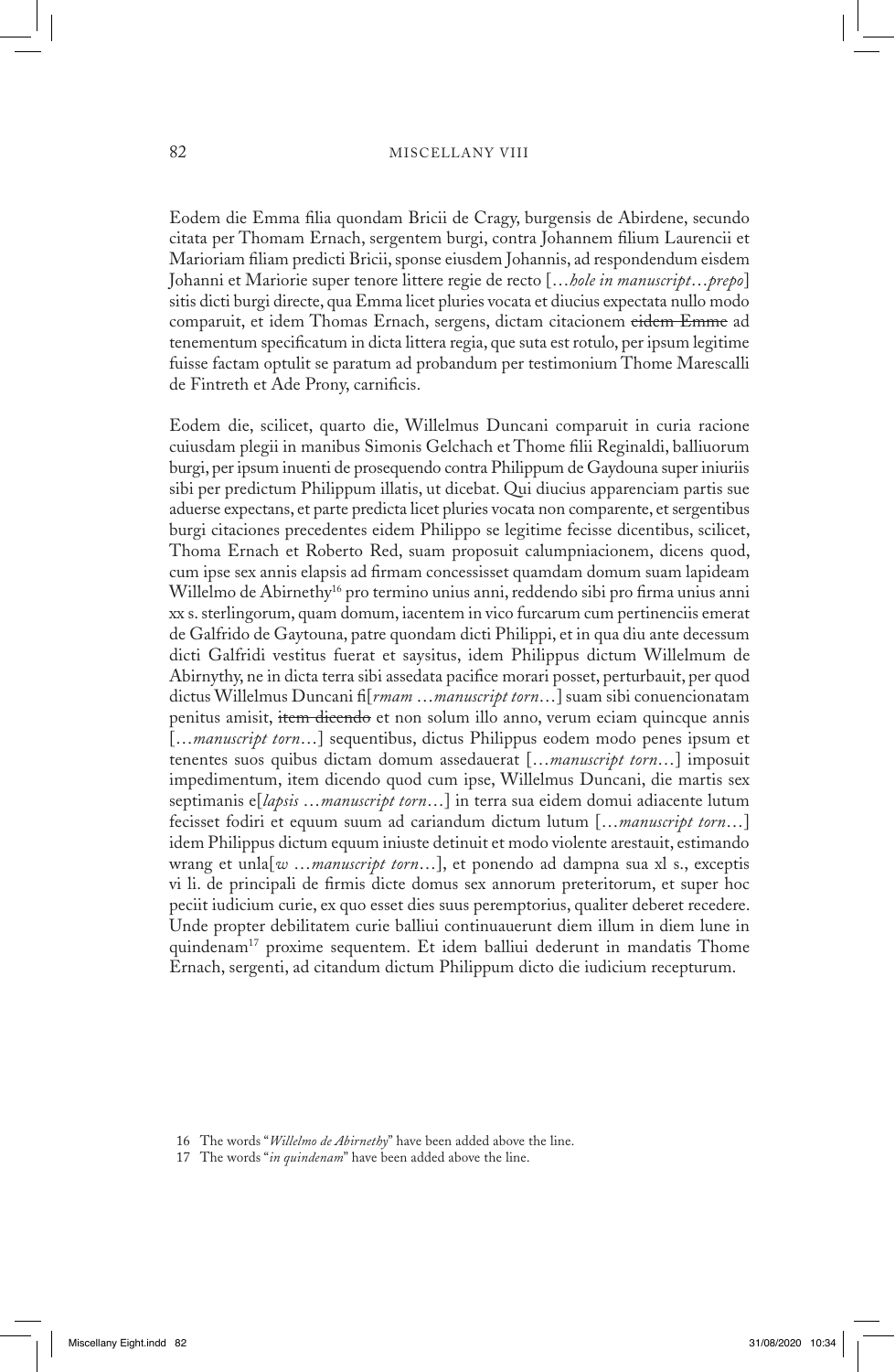On the same day Emma, daughter of the deceased Brice of Cragy, burgess of Aberdeen, having been cited for the second time by Thomas Ernach, sergeand of the burgh, against John, son of Laurence and Marjory daughter of the foresaid Brice, spouse of the same John, so as to respond to the same John and Marjory concerning the tenor of the letter of right of the king directed to the [officers] of the said burgh. The said Emma, although often called and awaited for a long period, in no way appeared, and the same Thomas Ernach, the sergeand, [declared]39 that he personally had legitimately made the said citation to the said Emma concerning the tenement specified in the said royal letter, which is sewn into the roll. He offered himself ready to prove this by the testimony of Thomas Mareschall of Fintreth and Adam Prony, butchers.

On the same day, that is to say, the fourth day, William of Duncan compeared in court by reason of a certain pledge in the hands of Simon Gelchach and Thomas son of Reginald, bailies of the burgh, found by him in order to pursue a claim against Philip of Gaydouna, for injuries done to him by the said Philip, as he was claiming. William of Duncan waited for the appearance of his opponent for a long time, albeit the said party [was] often called and failed to appear, and the sergeands of the burgh – that is to say, Thomas Ernach and Robert Reid – said that the previous citations had lawfully been served on the same Philip. William of Duncan recited his challenge, saying that, six years had elapsed since he had granted a certain stone house of his, for rent, to William of Abernethy for term of one year. This [agreement]<sup>40</sup> rendered to him a rent of 20 shillings sterling each year. This house, lying with its pertinents in the Gallowgate, William of Duncan bought from Geoffrey of Gaytouna, father of the said Philip. William of Duncan was vest and saised in the same long before the death of the said Geoffrey. The same Philip disturbed the said William of Abernethy – lest he should be able to remain peacefully in the said land rented to him. Due to this, the said William of Duncan completely lost the agreed rent due to him, and not only in that year, but also the five years following, the said Philip in the same way inflicted hindrance on him and his tenants in the leased house. Likewise, six weeks having elapsed, on a Tuesday, William of Duncan said that he caused soil to be dug in his land lying adjacent to the same house, and, in order to transport the soil, his horse … the same Philip unjustly detained and violently seized the said horse, amounting to wrang and unlaw, and amounting to damage of forty shillings, in addition to six pounds of the principal of the rent of the said house from the six years already mentioned. And upon this he asked judgement of the court, from which [point]<sup>41</sup> the day of peremptory judgement should be [established], $42$  as it ought to be reduced. On account of debility the bailies of the court continued the case to the Monday in the next quindene. And the bailies mandated Thomas Ernach, the sergeand, to cite the said Philip to receive judgement on the said day.

- 39 Word supplied from context.
- 40 Word supplied from context.
- 41 Word supplied from context.
- 42 Word supplied from context.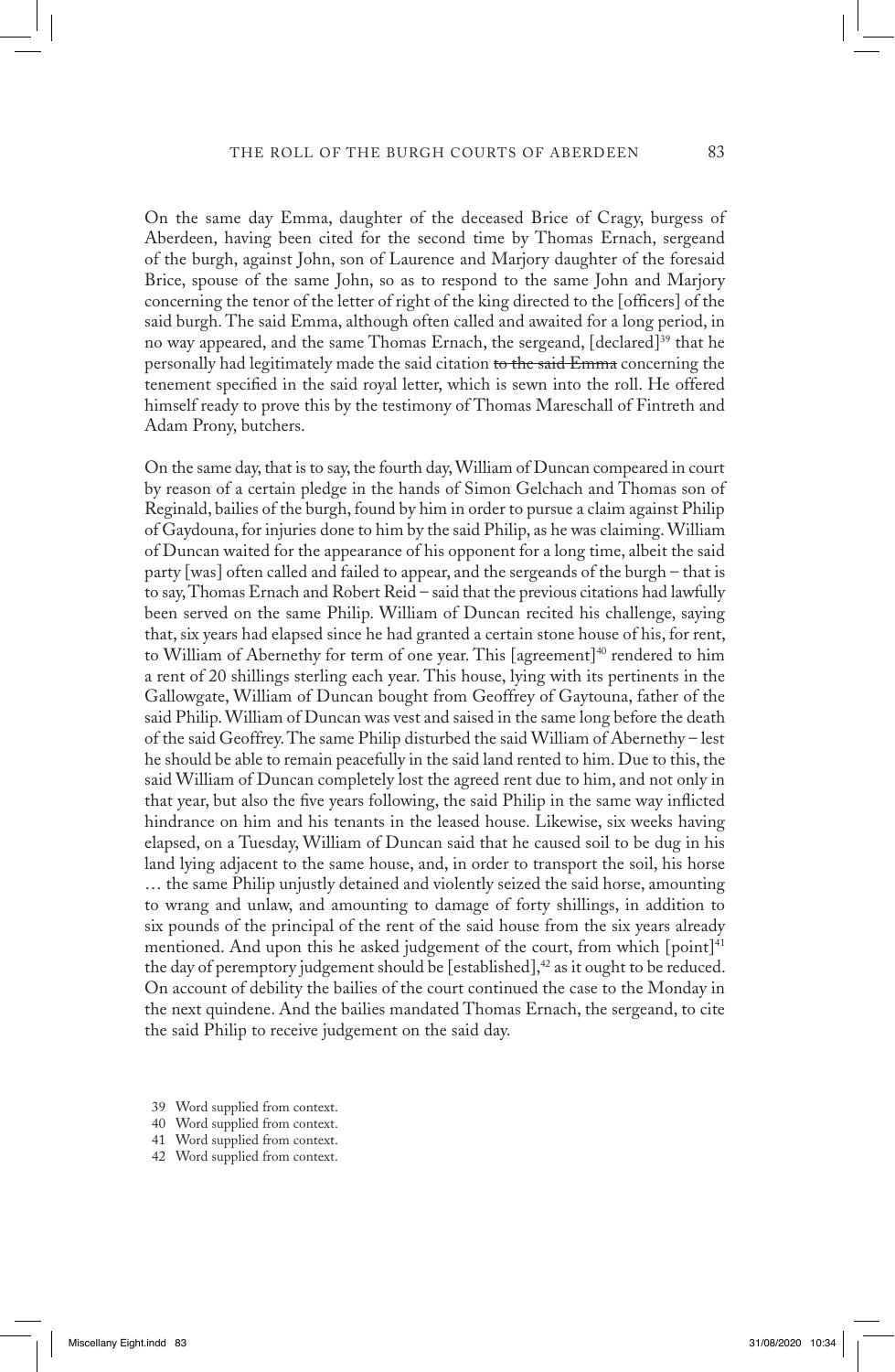Eodem die Reginaldus, gener Walteri Purniel primo citatus contra Andream Pernum et non comparuit. In misericordia.

Memorandum quod Johannes tanator, filius Ade cissoris, quondam in plena curia constitutus constituit Rogerum filium Stephani, cissorem, attornatum suum et procuratorem ad ordinandum super redditibus suis et terris infra burgum de Abirdene, et ad ius suum defendendum in omnibus querelis motis et mouendis super dictis terris et redditibus, vel personam suam tangentibus.

Curia tenta die lune proxime post festum exaltacionis sancte crucis.

Eodem die Emma filia quondam Bricii de Cragy, burgensis de Abirdene, tercio citata per Thomam Ernach, sergentem burgi, contra Johannem filium Laurencii et Marioriam filiam Bricii predicti, sponse eiusdem Johannis, ad respondendum eisdem Johanni et Mariorie super tenore littere regie de recto prepositis dicti burgi directe, que Emma licet pluries vocata et diucius expectata nullo modo comparuit, et idem Thomas Ernach dictam citacionem ad tenenementum [*sic*] specificatum in dicta littera regia, que suta est rotulo, per ipsum legitime fuisse factam optulit se paratum ad probandum per testimonium Johannis de Menteth, sutoris, et Ade scot. Quarto citetur peremptorie.

Eodem die comparuit in plena curia Willelmus Duncani cum Alexandro Witleyir, prolocutore suo, ex una parte, et Philippus de Gaytouna, constituens Johannem de Gardropa suum prolocutorem, ex altera. Unde predictus Willelmus Duncani peciit rotulacionem perlegi, que confecta fuit in curia burgi ultimo tenta super processu litis per ipsum mote contra predictum Philippum. Qua rotulacione inspecta et in plena curia perlecta, dictus Willelmus peciit a curia iudicium sibi reddi iuxta tenorem rotulacionis predicte. Ad quod dixit Johannes de Gardropa, ex parte dicti Philippi, quod, ante iudicium redditum vel processum litis incoatum, quod dicto Philippo verti deberet in aliquod preiudicium, tempestiue comparuerat, maxime ex eo quod causa principalis illius litis tangebat suam hereditatem, quare de iure non tenebatur respondere sine littera de capella domini regis. Ad quod dictus Willelmus dixit quod illa terra cum pertinenciis, de qua idem Philippus fecerat mencionem, erat sua pura hereditas fideliter empta de Galfrido de Gaytouna, quondam patre predicti Philippi, et quod de dicta terra sine impedimento alicuius pacifice fuerat saysitus, nec de dicta saysina aliquo tempore legaliter eiectus. Ad quod dictus Johannes de Gardropa respondebat quod lite super eisdem querelis et articulis ante tunc, ut nunc,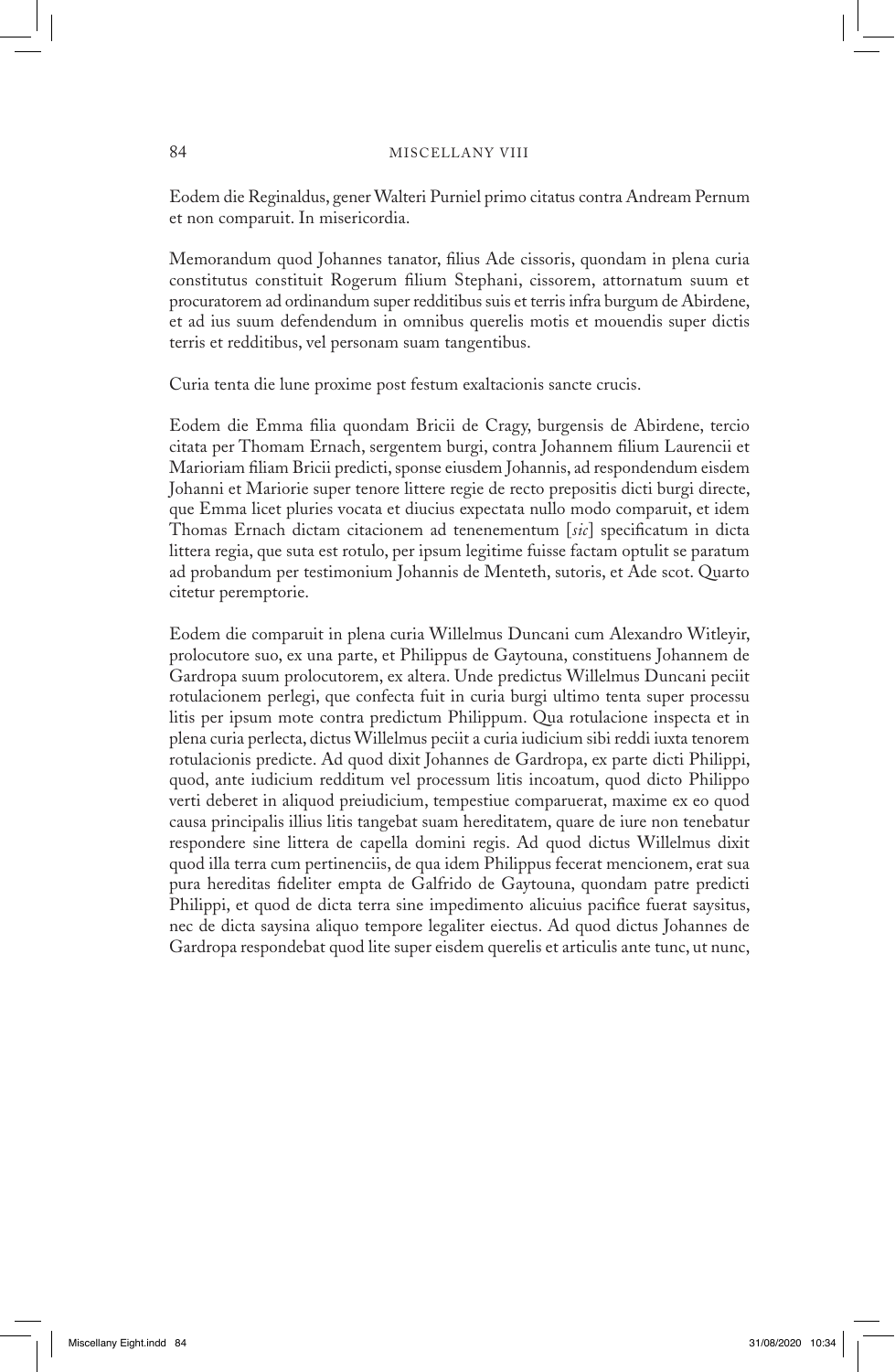On the same day Reginald, son-in-law of Walter Purniel, was first cited against Andrew Pernum and did not compear. He is in the mercy of the court.

Memorandum that John Tanner, son of Adam Tailor, having been constituted in full court, constituted Roger, son of Stephen, tailor, his attorney and procurator for arrangement of his rents and lands in the burgh of Aberdeen, and to defend him at law in all quarrels moved and fitting to be moved concerning the said rents and lands, or those touching his person.

[19 September 1317] The court held on Monday next following the feast of the exaltation of the holy cross.

On the same day, [it was noted that]<sup>43</sup> Emma, daughter of the deceased Brice of Cragy, burgess of Aberdeen, had been cited for the third time by Thomas Ernach, sergeand of the burgh, against John son of Laurence and Marjory, daughter of the foresaid Brice, and spouse of the said John, to respond to the same John and Marjory concerning the tenor of the king's letter of right directed to the officers of the said burgh. Albeit that she was often called, and her appearance was long-awaited, she did not compear in any way. The same Thomas Ernach took the citation to the tenement specified in the said royal letter, which is stitched in the roll. He offered himself ready to prove that he did this legitimately, in person, by the testimony of John of Menteth, shoemaker, and Adam Scot. The fourth citation is to be peremptory.

On the same day, William of Duncan compeared in full court with Alexander Witleyir, his procurator, on the one part, and on the other part there compeared Philip of Gaytouna, who constituted John of Gardropa as his procurator. Whence the said William of Duncan asked for the [section of the]<sup>44</sup> roll produced in the burgh court last held to be read out,  $\left[ \text{in so far as it} \right]$ <sup>45</sup> concerned the process of law moved by him against the said Philip. The roll was inspected and read out in court, and the said William asked the court to return judgement to him following the tenor of the foresaid roll. To this John of Gardropa, on behalf of the said Philip, said that before judgement was returned or process of law begun, it should have been reversed in favour of the said Philip in some earlier judgement; in that way Philip might have compeared [in court] at the right time. This was especially because the principal ground of this claim touches Philip's heritage, and therefore by right he cannot be obliged to respond without a letter from the king's chapel. To this, the said William said that the land, with its pertinents, of which the same Philip made mention, was his free heritage, which he had bought faithfully from Geoffrey of Gaytouna, sometime father of the said Philip. William also maintained that he was peacefully saised of the said land without hindrance from anyone, and that he had not been lawfully ejected from the said sasine at any time. To this, the said John of Gardropa responded that in the claim concerning these complaints and articles previously, as

<sup>43</sup> Words supplied from context.

<sup>44</sup> Word supplied from context.

<sup>45</sup> Word supplied from context.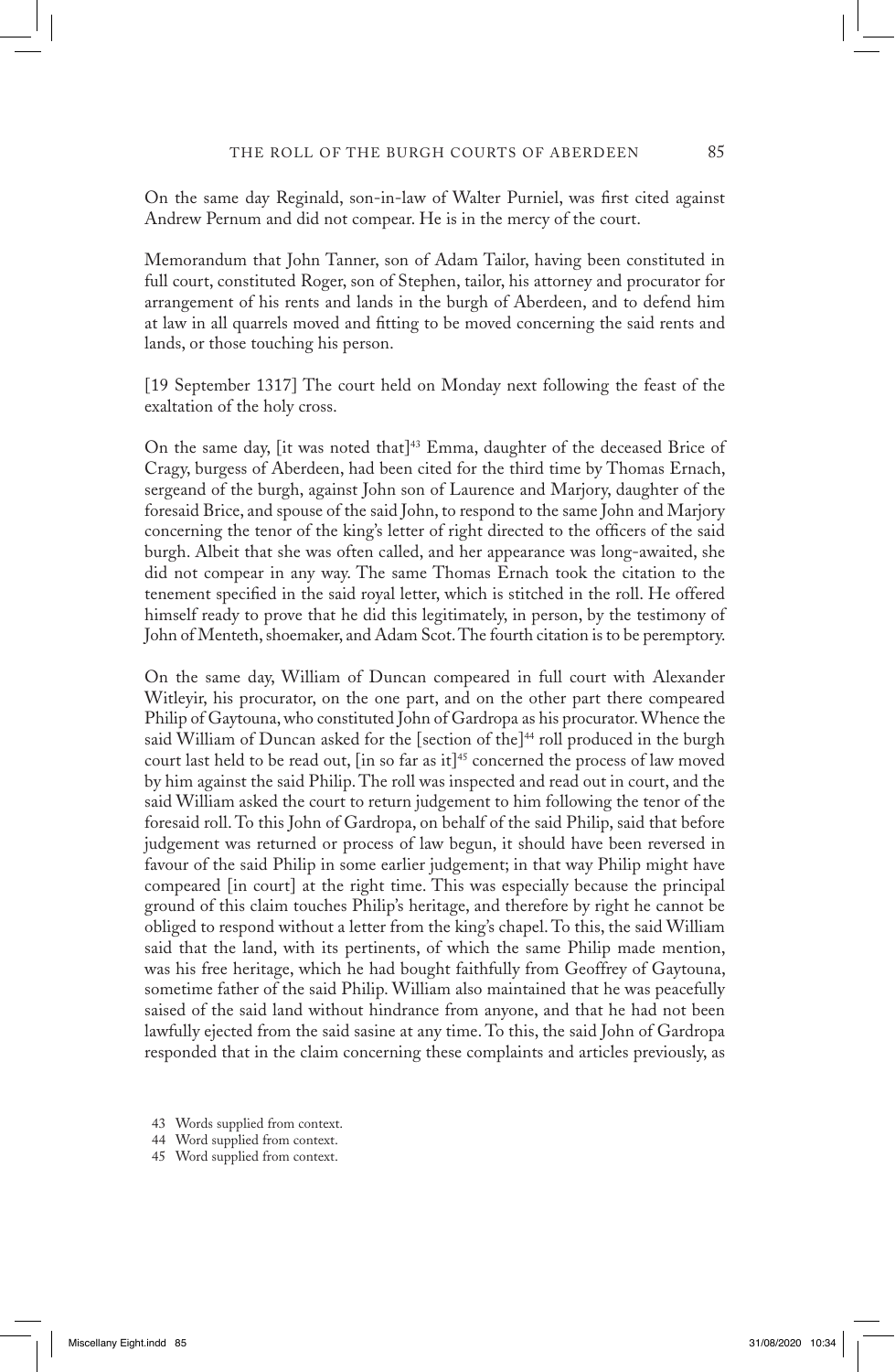#### 86 MISCELLANY VIII

inter ipsos Willelmum et Philippum habitis in dicto tolloneo coram discreto viro, magistro Stephano de Donidouer, tunc camerario Scotie, leuata fuit bona et sufficiens assisa proborum virorum et fidelium burgi super iure partis utriusque discuciendo, que iurata assisa deposuit dictam terram fuisse dicti Philippi, ipso vero Philippo sic manente vestito de eadem. Ad quod dictus Willelmus dixit quod, si aliqua assisa fuerat preced[…*manuscript torn*…] erat inter ipsos dictum Galfridum, patrem dicti Philippi, et ipsum Phillipum, set nuncquam de suo consensu vel assensu. Ad quod dictus Johannes de Gardropa dixit quod et eciam ipso Willelmo Duncani in curia presente, assenciente, nec aliquo modo tunc contradicente, et ad hoc dictus Johannes de Gardropa, ex parte dicti Philippi, plegium inuenit in manibus balliuorum, et ad hoc verificandum peciit villatum. Unde balliui pecierunt de predicto Willelmo Duncani si in contrarium plegium vellet inuenire, qui, multis habitis altercacionibus, licenciam peciit consilium suum adhibendi, et de consilio suo rediens tandem in forma petita per balliuos plegium inuenit. Unde balliui statuerunt utrique parti eorum certum diem ad comparendum, scilicet diem lune proxime post festum beati Michaelis archangeli, dicto die villatum recepturo.

Eodem die Ricardus Rere primo citatus contra Petrum Armurer et non comparuit. In misericordia.

Eodem die Roginaldus, gener Walteri Purniel, secondo citatus contra Andream Pernum et non comparuit. In misericordia.

#### Eodem die

#### [MEMBRANE 4]

Curia capitali tenta die lune proxime post festum beati Michaelis archangeli primo vocati fuerunt ruremanentes, absentibus remanentibus in admerciamentis.

Eodem die de precepto balliuorum leuata fuit bona et sufficiens assisa fidelium virorum burgi magno sacramento interueniente iuratorum, quorum nomina sunt inferius scripta, de rei veritate dicenda super querelis motis inter Willelmum Duncani et Philippum de Gaytwna iuxta formam plegiorum per predictos Willelmum et Philippum in manibus dictorum balliuorum inuentorum, prout in rotulacione inde confecta plenius continetur. Qui iurati dicunt quod illa assysa que precedebat tempore magistri Stephani de Donidouer, tunc camerarii Scocie, erat inter Galfridum de Gaytouna, patrem dicti Philippi, et ipsum Philippum et non inter ipsos Willelmum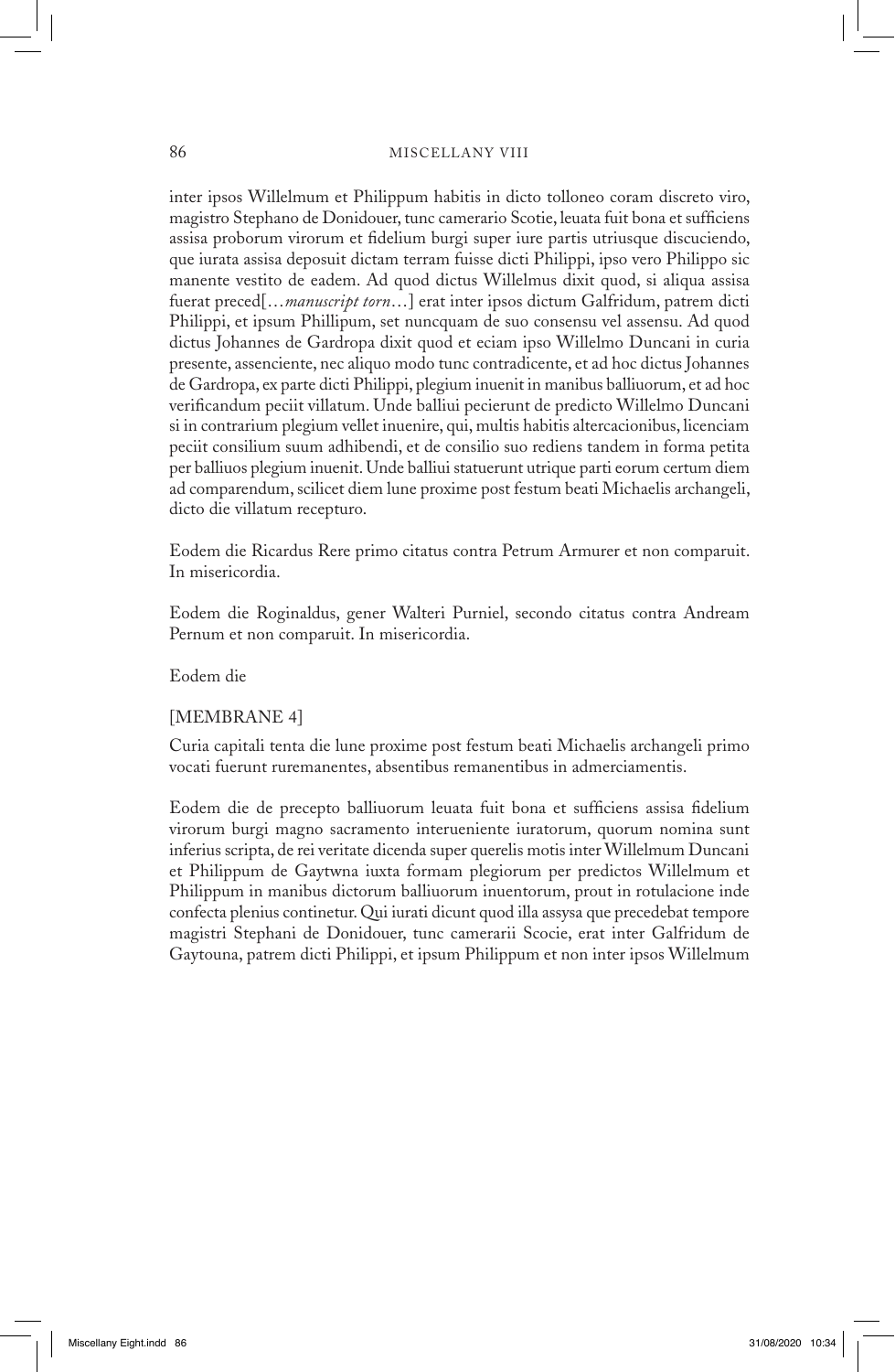now, maintained between William and Philip, there was raised in the said tolbooth, before a discreet man, Master Stephen of Dunideer, then chamberlain of Scotland, a good and sufficient assize of worthy and faithful men of the burgh fitting to determine the rights of the two parties according to law. The assize having been sworn, it deponed that the said land pertained to Philip,<sup>46</sup> with Philip himself indeed remaining vest of the same. To this the said William said that, if any assize had been … it was between the said Geoffrey, father of Philip, and Philip himself, but never with his own consent or assent. To this, John of Gardropa said that [everything he alleged had taken place], $47$  and that indeed [it had all taken place] $48$  with William of Duncan himself present in court, assenting, and in no way contradicting [the proceedings].<sup>49</sup> And as regards [the truth of]<sup>50</sup> this, the said John of Gardropa, on the part of Philip, found pledge in the hands of the bailies, and for verification of the same asked for an assize. Wherefore, the bailies asked of the said William of Duncan if, in response, he should wish to find a pledge [to support his claim].51 William, having had many altercations, sought licence to take counsel. Having taken advice, at length he found a pledge in the form asked by the bailies. Thereupon the bailies appointed a certain day for both parties to compear and to be ready to receive the assize, that day being the Monday next after Michaelmas.

On the same day, Richard Rere was cited for the first against Peter Armurer and he did not compear. He is in the mercy of the court.

On the same day Roginald, son-in-law of Walter Purniel, was cited for the second time against Andrew Pernum and he did not compear. He is in the mercy of the court.

On the same day [*blank*]

[3 October 1317] The head court held on the Monday next after the feast of Michaelmas; those remaining in the country were called for the first time, with those remaining absent being in the mercy of the court.

On the same day, by the command of the bailies, there was raised a good and sufficient assize of faithful men of the burgh sworn – with the uttering of the great oath – of whom their names are written below, for the purpose of speaking the truth of the matter between William of Duncan and Philip of Gaytouna, according to the form of the pledges found in the hands of the said bailies by the said William and Philip, as is more fully contained in the enrolment made about it. Which assizers, having been sworn, say that the assize which was proceeding in the time of Master Stephen of Dunnideer, then chamberlain of Scotland, was between Geoffrey of Gaytouna, father of the said Philip, and Philip himself, and not between William of Duncan

- 46 Literally, this reads that the land was "of Philip".
- 47 Words supplied from context.
- 48 Words supplied from context.
- 49 Words supplied from context.
- 50 Words supplied from context.
- 51 Words supplied from context.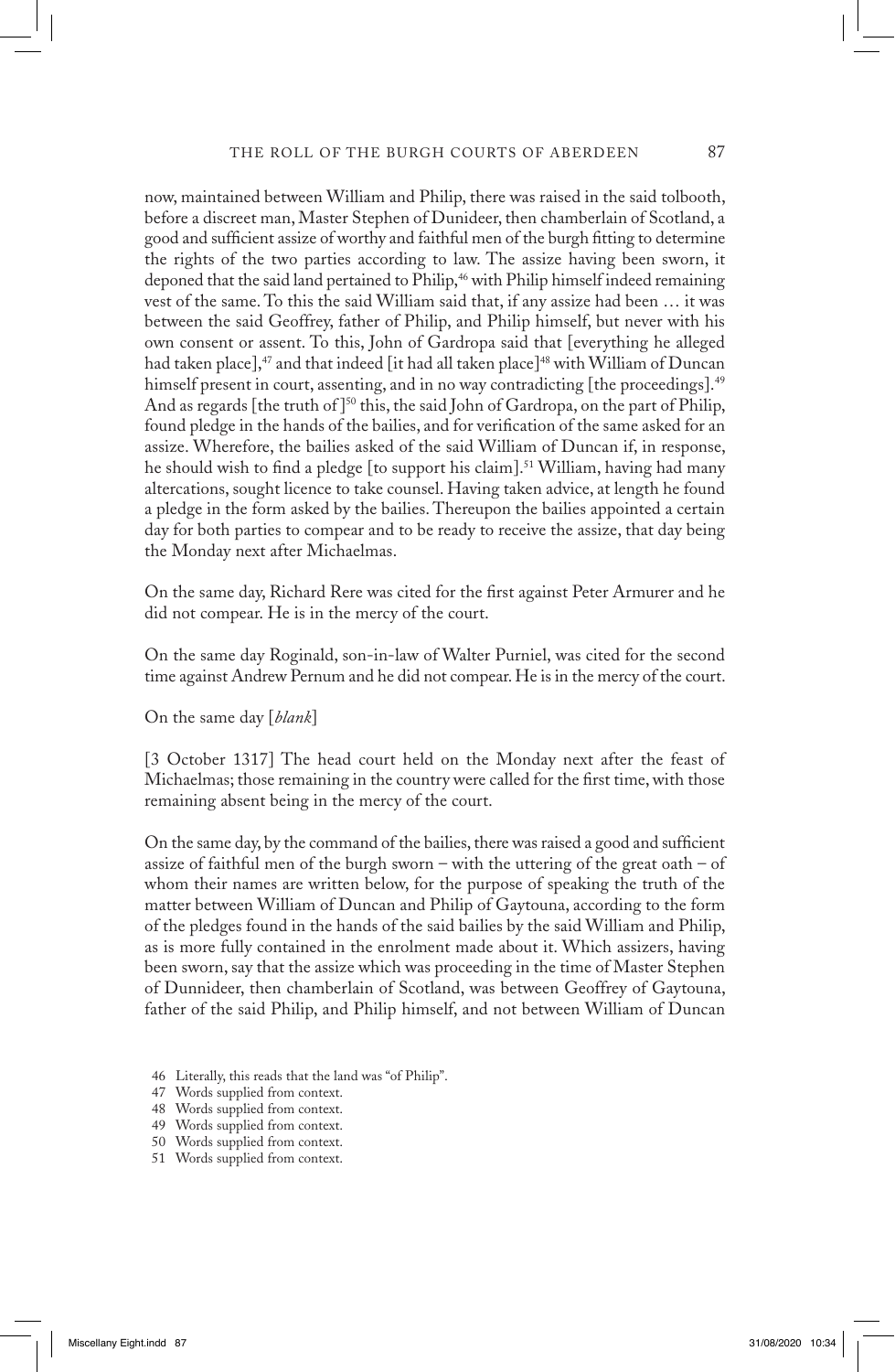#### 88 MISCELLANY VIII

Duncani et Philippum, set ipse Willelmus presens tunc fuit, nec in aliquo contradixit. Item dixerunt quod dicta assysa deposuit, et ipsi iurati deponunt, quamdam partem dicte terre, iacentis in vico furcarum,<sup>18</sup> que se extendit in latitudine a lingno posito in muro in singnum tempore construccionis domus lapidee in dicta terra versus austrum et domum quondam Thome Slech versus boream, fuisse datam Galfrido de Gaytwn in libero maritagio cum Mariota Slech, sponsa dicti Galfridi, quondam matre predicti Philippi. Et sic deponunt dictam partem terre cum edificiis in dicta terra edificatis predicto Philippo racione matris sue iure hereditario pertinere.

Eodem die Walterus filius Randulphi protestatus fuit quod non poterat recuperare feodum suum sex solidorum et octo denariorum annui redditus ipsum contingentis de quadam domo cum fornace iacente in vico del Kyrcgat, quam domum Willelmus filius Gartaneti, pistor, de ipso tenet ad feodofirmam de duobus terminis ultimo preteritis, propter insufficienciam tenementi.

Eodem die, scilicet quarto die, comparuerunt in curia Johannes filius Laurencii, carnifex, et Marioria, sponsa predicti Johannis, filia quondam Bricii de Cragy, actores ex parte una, constituentes Dauid Cryn et Alexandrum Wytleyir suos prolocutores, et Emma filia predicti Bricii, rea ex altera, petens, tancquam orphana et puella infra etatem, a balliuis prolocutorem pro causa sua defendenda sibi exiberi. Unde, littera regia de recto in plena curia perlecta, ac multis habitis hinc inde altercacionibus, tandem per amicos partis utriusque interlocutum fuit super concordia inter partes facienda, et de concensu parcium et licencia balliuorum in hunc modum informanda, videlicet quod partes predicte, conuocatis eorum amicis et adunatis, probare deberent infra quatuordecem dies proxime sequentes, si per aliquam viam composicionis conuenire possent in amore, et, si aliquo modo infra dictum tempus non poterint concordare, partes predicte sine aliqua premunicione vel citacione premissa personaliter comparere deberent coram balliuis in dicto tolloneo die lune in quindenam, scilicet die lune in vigilia Sancti Luce ewangeliste, et dicto die ibidem lite remoto [*sic*],19 et electis duodecem viris burgi fidedingnis et non suspectis cum duobus superioribus, videlicet Rogero clerico et Ricardo de Elgyn, magno sacramento grauiter iuratis super iure partis utriusque quoad dictam terram in littera regia specificatam, que rotulo suta est, declarando, et quicquid per eosdes [*sic*] iuratos in primis inuentum fuerit et depositum tancquam iudicium redditum

<sup>18</sup> The words "*iacentis in vico furcarum*" have been added above the line.

<sup>19</sup> The words "*lite remoto*" have been added above the line.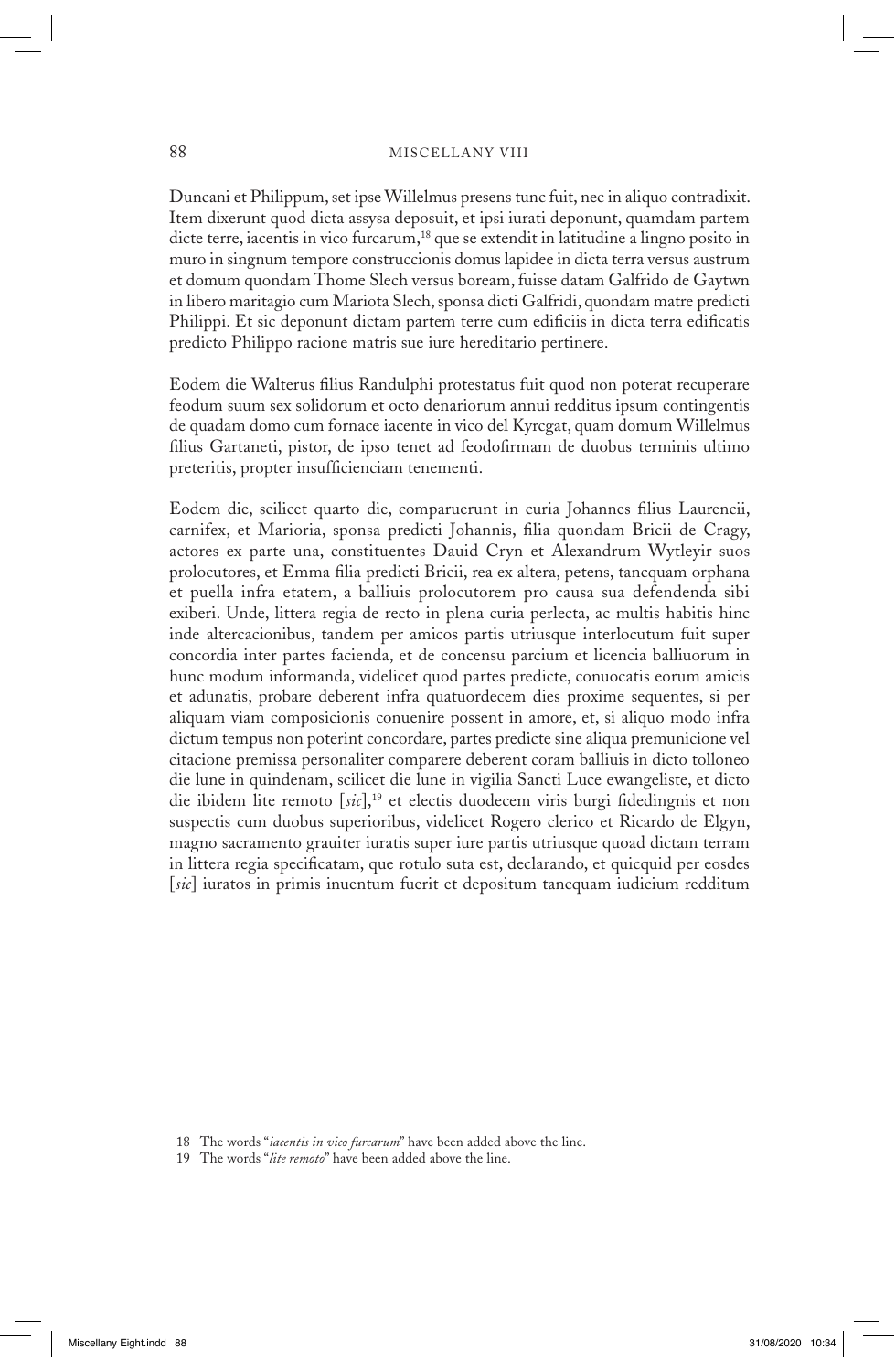and Philip themselves. Nonetheless, William himself was then present, and did not say anything against [what was done].<sup>52</sup> Likewise, the assizers said that the assize found, and that they themselves [now]<sup>53</sup> find, that a certain part of the said land, lying in the Gallowgate, which extends in length from a piece of wood[?]<sup>54</sup> placed in a wall as a marker at the time of building the stone house in the said land, towards the south, and the house of the late Thomas Slech to the north, was given to Geoffrey of Gaytouna in free marriage with Mariota Slech, spouse of the said Geoffrey, late mother of the said Philip. And thus they find that the said part of land, with the buildings built in the said land, pertains to the said Philip by reason of hereditary right of his mother.

On the same day, Walter son of Ralph protested that he was unable to recover his feu of six shillings and eight pence of possible annual rent from a certain house with furnace lying in the vicinity of the kirkgate – which house William son of Gartanet, baker, holds of him at feu farm for two terms last bypast – on account of insufficiency of the tenement.

On the same day, that is to say in the fourth day, there compeared in court John son of Laurence, flesher, and Marjory, spouse of the said John, daughter of the late Brice of Cragy, actors on the one part, who constituted David Cryn and Alexander Wytleyir their procurators. There also compeared Emma, daughter of the said Brice, on the other part. As she was an orphan and an underage girl, she asked the bailies to appoint a forespeaker in order to defend her cause. Whereupon, the king's letter having been read in full court, and with many disputes having taken place between the two parties, at length through [the efforts of ] the friends of both parties an interlocutory judgement was made concerning an agreement fitting to be made between the parties. With the consent of the parties, and the permission of the bailies, [the agreement]<sup>55</sup> is to be formed as follows. That is to say, the foresaid parties – their friends and confederates having been gathered together – ought to establish, within fourteen days next following, whether or not they may be able to come together in love, by reaching another agreement. And if they shall not be able to reach such an agreement within the said period of time, the said parties, not being permitted any forewarning or citation, should appear in person before the bailies, in the said tolbooth on Monday in quindene, that is to say Monday in the vigil of St Luke the evangelist. On the said day, their dispute having been at that instant set aside, twelve faithful and non-suspect men of the burgh are to be elected, with two superiors, that is Roger the clerk and Richard of Elgin. With the great oath being declared, they are to swear upon the rights of both parties in the said lands specified in the king's letter, which is stitched to the roll. And whatever will have been found by those sworn persons in the first instance – and given as judgement rendered in the

<sup>52</sup> Words supplied from context.

<sup>53</sup> Word supplied from context.

<sup>54</sup> This is difficult to translate; it probably refers to the process of "lining", whereby boundaries were determined in the burghs; for this process, see Taylor, *Shape of the State*, pp. 260–1.

<sup>55</sup> Words supplied from context (and repeated from earlier in the passage).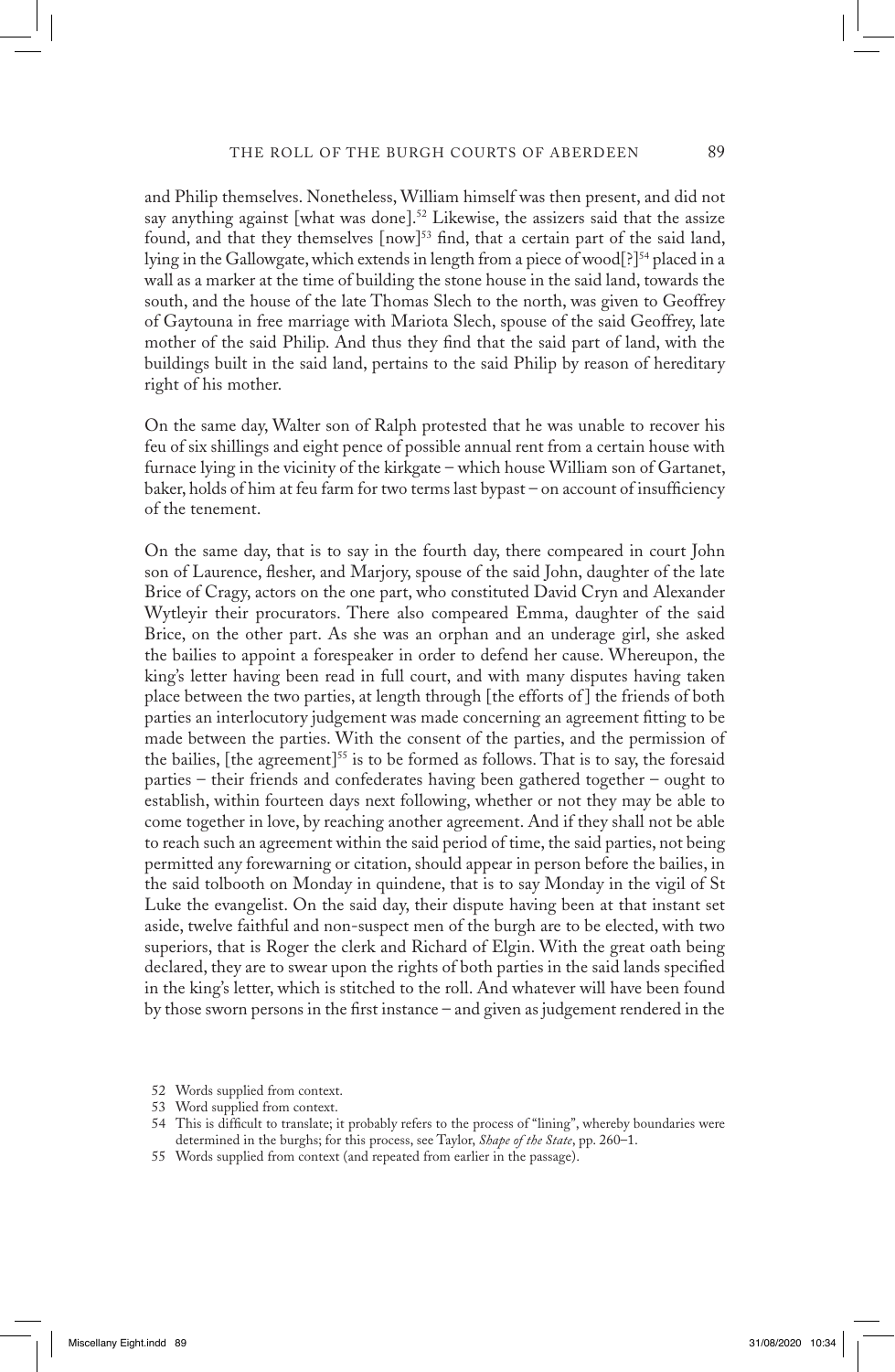proparte ius in dicta terra habente pure permaneret, parte vero non habente ex tunc in illo casu nuncquam exaudienda, et eciam in partes predictas conuentum fuit in plena curia et obligatum quod si contigerit aliquam partem earum, actricem vel defendentem, dicto die lune esse absentem, vel aliqua premissorum que in curia fuerint concessa contradicere seu repugnare pars illa penam amissionis dicti tenementi curreret in perpetuum, et ut omnia ista firmiter seruarent inconcussa, pars utraque in manu Thome filii Roginaldi balliui […*manuscript cut off at end of membrane* …].

## [MEMBRANE 3 DORSUM]

#### **Burgenses rure manentes**

Roginaldus filius Alani Robertus de Fingask Magister Walterus Blakwater Jacobus de Culletenachy Johannes filius Alexandri Johannes de Gardropa del Mernis Willelmus de Melgedrum Ricardus Mugref. Johannes Mal[…*manuscript illegible owing to stain*…] […*manuscript illegible owing to stain*…] Nicolay de Salchop Heres domini20 Johannis Flemyng militis Nigelius filius Petri […*manuscript illegible owing to stain*…] de Der Patricius de Achynlevyn Adam de Rane Roginaldus de Rane Dominus Alexander Fraser Robertus More Dominus Walterus Bercley. Johannes filius Hugonis. Simon Fraser Magister Stephanus Johannes de Fyngask Ricardus de Rossnyet Johannes Bolgenach Hugo Bercley Bethius filius Constantini Johannes filius Henrici Johannes Brwning […*manuscript illegible owing to stain*…] Philippus clericus Thomas de Sancto Claro

20 The word "*domini*" has been added above the line.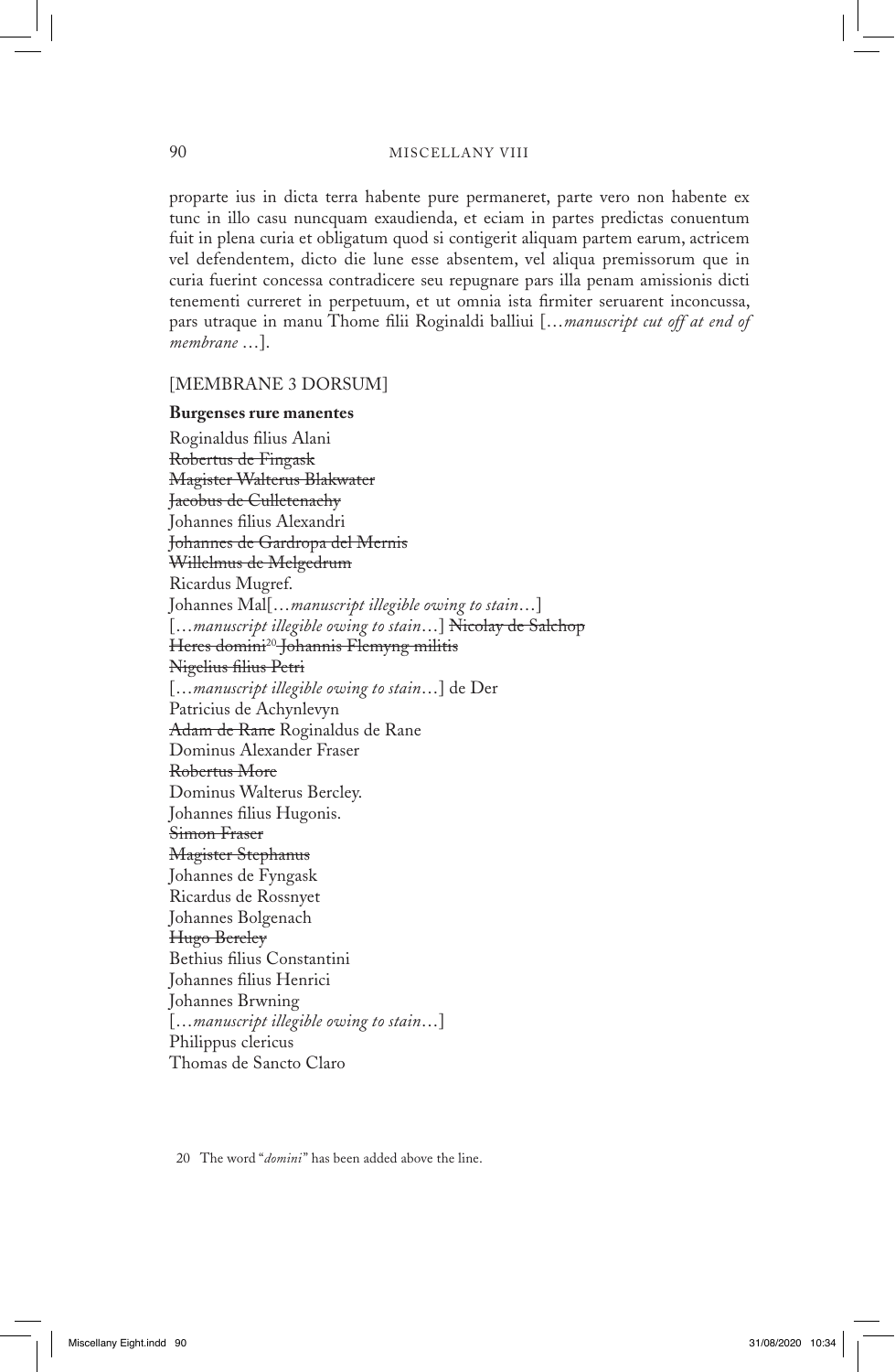case – should endure  $[as]^{56}$  right for the party holding freely in the said lands. And in truth the party not holding [freely]<sup>57</sup> from that point onwards shall not be heard in that case. And also between the foresaid parties it was agreed and contracted in full court that if it should come to pass that either of the two parties – whether the pursuer or the defender – are absent on the said Monday, or if they contradict or repudiate some of the points that have been conceded in court, that party shall incur the pain of the loss of the said tenement forever. And so that all these unshakeable things shall be more firmly observed, both parties in the hands of Thomas son of Roginald bailie …58

#### **Burgesses remaining in the countryside**

Roginald son of Alan, Robert of Fingask, Master Walter Blakwater, James of Culletenachy, John son of Alexander, … John of Gardropa of the Mearns, William of Melgedrum, Richard Mugref, John Mal…, … Nicholas of Salchop, the heir of Lord John Flemyng, knight, Nigel son of Peter, … of Der, Patrick of Achynlevyn, Adam of Rayne, Roginald of Rayne, Lord Alexander Fraser, Robert More, Lord Walter Barclay, John son of Hugh, Simon Fraser, Master Stephen, John of Fyngask, Richard of Rossnyet, John Bolgenach, Hugh Barclay, Beth son of Constantine, John son of Henry, John Brwning, […], Philip the clerk, Thomas of Sinclair,

56 Word supplied from context.

57 Word supplied from context.

58 This person is to be identified with the Thomas, son of Reginald, identified above.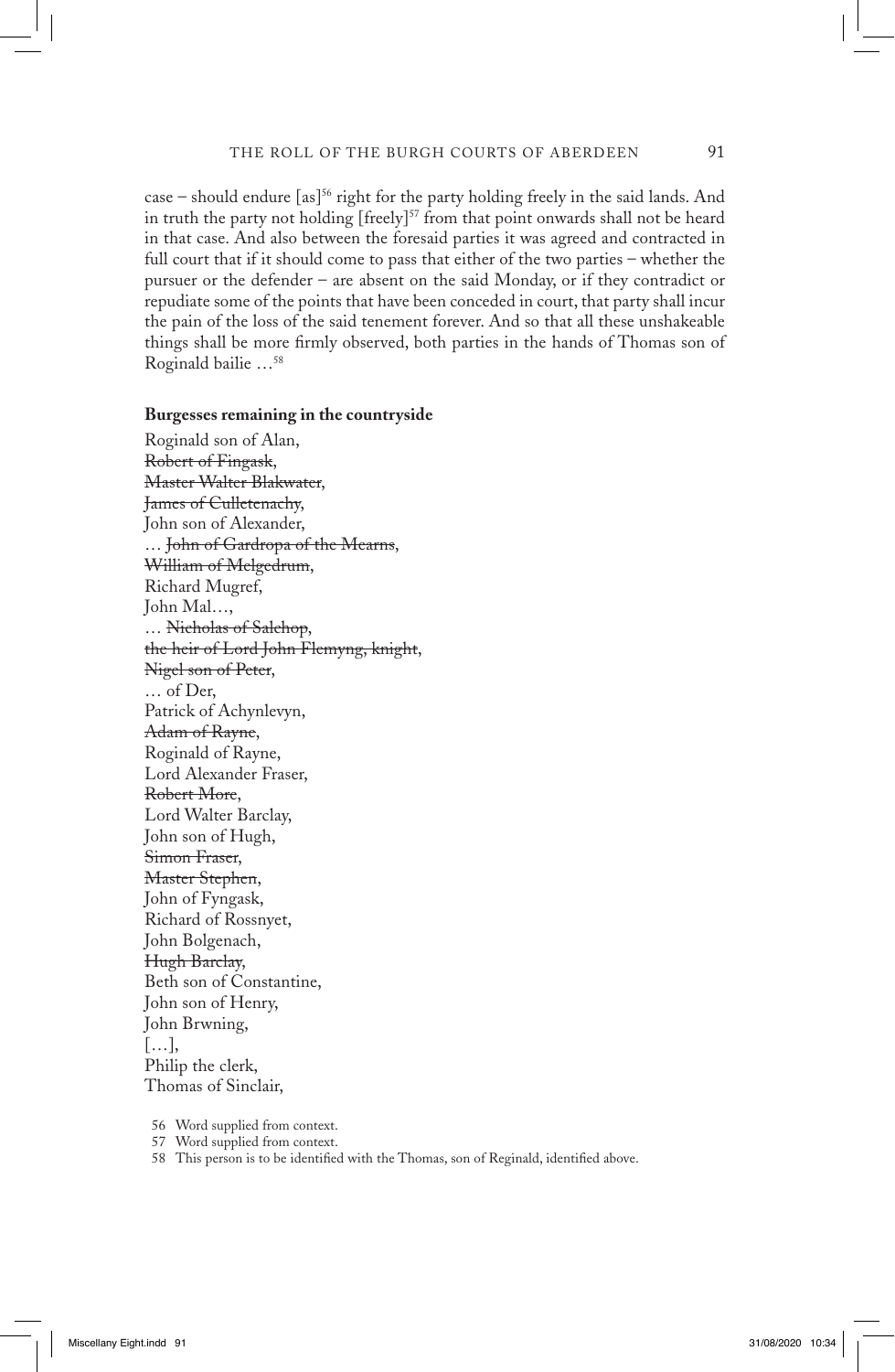Thomas Camerlie Adam Story Willelmus de Berwico Macolmus de Hadingtouna Johannes filius Malcolmi Bolgy

### [MEMBRANE 4 DORSUM]

Die martis proxime post festum beati Michaelis archangeli ex continuacione diei precedentis Ricardus Rere secondo citatus contra Petrum Armurer, et non comparuit. In misericordia.

Eodem die Roginaldus carnifex de Pert primo citatus contra Henricum Eliot, et non comparuit. In misericordia.

Die Mercurii proxime post festum beati Dionisii Roginaldus de Ran, filius Ade de Ran, comparens in curia recognovit se ad omnes redditus, terras, et possessiones ipsum iure hereditario contingentes racione quondam Alicie, filie Uttingi Casterball, sponse predicti Ade, matris sue, iacentes infra burgum de Abirdene, super resingnacione quorum vel quarum reddituum, terrarum, vel possessionum sibi per dictum Adam de Ran, patrem suum, facta; quamdam litteram patentem sigillo predicti Ade singnatam, que in curia inspecta fuit et perlecta, ostendebat.

Curia tenta die lune in vigilia sancti Luce Ewangeliste. Eodem die Willelmus de Munross secundo primo<sup>21</sup> citatus contra Tydemannum Breme et non comparuit. In misericordia.

Eodem die Ricardus Rer tercio citatus contra Petrum Wapinmaker, et non comparuit. In misericordia.

Eodem die Emma de Schremerstouna primo citata contra Ricardum Schalend et non comparuit. In misericordia.

Die Sabati proxime ante festum Sancti Luce Ewangeliste, comparuit in tolloneo coram balliuis Johannes de Tolidef, gener Ade de Ran, dicens quod, ut intellexerat, Roginaldus de Ran, filius Ade de Ran predicti, se recognouerat in dicto tolloneo breui tempore elapso ad quosdam redditus, terras, et possessiones, in diuersis vicis et locis burgi de Abirdene iacentes et ipsum racione Alicie quondam matris sue, sponse Ade predicti, iure hereditario contingentes, ut dicebat, in quibus idem Roginaldus nullum ius habuit aut clamium, set ipse Johannes […*incomplete*…]

21 The word "*primo*" has been added above the line.